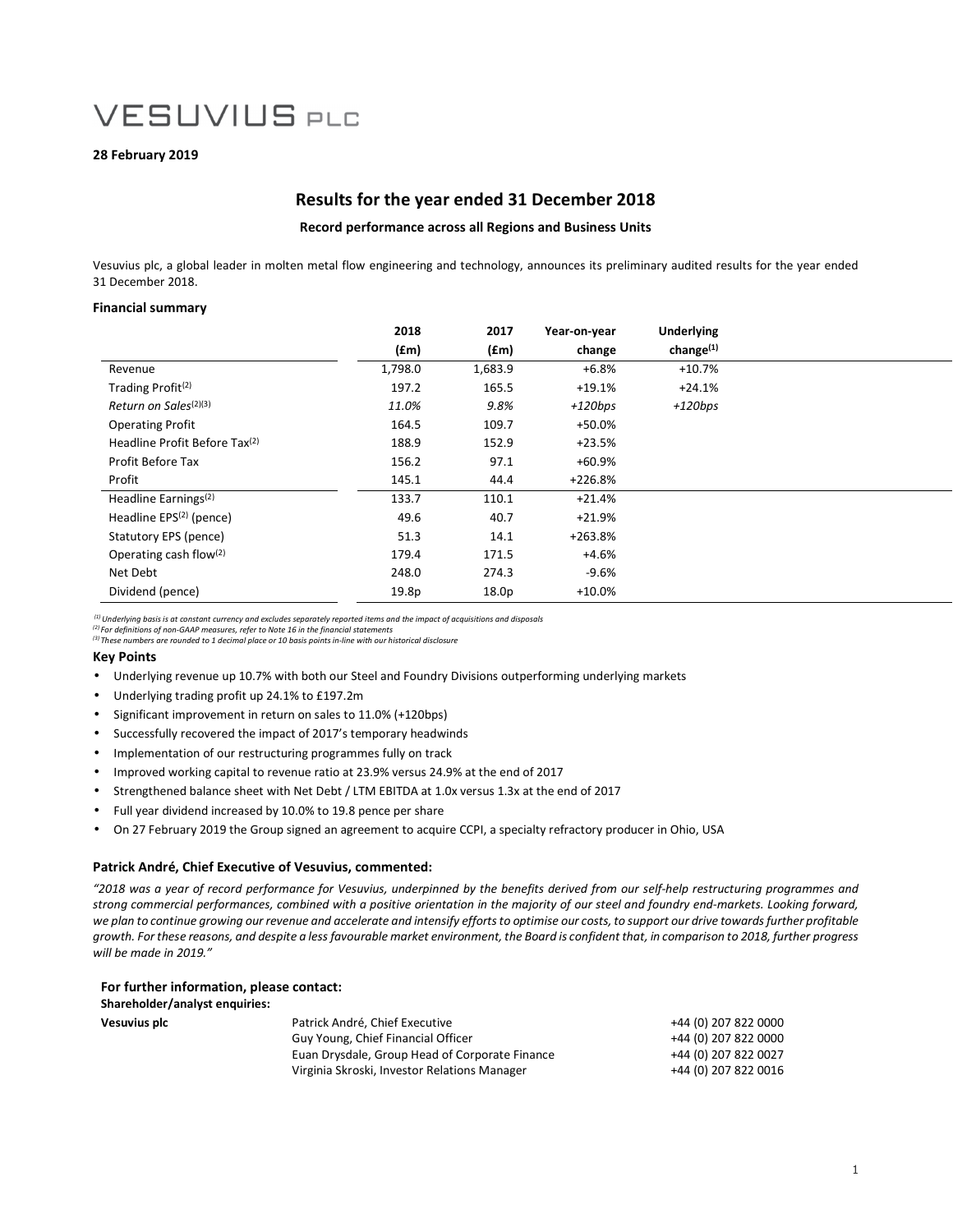### **Media enquiries: MHP Communications** Andrew Jaques / Ollie Hoare / Peter Lambie +44 (0) 203 128 8100

Vesuvius management will make a presentation to analysts and investors on 28 February 2019 at 9.30 (GMT) in Grocers' Hall, Princes Street, London, EC2R 8AD. For those unable to attend in person, an audio webcast and conference call will also be available. Please register for the call via the following URL: https://edge.media-server.com/m6/p/ibi8vb7m (Dial in details: UK participant dial in +44(0)20 7192 8000; US participant dial in +1 631 510 7495; confirmation code 7172259). The presentation will be broadcast live on Vesuvius' website: https://www.vesuvius.com/en/investors.html and an archive version of the presentation will be available on the website later that day.

#### **About Vesuvius plc**

Vesuvius is a global leader in molten metal flow engineering and technology principally serving the steel and foundry industries.

We develop innovative and customised solutions, often used in extremely demanding industrial environments, which enable our customers to improve their manufacturing processes, enhance product quality and reduce costs. These include flow control solutions, advanced refractories and other consumable products and increasingly, related technical services including data capture.

We have a worldwide presence. We serve our customers through a network of low-cost manufacturing plants located close to their own facilities, and embed our industry experts within their operations, who are all supported by our global technology centres.

Our core competitive strengths are our market and technology leadership, strong customer relationships, well established presence in developing markets and our global reach, all of which facilitate the expansion of our addressable markets.

Our ultimate goal is to create value for our customers, and to deliver sustainable, profitable growth for our shareholders giving a superior return on their investment whilst providing each of our employees with a safe workplace where he or she is recognised, developed and properly rewarded.

#### **Forward looking statements**

This announcement contains certain forward looking statements which may include reference to one or more of the following: the Group's financial condition, results of operations, cash flows, dividends, financing plans, business strategies, operating efficiencies or synergies, budgets, capital and other expenditures, competitive positions, growth opportunities for existing products, plans and objectives of management and other matters.

Statements in this announcement that are not historical facts are hereby identified as "forward looking statements". Such forward looking statements, including, without limitation, those relating to the future business prospects, revenue, working capital, liquidity, capital needs, interest costs and income, in each case relating to Vesuvius, wherever they occur in this announcement, are necessarily based on assumptions reflecting the views of Vesuvius and involve a number of known and unknown risks, uncertainties and other factors that could cause actual results, performance or achievements to differ materially from those expressed or implied by the forward looking statements. Such forward looking statements should, therefore, be considered in light of various important factors that could cause actual results to differ materially from estimates or projections contained in the forward looking statements. These include without limitation: economic and business cycles; the terms and conditions of Vesuvius' financing arrangements; foreign currency rate fluctuations; competition in Vesuvius' principal markets; acquisitions or disposals of businesses or assets; and trends in Vesuvius' principal industries.

The foregoing list of important factors is not exhaustive. When considering forward looking statements, careful consideration should be given to the foregoing factors and other uncertainties and events, as well as factors described in documents the Company files with the UK regulator from time to time including its annual reports and financial statements.

You should not place undue reliance on such forward looking statements which speak only as of the date on which they are made. Except as required by the Rules of the UK Listing Authority and the London Stock Exchange and applicable law, Vesuvius undertakes no obligation to update publicly or revise any forward looking statements, whether as a result of new information, future events or otherwise. In light of these risks, uncertainties and assumptions, the forward looking events discussed in this announcement might not occur.

Vesuvius plc, 165 Fleet Street, London EC4A 2AE Registered in England and Wales No. 8217766 LEI: 213800ORZ521W585SY02 www.vesuvius.com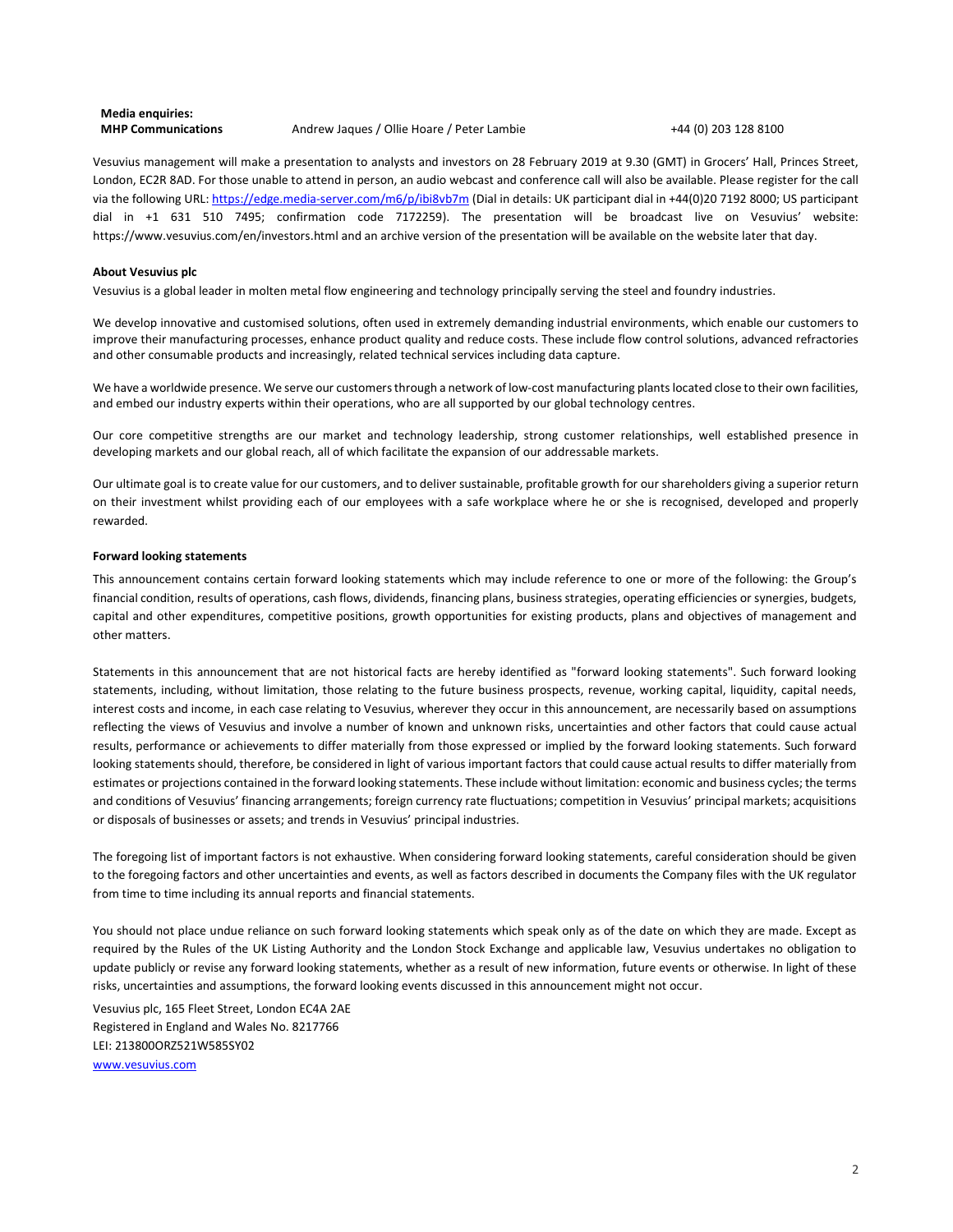### **Vesuvius plc**

### **Results for the year ended 31 December 2018**

Vesuvius made further progress in 2018 in line with our objectives. We benefited in the year from 4.6% growth in global steel production (as reported by the World Steel Association). With the exception of light vehicles, we also experienced positive momentum in the majority of Foundry end markets during 2018, with particular strength in general engineering, heavy trucks (excluding China and EMEA), mining equipment, construction and agricultural equipment.

We continued to deliver attractive revenue growth, outperforming underlying markets in our key developing markets of China, India, Latin America, EEMEA (Eastern Europe, Middle-East (including Turkey) and Africa) and South East Asia, supported by our focus on innovation and technology. We also delivered strong revenue growth in Europe (EU28) and the United States. This performance was supported by positively oriented end markets, market share gains in Flow Control and Foundry and selling price increases.

| £m                    | 2018<br>Reported | <b>Acquisitions</b><br>/(Disposals) | 2018<br><b>Underlying</b> | 2017<br>Reported | Currency                 | Acquisitions/<br>(Disposals) | 2017<br>Underlying | Reported<br>% change | Underlying<br>% change |
|-----------------------|------------------|-------------------------------------|---------------------------|------------------|--------------------------|------------------------------|--------------------|----------------------|------------------------|
| Revenue               | 1,798.0          | (17.5)                              | 1,780.5                   | 1,683.9          | (51.6)                   | (24.0)                       | 1,608.3            | $+6.8%$              | $+10.7%$               |
| <b>Trading Profit</b> | 197.2            | (0.7)                               | 196.5                     | 165.5            | (6.8)                    | (0.4)                        | 158.3              | $+19.1%$             | $+24.1%$               |
| Return on Sales %     | 11.0%            |                                     | 11.0%                     | 9.8%             | $\overline{\phantom{a}}$ | $\overline{\phantom{0}}$     | 9.8%               | $+120$ bps           | $+120bps$              |

### **Group trading performance**

Group revenue was £1,798.0m, an increase of 6.8% versus 2017 on a reported basis. Underlying Group revenue, adjusted for the effects of foreign exchange and disposals, increased by 10.7% (volume 4.9%, price 5.8%). Trading profit for the year was £197.2m (2017: £165.5m), up 19.1% on a reported basis and up 24.1% on an underlying basis. Return on sales increased by 120 basis points on a reported and underlying basis to 11.0% in 2018 (2017: 9.8% reported and underlying). These numbers are rounded to 1 decimal place or 10 basis points in-line with our historical disclosure.

Underlying performance is adjusted for the divestment of BMI, an Advanced Refractories installation business, in October 2018.

### **Strategic progress**

Vesuvius' core strategic objective is to deliver long-term sustainable and profitable growth. We have a clear strategy to achieve this target centred around five key execution priorities, which were confirmed by a strategic review we conducted in H1 2018. Our progress in 2018 against each of these execution priorities is detailed below:

### • **Reinforce our technology leadership**

― We continue to spend c.2% of our total revenue on Research and Development, which is significantly higher than most competitors. As a result, we were again able to improve the percentage of revenue accounted for by 'New Products' from 14.5% in 2017 to 15.4% in 2018

### • **Increase the penetration of our value-creating solutions**

― The growth of sales in our Steel Flow Control business unit and Foundry Division outperformed underlying market growth in most areas, confirming the mounting interest of customers in our advanced solutions

### • **Capture the growth in developing markets**

- ― The revenue and volume growth rates of both our Steel and Foundry Divisions in our key developing markets of China, India, Latin America, EEMEA and South East Asia were significantly higher than the underlying markets. Steel Division revenue in these markets grew by 17.6% versus steel production growth of 5.7%, and the Foundry Division grew by 10.8%
- **Improve our cost leadership and margins** 
	- ― In addition to the already achieved recurring cash savings of £43.2m at the end of 2017, during 2018 we achieved an additional £14.0m of savings, which exceeded our expectations
- **Develop our Technical Service offering** 
	- ― Global revenue from Technical Service offering reached £96.5m in 2018, up 16.1% from 2017 on a constant currency basis

However, the strategic review also highlighted the possibility of accelerating the delivery of our strategic objective by:

• **Reinforcing our presence in the high-end, high quality segments of the steel and foundry markets**, which are growing faster than the average markets and where our Flow Control and Foundry solutions can play a decisive role in supporting our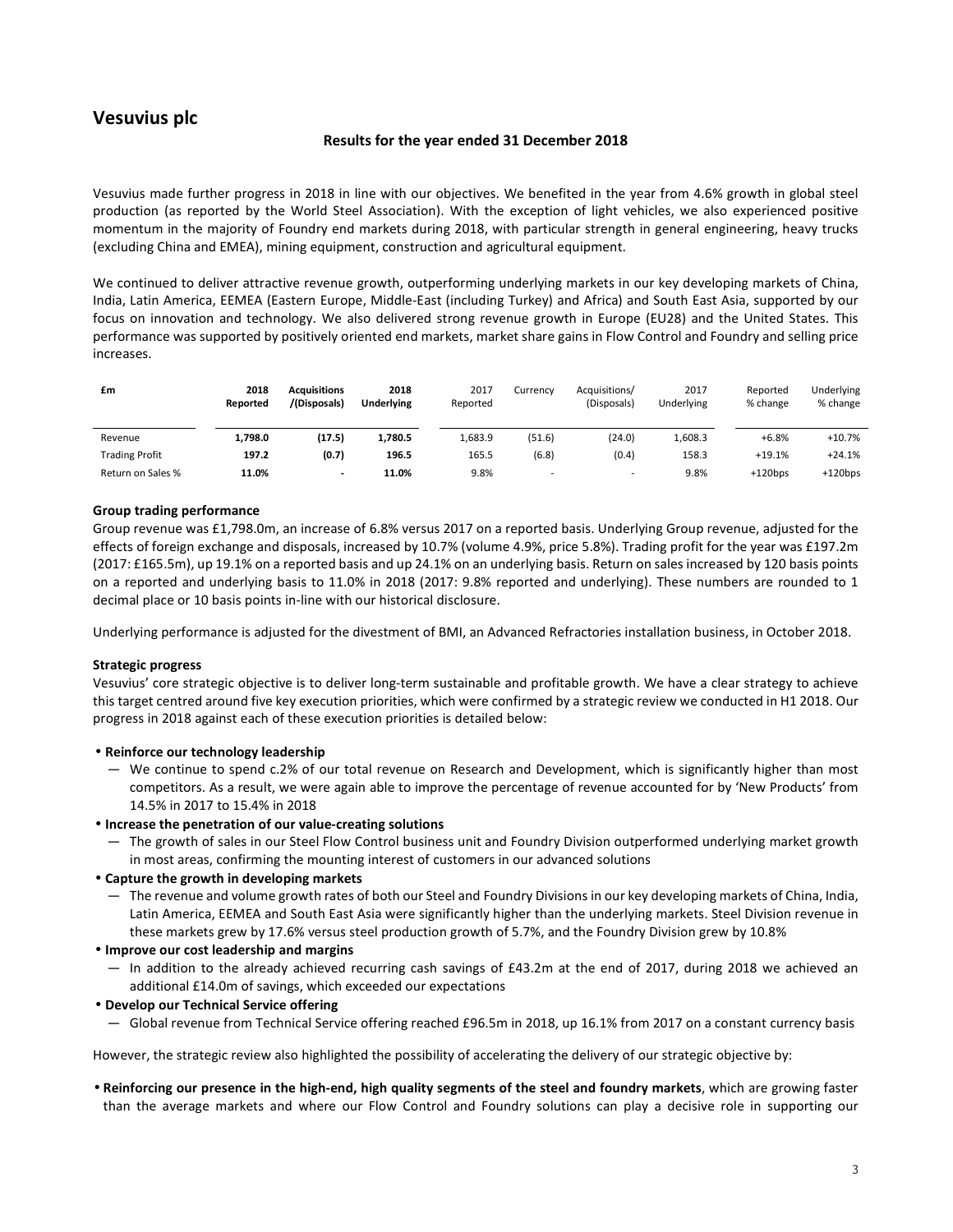customers' efforts to improve the quality and performance of their finished products. Our R&D and commercial organisations are being reinforced and focused to support this

- **Accelerating and intensifying our efforts to optimise our manufacturing cost base**. Beyond the already announced restructuring programmes, several other potential optimisation opportunities are currently being studied, with the results of these studies expected in the course of 2019
- **Adopting an entrepreneurial, decentralised, non-matrix organisation**, to increase the speed of execution and the level of energy across the Group. This new organisation is now fully operational and supported by the introduction of our new Group CORE values of Courage, Ownership, Respect and Energy, and by the promotion of a new generation of talented managers to several key positions

### **Foreign exchange**

The net impact of average 2018 exchange rates compared to 2017 averages has been a 2018 headwind of £6.8m at trading profit level, the main driver being a 3.5% strengthening in Sterling against the US Dollar as well as appreciation against developing markets currencies in which we operate.

### **Restructuring**

We remain on track with the implementation of our restructuring programmes and delivered an incremental £14.0m recurring cash saving during the year, in part related to the three European plant closures announced in July 2018. This was ahead of our expectations.

Our original restructuring programme launched in 2015 is almost complete, with £8.4m savings still to be delivered by 2020.

Our new restructuring programme launched in March 2018 is well underway, and we expect to deliver cash savings of £22.0m for a one-off cash charge of £19.3m and £15.0m of capital expenditure to support the implementation of the programme. £17.3m of cash charge and £2.1m of capital expenditure have been accounted for at the end of 2018. We have £16.4m of savings left which will be delivered by 2021.

In 2019 we are targeting the delivery of a further £14.0m of recurring cash savings, leaving £8.5m to be delivered in 2020 and £2.3m in 2021.

We are engaged in studies to expand further our self-help restructuring programmes. The result of these studies is expected in the course of 2019.

In parallel with these restructuring programmes, Vesuvius is reinforcing its focus on operational excellence and continuous improvement across its manufacturing operations.

### **Working Capital**

We made further progress in our efforts to reduce working capital, with a Working Capital/Revenue ratio of 23.9% at year end 2018, versus 24.9% in 2017. Trade working capital increased by only £15.2m on a constant currency basis in 2018 despite constant currency revenue growth of £165.7m. Looking at the key components of trade working capital, debtor and creditor days were major areas of success, falling 2.2% and increasing 12.8% year-on-year, respectively. Further progress remains to be achieved, however, particularly in our inventory management.

### **Financial position**

Our Net Debt / LTM EBITDA ratio was 1.0x at 31 December 2018 versus 1.3x at 31 December 2017. Net Debt reduced by £26.3m from £274.3m at the end of 2017 to £248.0m at year end 2018, as a result of strong cash generation. The main drivers of the decrease were the impact of strong cash conversion partially offset by tax payments, restructuring costs, purchase of Company shares for the Vesuvius Group Employee Share Ownership Plan ('ESOP'), and dividends paid.

The weighted average maturity of Vesuvius' committed debt facilities now stands at approximately five years.

### **Taxation**

Following a period of sustained profitability in our US business, we have decided to substantially increase the amount reflected on our balance sheet in respect of the previously unrecognised value of our US tax losses and other temporary differences. This additional deferred tax recognition is £39.5m in the year. £32.2m of that amount is recognised in our Group Income Statement, and £7.3m, relating to historic US pensions costs, is recognised in the Group Statement of Comprehensive Income.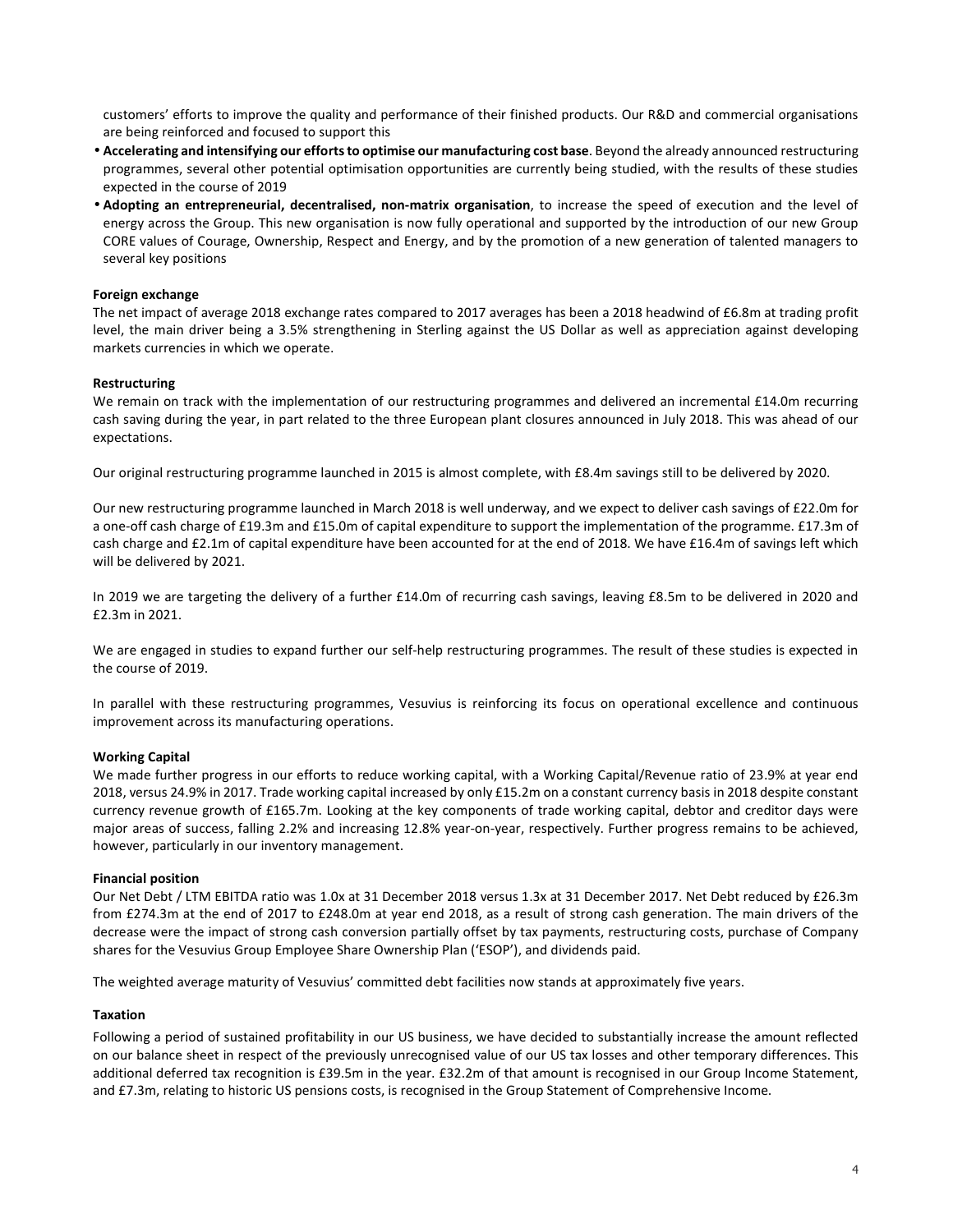With a more comprehensive recognition of this asset in the US, we have also decided that it is now more appropriate to present the annual utilisation of that US deferred tax asset, which offsets our US taxable headline profits, as part of our headline tax charge, rather than as part of the tax charge on separately reported items in the Group Income Statement. This has increased the headline tax charge in 2018 by £7.8m, increasing the effective rate of tax on headline profit before tax and share of post-tax profits from joint ventures by 4.2%.

We previously reported that we expected the Group's effective tax rate from 2018 onwards to be adversely impacted by US tax reform, particularly the provisions of the Base Erosion and Anti-Abuse Tax ('BEAT'). Our further analysis of these provisions concluded that the impact of the BEAT was not material to Vesuvius' tax position. However, the new Global Intangible Low-Taxed Income ('GILTI') rules introduced as part of the tax reform has had an impact on the tax position of the Group and gave rise to an increase in the headline tax charge of £2.4m in 2018, increasing the effective rate of tax on headline profit before tax and before the share of post-tax profits from joint ventures by 1.3%.

We expect the Group's effective rate of tax on headline profit before tax and before the share of post-tax profits from joint ventures to be around 28% in 2019.

### **Quality, health and safety**

Vesuvius places great emphasis on the importance of quality, health and safety in the workplace and in the communities in which we operate. Reliability in quality and delivery is vital to our customers as they use Vesuvius' products in critical areas of their own processes. The level of risk attached to a catastrophic failure is often such that, for people and equipment, no compromise can be accepted. Our safety performance improved markedly in 2018 with a lost time injury ('LTI') frequency rate of 1.3 versus 1.6 in 2017 and 1.7 in 2016. This is the best result we have ever achieved and highlights the Group's efforts to evolve rapidly towards a best in class global organisation in terms of safety. However, we suffered a fatality of one of our contractors at a site in South America and we have seen a small increase in our LTI severity rate from 63 to 77 Lost Days per million hours worked. For these reasons, and because the only acceptable objective is zero accidents, we remain unsatisfied with our safety performance and will strive to continue making progress in 2019 and beyond.

### **Dividend**

The Board has recommended a final dividend of 13.8 pence per share (2017: 12.5 pence per share), a 10.4% increase on the final dividend paid in 2017. This will result in a total dividend for the year of 19.8 pence per share (2017: 18.0 pence per share) and represents a 10.0% increase to the full year dividend. The Board remains committed to delivering long-term dividend growth, provided that this is supported by underlying earnings, cash flows and is justified in the context of capital expenditure requirements and the prevailing market outlook. If approved at the Annual General Meeting on 15 May 2019, the final dividend will be paid on 24 May 2019 to shareholders on the register at the close of business on 23 April 2019. The last date for receipt of elections from shareholders for the Vesuvius Dividend Reinvestment Plan will be 2 May 2019.

### **Post Balance Sheet Event**

On 27 February 2019 the Group signed an agreement to acquire the entire issued share capital of CCPI Inc ("CCPI"), a specialty refractory producer focused on tundish (steel continuous casting) applications (65% of sales) and aluminium (35% of sales). CCPI is based in Ohio, USA, and will become part of the Group's Advanced Refractories business unit. The transaction values CCPI at US\$43.4 million (£33.1 million) on a cash and debt free basis. The acquisition is expected to close within the coming week.

### **Outlook**

Despite a moderate slowdown in growth since the fourth quarter of 2018, we still expect our main Steel and Foundry markets to register a positive growth rate in 2019, albeit at a lower level as compared with the growth rates recorded in 2017 and 2018. In this environment, we plan to continue growing our revenue and accelerate and intensify efforts to optimise our costs, to support our drive towards further profitable growth. For these reasons, the Board is confident that, in comparison to 2018, further progress will be made in 2019.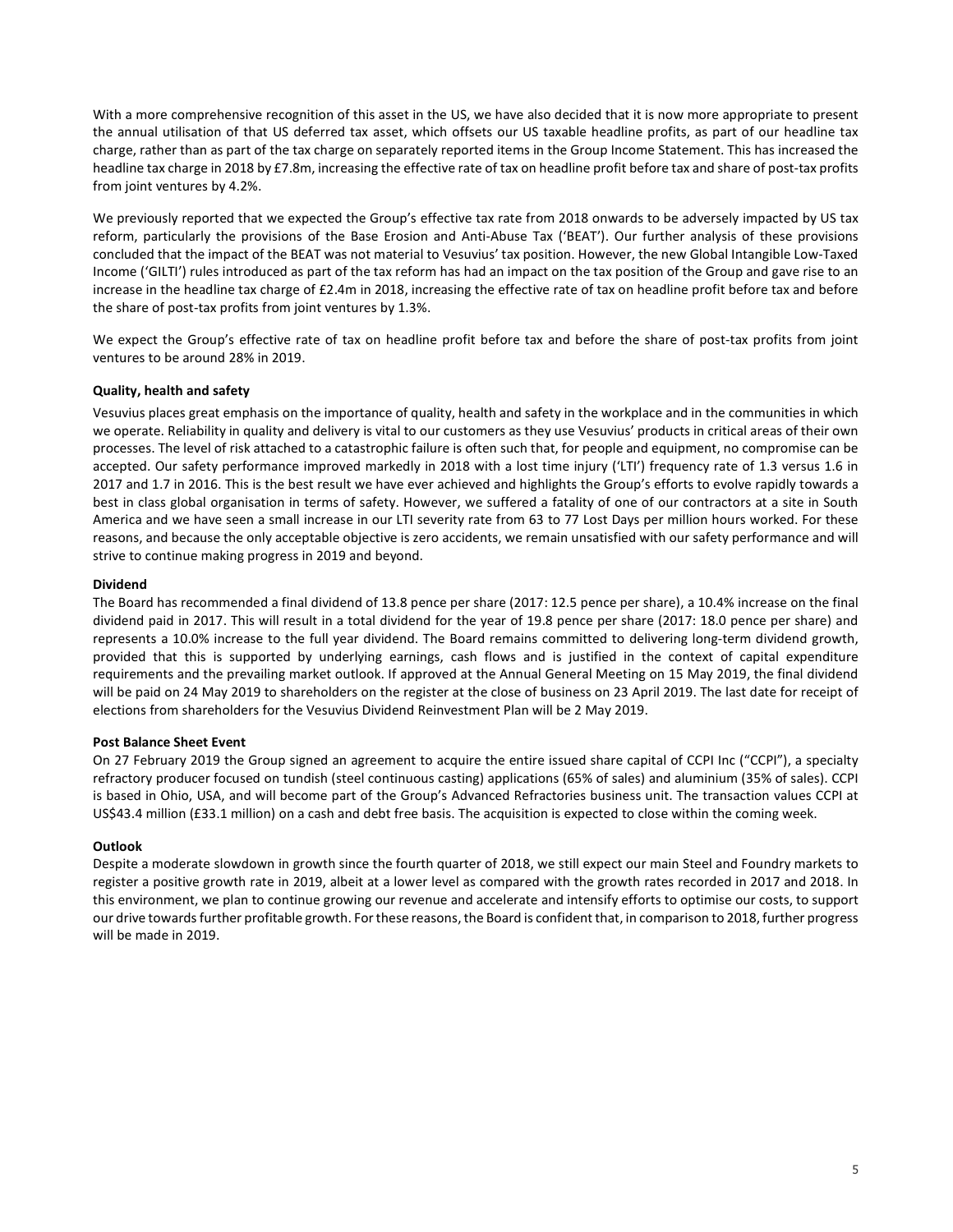### **Operational Review**

Vesuvius comprises two Divisions, Steel and Foundry. The Steel Division operates as three business lines, Steel Flow Control, Steel Advanced Refractories and Digital Services.

### *Steel Division*

According to the World Steel Association, global steel production in 2018 increased by 4.6% compared with 2017. Production in the majority of major steel producing countries was up year-on-year. Steel volume growth in the developed markets of Europe (EU28) and the United States was -0.3% and +6.2%, respectively. The growth momentum continued in our key developing markets of China (+6.6%), India (+4.9%), Latin America (+1.2%), EEMEA (Eastern Europe, Middle East (including Turkey) and Africa) (+2.9%) and South East Asia (+11.3%).

Vesuvius' Steel Division reported revenues of £1,236.7m in 2018, an increase of 7.7% compared to 2017. On an underlying basis, Steel Division revenue was up 11.9%. This higher growth rate relative to global steel production is a result of three factors: (1) high exposure of Flow Control to the fastest growing segment of the steel market; (2) market share gains in Flow Control; and (3) selling price increases in both Flow Control and Advanced Refractories mitigated by a decrease in market share for Advanced Refractories in some regions where priority was given to selling price increases to offset raw material and other cost inflation.

On a reported basis, our trading profit improved 27.9% year-on-year. On an underlying basis, trading profit increased 32.6%, with return on sales increasing by 160 basis points.

| <b>Steel Division</b>               | $2017*$<br>2018<br>(£m)<br>(f.m)<br>662.6<br>614.2<br>502.3<br>541.1<br>32.2<br>33.0<br>1,236.7<br>1,148.7 | Change | <b>Underlying</b> |            |
|-------------------------------------|------------------------------------------------------------------------------------------------------------|--------|-------------------|------------|
|                                     |                                                                                                            |        | (%)               | change (%) |
| Steel Flow Control Revenue          |                                                                                                            |        | $+7.9%$           | $+11.5%$   |
| Steel Advanced Refractories Revenue |                                                                                                            |        | $+7.7%$           | $+12.5%$   |
| Digital Services Revenue            |                                                                                                            |        | $+2.4%$           | $+10.8%$   |
| <b>Total Steel Revenue</b>          |                                                                                                            |        | $+7.7%$           | $+11.9%$   |
| <b>Total Steel Trading Profit</b>   | 128.3                                                                                                      | 100.4  | $+27.9%$          | $+32.6%$   |
| <b>Total Steel Return on Sales</b>  | 10.4%                                                                                                      | 8.7%   | $+160bps$         | $+160bps$  |

*\*Since 1 January 2018, some of the products previously included under the Digital Services business unit have been allocated to Flow Control and Advanced Refractories. For this reason, we have restated 2017 financials to ensure comparability with 2018 performance. The overall Steel Division figures are unchanged.* 

### **Steel Flow Control**

*The Flow Control business unit supplies the global steel industry with consumable ceramic products, systems, robotics, digital services and technical services. These products are used to contain, control and monitor the flow of molten steel in the continuous casting process. The consumable ceramic products that Vesuvius supplies have a short service life (often a matter of a few hours) due to the significant wear caused by the extremely demanding environment in which they are used. These products must withstand extreme temperature changes, whilst resisting liquid steel and slag corrosion. In addition, the ceramic parts in contact with the liquid steel must not in any way contaminate it. The quality, reliability and consistency of these products and the associated digital services we provide are therefore critical to the quality of the finished metal being produced and the productivity, profitability and safety of our customers' processes.* 

| <b>Steel Flow Control Revenue</b>       | 2018  | 2017  | Change | <b>Underlying</b> |
|-----------------------------------------|-------|-------|--------|-------------------|
|                                         | (£m)  | (£m)  | (%)    | change (%)        |
| Americas                                | 216.2 | 206.0 | 5.0%   | $+13.3%$          |
| Europe, Middle East & Africa (EMEA)     | 266.2 | 242.3 | 9.8%   | $+10.0%$          |
| Asia-Pacific                            | 180.2 | 165.9 | 8.6%   | $+11.5%$          |
| <b>Total Steel Flow Control Revenue</b> | 662.6 | 614.2 | +7.9%  | $+11.5%$          |

Steel Flow Control reported revenues of £662.6m in 2018, an increase of 7.9% compared to 2017 on a reported basis, whilst underlying revenue increased by 11.5%. All regions outperformed underlying steel production volume growth in terms of both revenue and volume growth.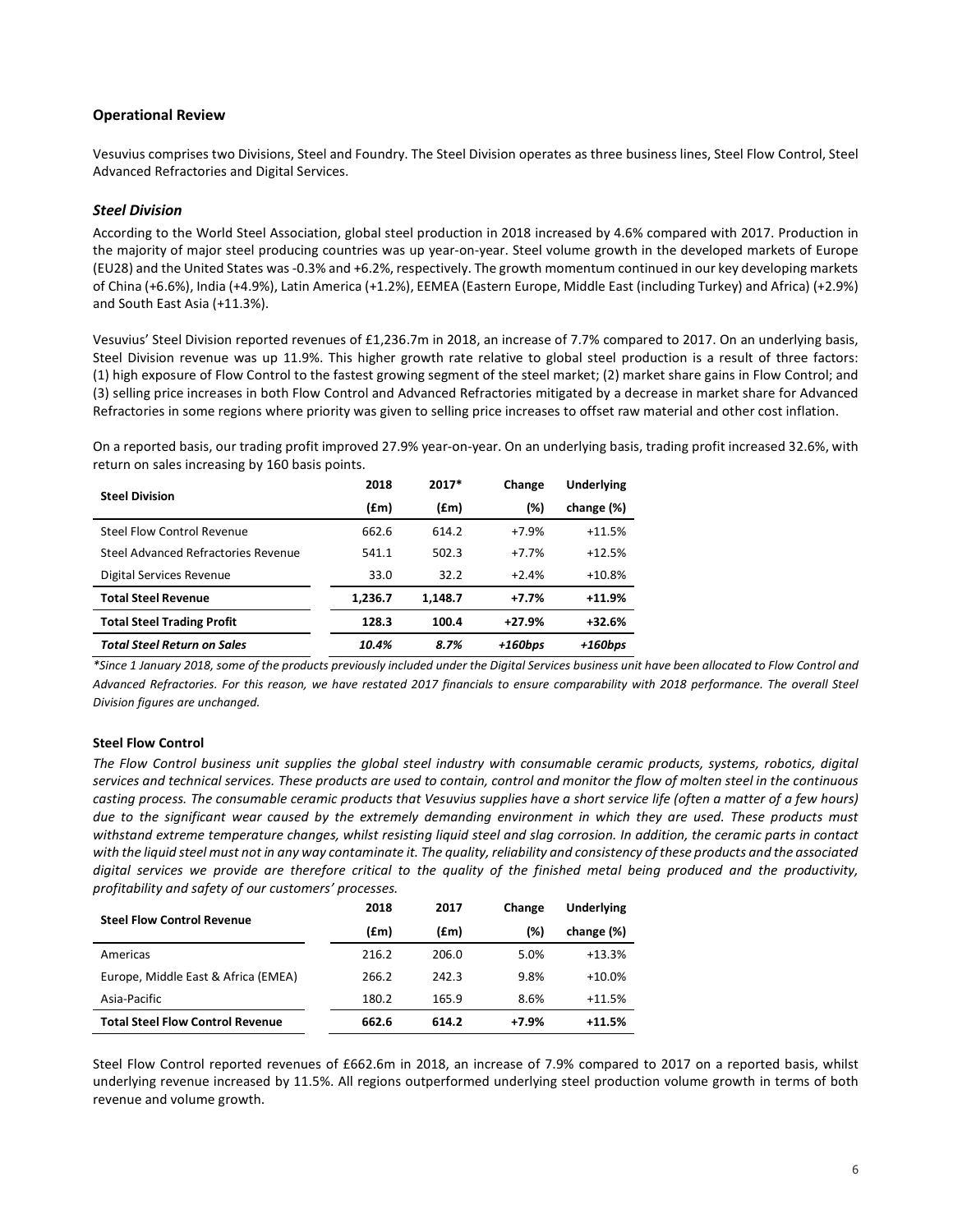The Americas was our fastest growing region, with underlying revenues increasing 13.3% to £216.2m, against a 3.3% increase in steel production volumes. We outperformed in both North and South America relative to steel production, driven by market share gains and selling price increases. Steel production in EMEA increased by 1.4% in 2018, and Vesuvius outperformed the market with underlying revenue up 10.0% to £266.2m, reflecting both market share gains and the effects of increased selling prices to offset raw material and other cost inflation. Underlying revenue increased by 11.5% in Asia-Pacific in 2018 to £180.2m, compared to a 5.6% increase in steel production volume in the region. Revenue increased faster than underlying steel volumes in each of our key regional markets of China and India.

### **Steel Advanced Refractories**

*The Steel Advanced Refractories business unit supplies complete value-added solutions to its customers including specialist refractory materials, advanced installation technologies (including robots), computational fluid dynamics capabilities and lasers. The specialist refractory materials are subject to extreme temperatures, corrosion and abrasion, they are in the form of powder mixes, which are spray-applied or cast onto the vessel to be lined ('monolithics') and refractory shapes (e.g. bricks, pads, dams and other larger precast shapes). The service life of the products that Advanced Refractories supplies into the steel making process can vary (some a matter of hours and others for a period of years) based upon the type of refractory and the level of wear caused by the demanding environment in which they are used. An integral part of our success depends upon our best-in-class installation technologies (including robots) and lasers to track the performance of installed Vesuvius' refractories as well as the strong level of collaboration with our customers.* 

| <b>Steel Advanced Refractories</b>                  | 2018  | 2017  | Change   | <b>Underlying</b> |
|-----------------------------------------------------|-------|-------|----------|-------------------|
| Revenue                                             | (£m)  | (£m)  | (%)      | change (%)        |
| Americas                                            | 171.1 | 155.4 | $+10.1%$ | $+22.9%$          |
| Europe, Middle East & Africa (EMEA)                 | 254.4 | 236.2 | $+7.6%$  | $+8.6%$           |
| Asia-Pacific                                        | 115.6 | 110.7 | $+4.5%$  | $+8.7%$           |
| <b>Total Steel Advanced Refractories</b><br>Revenue | 541.1 | 502.3 | $+7.7%$  | $+12.5%$          |

Steel Advanced Refractories reported revenues of £541.1m in 2018, an increase of 7.7% compared to 2017 on a reported basis, whilst underlying revenue increased 12.5%. The strong sales growth was supported by selling price increases to offset raw material and other cost inflation.

We achieved underlying revenue growth in each of our key regions with the Americas up 22.9%, EMEA up 8.6% and Asia-Pacific up 8.7%. The strong sales growth achieved in all the regions was supported by selling price increases to offset raw material and other cost inflation. However, we experienced some market share loss especially in North Asia and in certain European countries as priority was given to selling price increases to recoup raw material and other cost inflation.

### **Digital Services**

*The Digital Services business unit offers digital products to our customers to make their underlying processes more efficient and reliable. Digital Services focuses on providing products that enhance the control and monitoring of our customers' production processes, complementing Vesuvius' strong presence and expertise in molten metal engineering to create new technologies and integrate them into expert process management systems. The products provided by Digital Services include temperature sensors, oxygen, hydrogen and sublance probes, iron oxide and metal sampling for the steel, aluminium and foundry industries. By using these technologies customers can focus on critical parameters within their processes, enabling them to refine their production methods to improve quality, lower production costs and maximise efficiency.*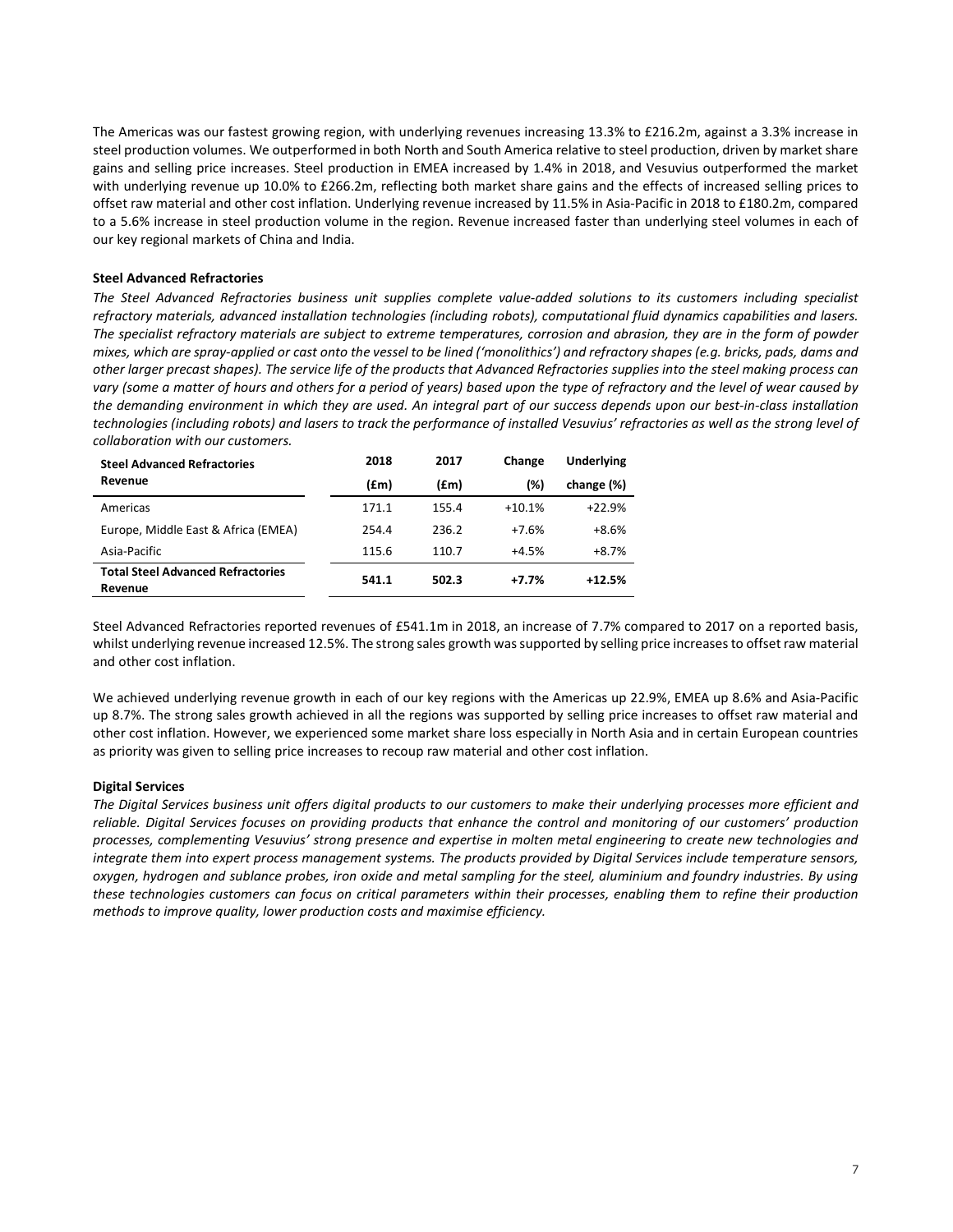| <b>Digital Services Revenue</b>       | 2018 | 2017 | Change    | <b>Underlying</b> |
|---------------------------------------|------|------|-----------|-------------------|
|                                       | (£m) | (£m) | (%)       | change (%)        |
| Americas                              | 20.5 | 19.9 | $+2.8%$   | $+18.0%$          |
| Europe, Middle East & Africa (EMEA)   | 12.3 | 12.2 | $+0.8%$   | $-0.2%$           |
| Asia-Pacific                          | 0.2  | 0.1  | $+113.2%$ | $+115.4%$         |
| <b>Total Digital Services Revenue</b> | 33.0 | 32.2 | $+2.4%$   | $+10.8%$          |

Digital Services generated revenues of £33.0m, an increase of 2.4% year-on-year on a reported basis. On an underlying basis, revenues increased 10.8%. The strong sales growth in the Americas was due to market share gains and increased penetration of our products. In EMEA, our sales growth was impacted by Russia where priority was given to improving profitability. In Asia-Pacific, we continued to increase the penetration of our products in India, gaining market share with new and existing customers.

### *Foundry Division*

*The Foundry Division is a world leader in the supply of consumable products, technical advice and application support to improve the performance and quality of ferrous and non-ferrous castings. Vesuvius operates under the brand FOSECO in the foundry market. The foundry process is highly sequential and is critically dependent on consistency of product quality and productivity optimisation. Working alongside customers at their sites, our engineers provide on-site technical expertise in addition to advanced computational fluid dynamics capabilities to develop the best customised solutions. The conditioning of molten metal, the nature of the mould used and, especially, the design of the way metal flows into the mould are key parameters in a foundry, determining both the quality of the finished castings and the labour, energy and metal usage efficiency of the foundry. Vesuvius' products and associated services to foundries improve these parameters.* 

|                                 | 2018  | 2017  | Change  | Underlying |
|---------------------------------|-------|-------|---------|------------|
| <b>Foundry Division</b><br>(£m) |       | (£m)  | (%)     | change (%) |
| <b>Foundry Revenue</b>          | 561.3 | 535.2 | $+4.9%$ | $+8.2%$    |
| <b>Foundry Trading Profit</b>   | 68.9  | 65.1  | $+5.7%$ | $+10.9%$   |
| <b>Foundry Return on Sales</b>  | 12.3% | 12.2% | +10bps  | +30bps     |

With the exception of light vehicles, there was positive momentum in the majority of Foundry end markets during 2018, with particular strength in general engineering, heavy trucks (excluding China and EMEA), mining equipment, construction and agricultural equipment.

Foundry reported revenues of £561.3m in 2018, an increase of 4.9% compared to 2017 on a reported basis, whilst underlying revenue increased 8.2%. On a reported basis, our trading profit improved 5.7% year-on-year. On an underlying basis, trading profit increased by 10.9%, with return on sales increasing by 30 basis points. Our sales growth in 2018 benefited from market share gains in the key product lines of feeding systems, filters and coatings as well as selling price increases. Trading profit also benefited from the ongoing organisational restructuring in Europe and North America, which is now focused on a rationalised, leaner structure. However, overall profitability was impacted by a time lag in selling price increases to compensate for raw material and other cost inflation, particularly in North Asia. Fused Silica, a specialised product line, also suffered from significant market weakness in the fourth quarter, particularly in China and EMEA, where customers chose to delay purchases and extend year end maintenance shutdowns.

|                                     | 2018  | 2017  | Change  | Underlying |
|-------------------------------------|-------|-------|---------|------------|
| <b>Foundry Revenue</b>              | (£m)  | (£m)  | (%)     | change (%) |
| Americas                            | 119.2 | 111.2 | $+7.2%$ | $+15.3%$   |
| Europe, Middle East & Africa (EMEA) | 253.6 | 238.9 | $+6.2%$ | $+7.2%$    |
| Asia-Pacific                        | 188.5 | 185.1 | $+1.8%$ | $+5.5%$    |
| <b>Total Foundry Revenue</b>        | 561.3 | 535.2 | $+4.9%$ | $+8.2%$    |

Underlying revenue in EMEA increased by 7.2% year-on-year as a result of growth across the majority of foundry end markets with particular strength in general engineering as well as some improvements in our business at European steel foundries, albeit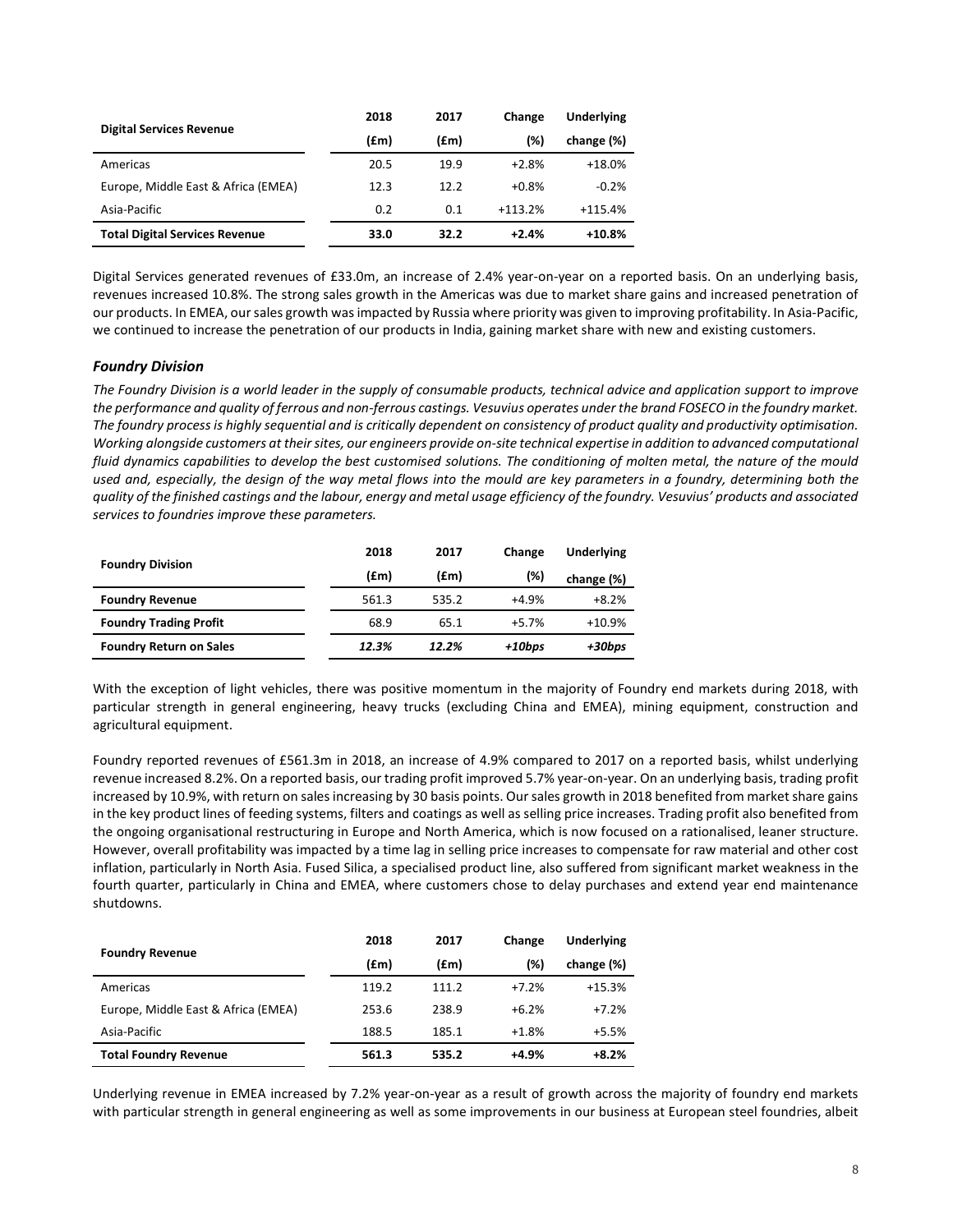from a low base. In the Americas, despite weakness in US light vehicle production, underlying revenue increased by 15.3%, supported, in particular, by growth in the heavy truck and mining markets as well as increases in iron casting output related to construction and agricultural equipment. Furthermore, we were successful in gaining market share across all our key product lines aided by several important new product launches. In Asia-Pacific, underlying revenue increased by 5.5%, with sales increasing in all major markets. Our revenues in China were up 7%, driven by growth in engineering machinery and construction and agricultural equipment, and supported by successful new product launches. In India, where our revenues were only up 2%, we prioritised passing through raw material and other cost inflation, as well as managing customer risk and optimising working capital.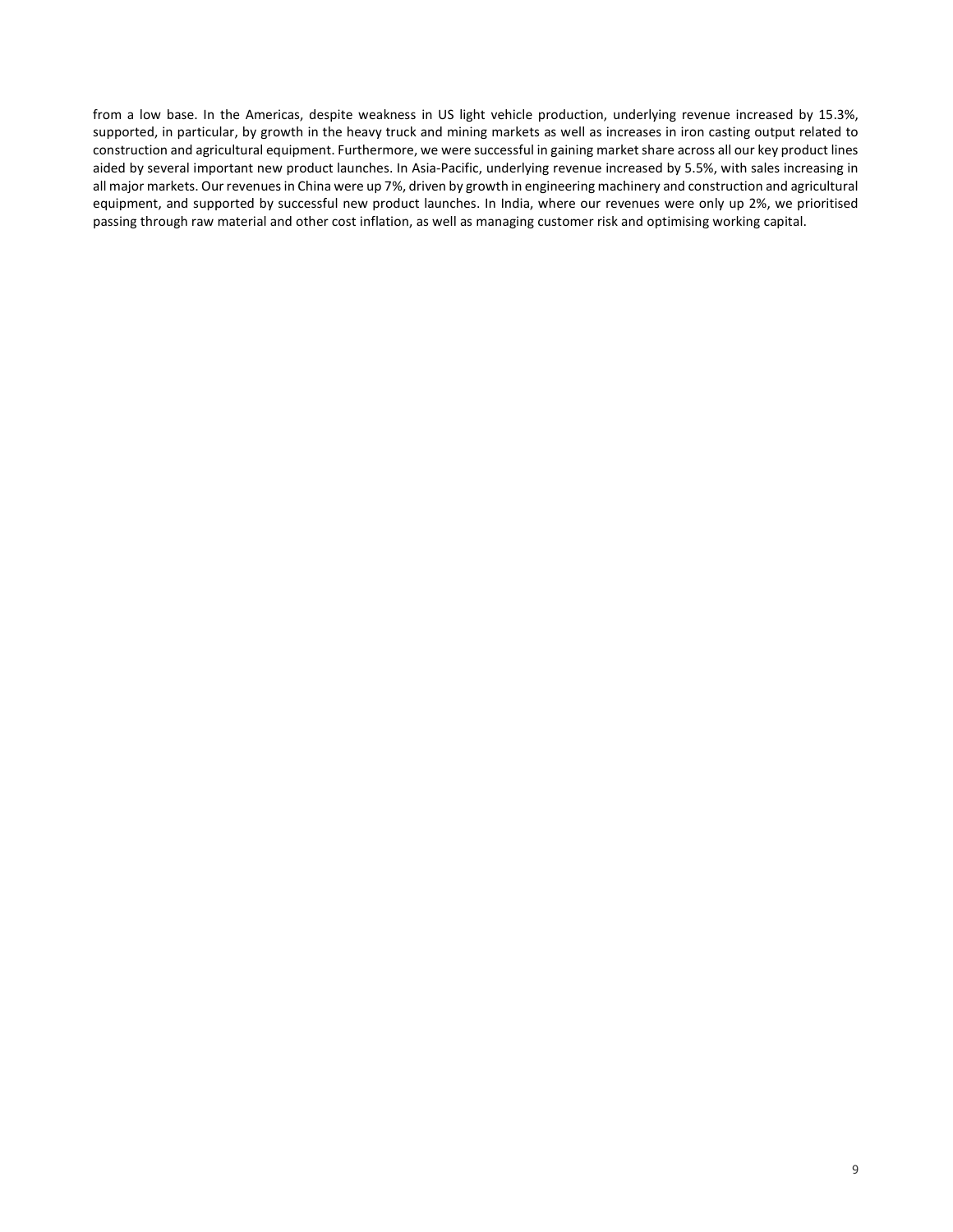### **Financial Review**

*The following review considers a number of our financial KPIs and sets out other relevant financial information.* 

### **Basis of Preparation**

All references in this financial review are to headline performance unless stated otherwise. See Note 16 to the Group Financial Statements.

### **Introduction**

We continued to build on our financial strategy during 2018 and progressed in particular with the stabilisation of our European Shared Service Centre, consolidation of our global finance team, and reporting and control improvements. Our focus to continuously improve both service delivery and results will remain, along with our commitment to further improve working capital and business efficiency.

### **2018 Performance Overview**

Strong end-market performance in 2018 has driven demand for our products in both Steel and Foundry and we have successfully outperformed the market in terms of growth. Reported revenue increased by £114.1m over the prior year and by £172.2m on an underlying basis. The restructuring programmes continued to deliver during 2018 with a total of £14.0m of incremental benefits reported. The increased revenue and restructuring benefits drove the higher reported trading profit of £197.2m, which was 19.1% higher than prior year. Return on sales for 2018 on a reported basis at 11.0% was higher than the prior year by 120bps. In a year of strong sales growth, our cash management performance was strong, achieving a 91% cash conversion, due largely to a continued focus on working capital management. As a result, we have decreased our net debt position and improved our leverage ratio of net debt to EBITDA to 1.0x from 1.3x at December 2017.

### **Dividend**

The Board has recommended a final dividend of 13.8 pence per share to be paid, subject to shareholder approval, on 24 May 2019 to shareholders on the register at 23 April 2019. When added to the 2018 interim dividend of 6.0 pence per share paid on 21 September 2018, this represents a full-year dividend of 19.8 pence per share.

It remains the Board's intention to deliver long-term dividend growth, provided this is supported by underlying earnings, cash flows, capital expenditure requirements and the prevailing market outlook.

### **Capital allocation**

We believe that the ideal leverage ratio for Vesuvius is somewhere between 1.25x - 1.75x net debt to EBITDA. This gives us a reasonable comfort zone to be able to cater for any potential economic downcycles. However, given we are currently below this range at approximately 1.0x net debt to EBITDA, it is increasingly relevant to consider our capital allocation priorities. In order of priority these are:

- 1. **Organic growth**. We have capital expenditure and restructuring programmes that we believe deliver the best possible returns to our shareholders.
- 2. **Inorganic growth**. We review acquisition opportunities against a strict set of assessment criteria, including: strategic fit; margin relative to Group target return on sales of 12.5%; return on capital.
- 3. **Return cash to shareholders**. In the event that our organic and inorganic growth opportunities leave us with residual cash, we will seek to return that to our shareholders.

### **Key Performance Indicators**

We have identified a number of KPIs against which we have consistently reported. As with prior years, we measure our results on an underlying basis, which we adjust to ensure appropriate comparability between periods, irrespective of currency fluctuations and any business acquisitions and disposals.

This is done by:

- Restating the previous period's results at the same foreign exchange ('FX') rates used in the current period
- Removing the results of disposed businesses in both the current and prior years
- Removing the results of businesses acquired in both the current year and prior years

Therefore, for 2018, we have:

- Retranslated 2017 results at the FX rates used in calculating the 2018 results
- Removed the results of the BMI refractory installation business, which was disposed of during 2018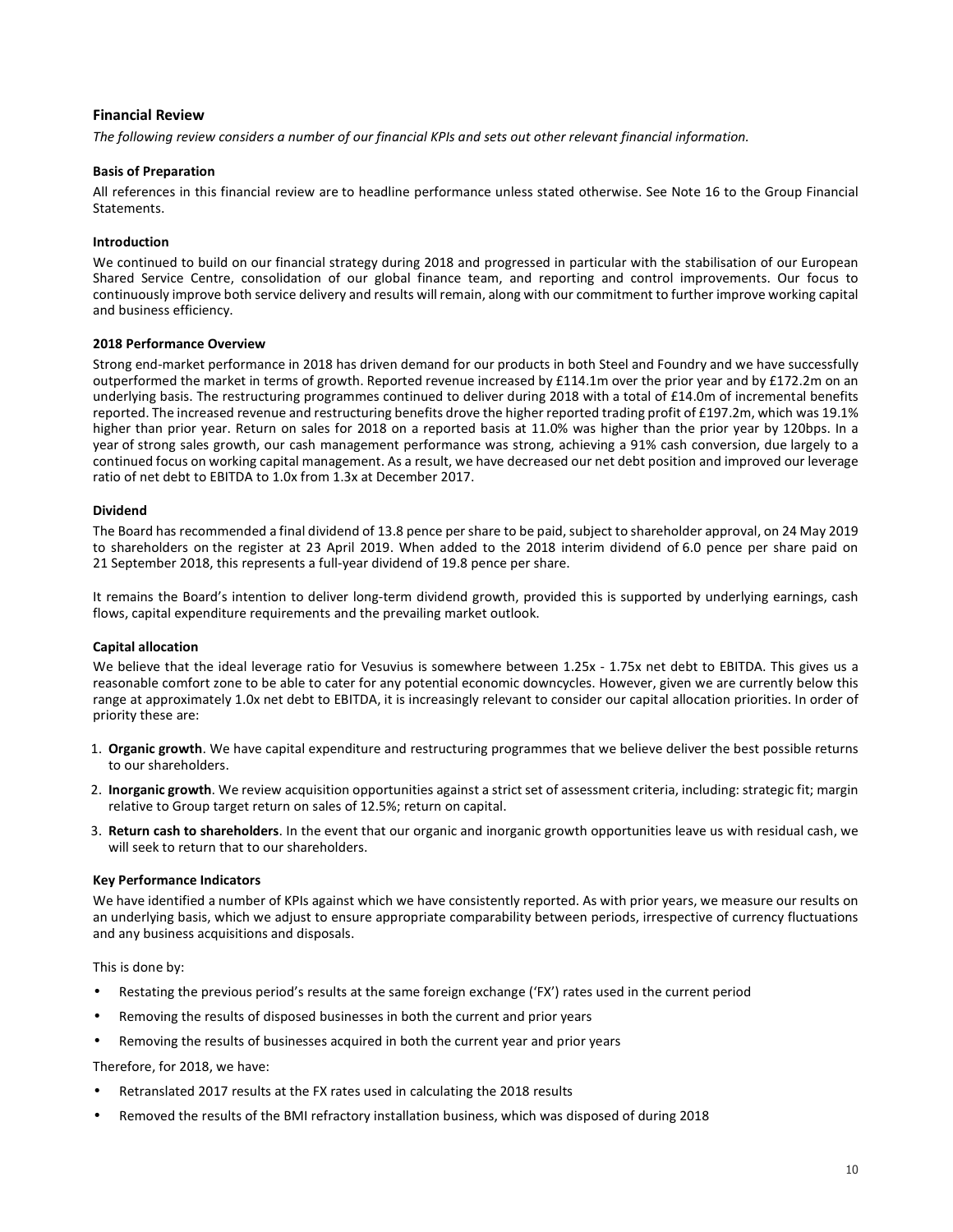### **Objective: Deliver growth**

### *KPI: Underlying revenue growth*

Reported revenue for 2017 was £1,683.9m, which after FX translation effects and removing the impact of disposed businesses, equates to £1,608.3m on an underlying basis. The reported revenue in 2018 of £1,798.0m, when adjusted for disposals made, is £1,780.5m on an underlying basis, which is an increase of 10.7% year-on-year. The growth has been as a result of stronger endmarket demand, selling price increases to offset raw material and other cost inflation, and business gains during the period.

|         |                | 2018 Revenue                 |                   | 2017 Revenue   |          |                              |            | % change |            |  |
|---------|----------------|------------------------------|-------------------|----------------|----------|------------------------------|------------|----------|------------|--|
| £m      | As<br>reported | Acquisitions/<br>(Disposals) | <b>Underlying</b> | As<br>reported | Currency | Acquisitions/<br>(Disposals) | Underlying | Reported | Underlving |  |
| Steel   | 1.236.7        | (17.5)                       | 1.219.2           | 1.148.7        | (35.0)   | (24.0)                       | 1.089.7    | 7.7%     | 11.9%      |  |
| Foundry | 561.3          | $\overline{\phantom{0}}$     | 561.3             | 535.2          | (16.6)   |                              | 518.6      | 4.9%     | 8.2%       |  |
| Group   | 1.798.0        | (17.5)                       | 1,780.5           | 1.683.9        | (51.6)   | (24.0)                       | 1.608.3    | 6.8%     | 10.7%      |  |

### **Objective: Generate sustainable profitability and create shareholder value**

### *KPI: Trading profit and return on sales*

We continue to measure underlying trading profit of the Group as well as trading profit as a percentage of sales, which we refer to as our return on sales or 'RoS'.

Trading profit of £197.2m increased by 24.1% on an underlying basis versus last year whilst RoS on an underlying basis was 11.0%, a 120bps improvement over 2017. The improved trading profit is due in part to the higher revenue, along with the ongoing delivery of benefits from the restructuring programmes.

In a globally favourable market environment our Steel and Foundry Divisions registered strong commercial performances and continued to outperform the general market growth in terms of volume. The pricing of our products was successfully adjusted to compensate for the sharp increase in raw material prices which had negatively impacted our performance in 2017. Additionally, the production bottlenecks in our Flow Control European manufacturing network, which had also negatively impacted our 2017 performance, were completely eliminated. As a result, the Steel Division recorded RoS of 10.4% this year, an increase from 8.7% in 2017 whilst Foundry reported a 12.3% RoS, another improvement over the prior year (2017: 12.2%).

|         | 2018 Trading profit |                              |                   |                | 2017 Trading profit |                              |            |          |            |
|---------|---------------------|------------------------------|-------------------|----------------|---------------------|------------------------------|------------|----------|------------|
| £m      | As<br>reported      | Acquisitions/<br>(Disposals) | <b>Underlying</b> | As<br>reported | Currency            | Acquisitions/<br>(Disposals) | Underlying | Reported | Underlying |
| Steel   | 128.3               | (0.7)                        | 127.6             | 100.4          | (3.7)               | (0.4)                        | 96.3       | 27.9%    | 32.6%      |
| Foundry | 68.9                | $\overline{\phantom{0}}$     | 68.9              | 65.1           | (3.1)               | $\qquad \qquad$              | 62.0       | 5.7%     | 10.9%      |
| Group   | 197.2               | (0.7)                        | 196.5             | 165.5          | (6.8)               | (0.4)                        | 158.3      | 19.1%    | 24.1%      |

### *KPI: Headline PBT and headline EPS*

Headline profit before tax ('PBT') and headline earnings per share ('EPS') are used to measure the underlying financial performance of the Group. The main difference between trading profit and PBT is net finance costs.

Net finance costs in 2018 of £11.1m were £2.8m below 2017. The reduction in finance costs was largely due to more favourable terms secured on renewal of our revolving credit facility at the end of 2017.

Our headline PBT was £188.9m, 23.5% higher than last year on a reported basis. Including amortisation (£12.9m), restructuring charges (£15.3m) and a GMP equalisation charge (£4.5m), our PBT of £156.2m was 60.9% higher than 2017. Headline EPS at 49.6p was 21.9% higher than 2017.

### *KPI: Return on net assets ('RONA')*

RONA is our principal measure of capital efficiency. We do not exclude the results of businesses acquired and disposed from this calculation, as capital efficiency is an important consideration in our portfolio decisions. It is calculated by dividing trading profit plus our share of post-tax profits from joint ventures by our average operating assets (property, plant and equipment, trade working capital, interests in joint ventures and associates, investments, and other operating receivables, payables, and provisions).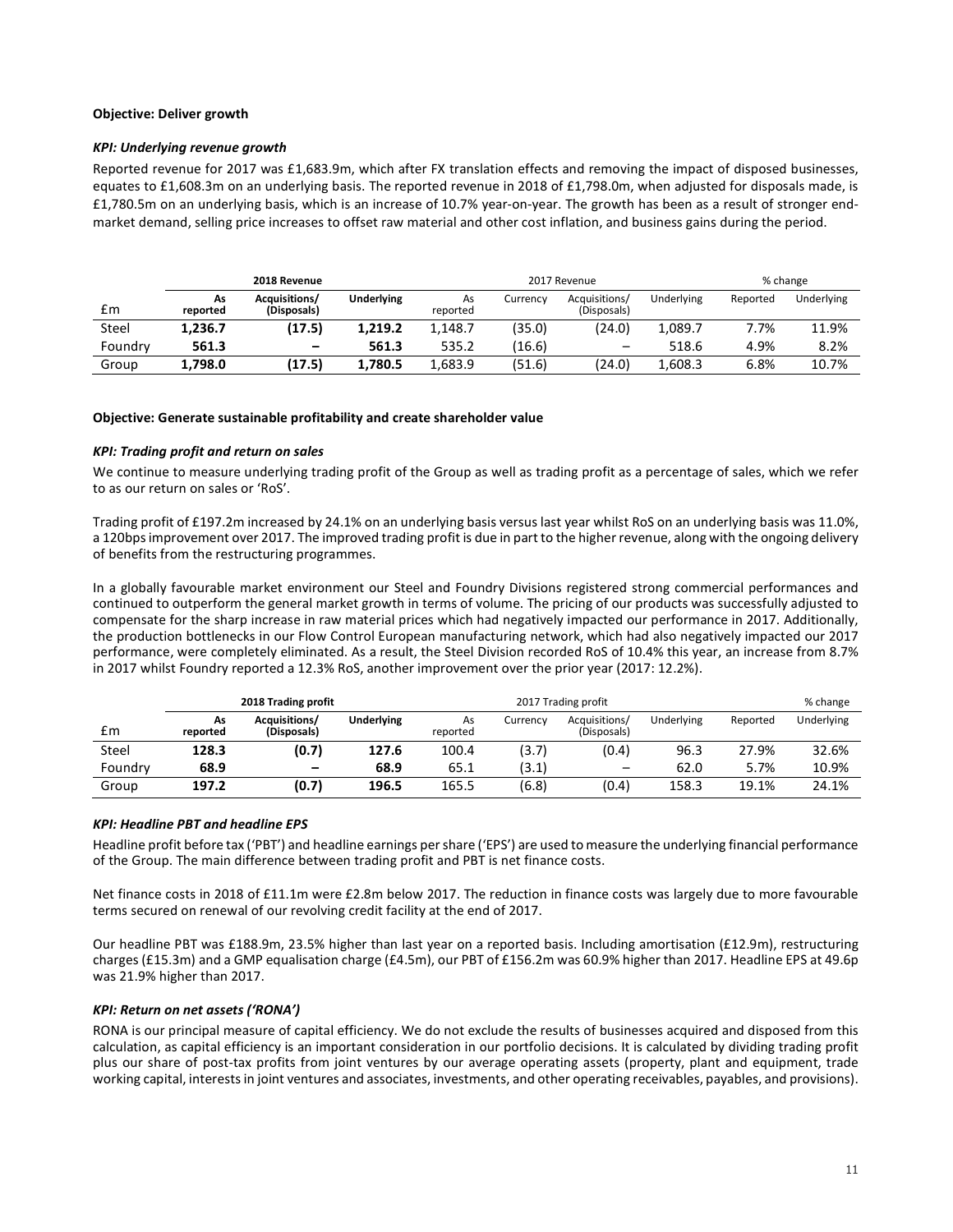As with most of our KPIs, we measure this on a 12-month moving average basis at constant currency to ensure that we focus on sustainable underlying improvements. Our RONA for 2018 was 29.9% (2017: 24.2%).

### **Objective: Maintain strong cash generation and an efficient capital structure**

### *KPI: Free cash flow and working capital*

Fundamental to ensuring that we have adequate capital to execute our corporate strategy is converting our profits into cash, partly through strict management of our working capital. Free cash flow from continuing operations was £106.1m for the year, £13.0m higher than last year on a reported basis due to the improved trading performance, partially offset by the additional investment in working capital to support our growing revenues. Our cash conversion in 2018 was 91% (2017: 104%).

We measure working capital both in terms of actual cash flow movements, and as a percentage of sales revenue. Trade working capital as a percentage of sales in 2018 was 23.9% (2017: 24.9%), measured on a 12-month moving average basis. In absolute terms on a constant currency basis, trade working capital increased by £15.2m, well below the increase in sales, whilst the continued focus on working capital management has contributed to an improvement as a percentage of sales.

### *Operating cash flow and cash conversion*

|                                                              | 2018<br>£m | 2017<br>£m |
|--------------------------------------------------------------|------------|------------|
| Cash generated from continuing operations                    | 195.3      | 176.6      |
| Add: Outflows relating to restructuring charges              | 19.3       | 27.3       |
| Add: Net retirement benefit obligations                      | 3.4        | 4.8        |
| Less: Capital expenditure                                    | (41.2)     | (39.0)     |
| Add: Proceeds from the sale of property, plant and equipment | 2.6        | 1.8        |
| Operating cash flow                                          | 179.4      | 171.5      |
| Trading profit                                               | 197.2      | 165.5      |
| Cash conversion                                              | 91%        | 104%       |

### *KPI: Interest cover and net debt*

As at 31 December 2018, the Group had committed borrowing facilities of £573.7m (2017: £563.4m), of which £119.2m was undrawn (2017: £153.7m).

Net debt at 31 December 2018 was £248.0m, a £26.3m decrease from 2017, as a result of our good cash generation. The main drivers of the decrease were the impact of strong cash conversion partially offset by restructuring costs, tax payments, purchase of Company shares for the Vesuvius Group Employee Share Ownership Plan ('ESOP'), and shareholder dividends.

The Group's debt facilities have two financial covenants: the ratios of net debt to EBITDA (maximum three times limit) and EBITDA to interest (minimum four times limit). These ratios are monitored regularly to ensure that the Group has sufficient financing available to run the business and fund future growth. At the end of 2018, the net debt to EBITDA ratio was 1.0x, an improvement over last year (2017: 1.3x) and EBITDA to interest was 22.8x (2017: 15.8x).

### **Objective: Be at the forefront of innovation**

### *KPI: R&D spend*

We believe that our market-leading product technology and services deliver fundamental value to our customers and that the primary mechanism to deliver that value is to invest significantly in research and development. In 2018, we spent £33.6m on R&D activities, an increase of 3.0% from 2017 on a constant currency basis, which represented 1.9% of our revenue (2017: 2.0%).

### **Financial Risk Factors**

The Group undertakes regular risk reviews and, as a minimum, a full risk assessment process twice a year. As in previous years this included input from the Board in both the assessment of risk and the proposed mitigation. We consider the main financial risks faced by the Group as being those posed by a decline in our end markets, leading to reduced revenue and profit as well as potential customer default. We also monitor carefully the challenges that come from broader financial uncertainty, which could bring lack of liquidity and market volatility. Important but lesser risk exists in interest rate movements and cost inflation, but neither is expected to have a material impact on the business after considering the controls we have in place.

Our key mitigation of end market risk is to manage the Group's exposure through balancing our portfolio of business geographically and to invest in product innovation. We do so through targeted capital investment in new and growing businesses and a combination of capital and human resource in emerging markets. When considering other financial risks we mitigate liquidity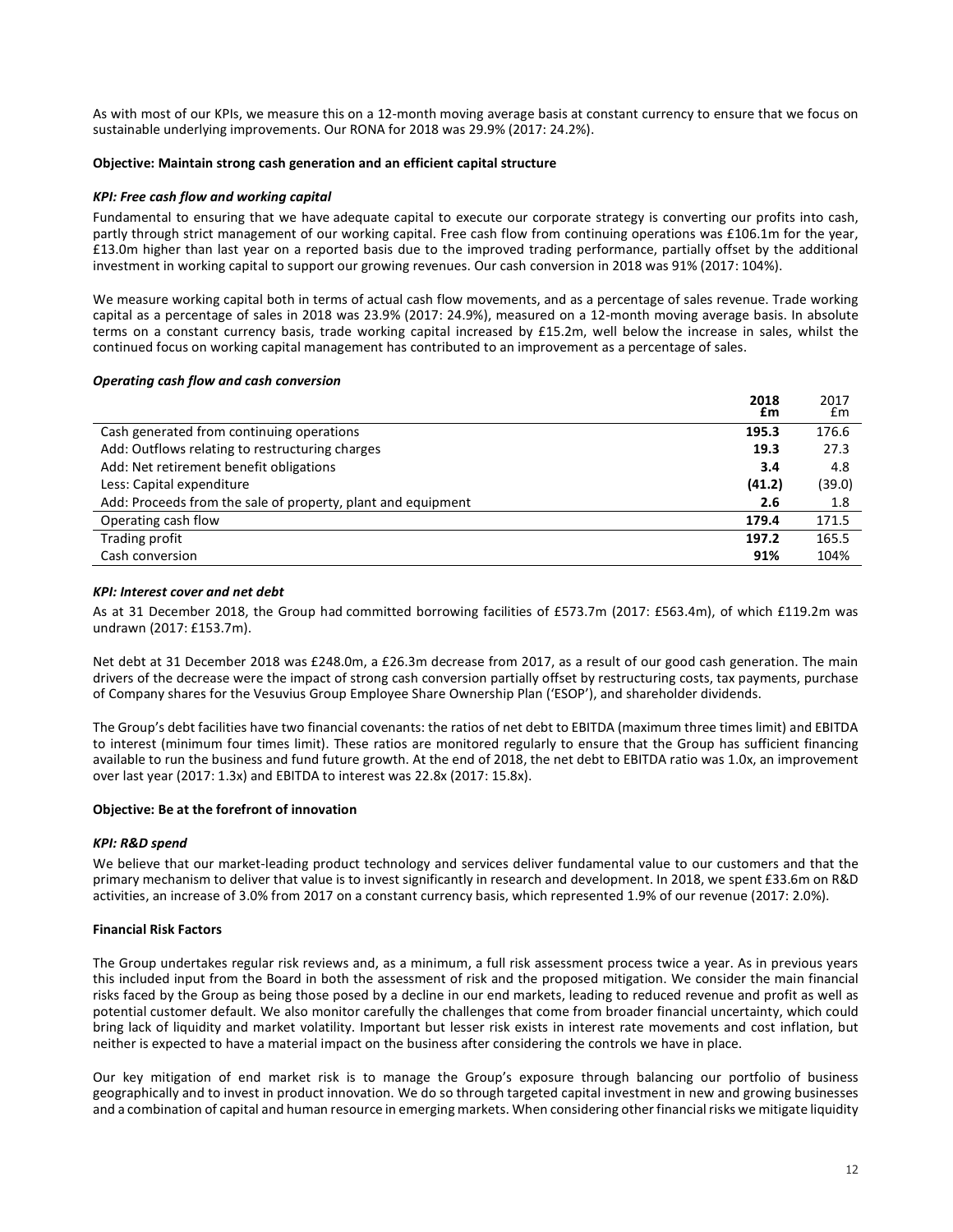concerns by financing using both the bank and private placement markets. The Group also seeks to avoid a concentration of debt maturities in any one period to spread its refinancing risk. The Group's undrawn committed bank facilities at 31 December 2018 were £119.2m. Counterparty risk and customer default are mitigated by our relatively widespread customer base – with no customer being greater than 10% of revenue – and credit control procedures.

### **Other Relevant Financial Information**

### *Restructuring*

We continued to make good progress in implementing our previously announced restructuring programmes, with £14.0m of incremental savings delivered in 2018. In 2018, we reported £15.3m of restructuring costs (2017: £36.3m) within separately reported items that were predominantly made up of redundancy and plant closure costs for the new programmes launched in 2018. The cash costs in 2018 were £19.3m (2017: £27.3m). We are carrying forward into 2019 a restructuring provision of £17.4m.

### *Taxation*

A key measure of tax performance is the effective tax rate, which is calculated on the income tax associated with headline performance, divided by the headline profit before tax and before the Group's share of post-tax profit of joint ventures (2018: £186.1m, 2017: £151.6m). The Group's effective tax rate, based on the income tax costs associated with headline performance of £48.4m (2017: £36.4m), was 26.0% in 2018 (2017: 24.0%).

As noted previously in this statement, the Board has decided to substantially increase the amount reflected on our balance sheet in respect of the previously unrecognised value of our US tax losses and other temporary differences. In addition, the Board has decided to reflect the utilisation of those assets in offsetting our US taxable headline profits as part of our headline tax charge, rather than as part of the tax charge on separately reported items in the Group Income Statement. This has increased the headline tax charge in 2018 by £7.8m, increasing the effective rate of tax on headline profit before tax and share of post-tax profits from joint ventures by 4.2%. The Group's prior year headline tax charge has not been restated as the impact is not material.

The Group's effective tax rate is sensitive to changes in the geographic mix of profits and level of profits and reflects a combination of higher rates in certain jurisdictions such as India, Mexico, Germany and Belgium, a nil effective rate in the UK due to the availability of unutilised tax losses, and rates that lie somewhere in between.

The income tax credit on separately reported items of £36.8m (2017: £18.0m charge) comprises £2.8m non-cash deferred tax movements relating to the amortisation of a deferred tax liability arising from the 2008 acquisition of Foseco plc (2017: £6.0m), £1.8m tax credits relating to restructuring charges (2017: £4.3m), and a net increase in the deferred tax asset recognised in respect of US tax losses and certain other temporary differences of £32.2m (2017: £28.3m reduction). The reduction in deferred tax asset in 2017 was largely caused by US tax reform enacted in late December 2017 in the form of the US Tax Cuts and Jobs Act ('TCJA'). However, this write-down did not impact our headline earnings after tax, as the change in the asset was reflected through separately reported items.

We previously reported that we expected the Group's effective tax rate from 2018 onwards to be adversely impacted by US tax reform, particularly the provisions of the Base Erosion and Anti-Abuse Tax ('BEAT'). Our further analysis of these provisions and the recently issued guidance clarify that the impact of the BEAT was not material to Vesuvius' tax position. However, the new Global Intangible Low-Taxed Income ('GILTI') rules introduced as part of the tax reform has had an impact on the tax position of the Group and gave rise to an increase in the headline tax charge of £2.4m in 2018, increasing the effective rate of tax on headline profit before tax and before the share of post-tax profits from joint ventures by 1.3%.

We expect the Group's effective rate of tax on headline profit before tax and before the share of post-tax profits from joint ventures to be around 28% in 2019.

The net tax credit reflected in the Group Statement of Comprehensive Income in the year amounted to £6.0m (2017: £3.1m charge), comprising a credit of £7.3m (2017: £nil) for additional recognition of US pension deferred tax asset and a £1.3m charge (2017: £2.4m charge) related to tax on net actuarial gains and losses on the employee benefits plan. In addition, £nil (2017: £0.7m charge) related to UK tax in respect of foreign exchange differences arising on hedged positions.

### *Capital Expenditure*

Capital expenditure in 2018 of £48.4m (2017: £44.3m) comprised £34.4m in the Steel Division (2017: £34.0m) and £14.0m in the Foundry Division (2017: £10.3m). Capital expenditure on revenue-generating customer installation assets, primarily in Steel, was £7.7m (2017: £10.7m).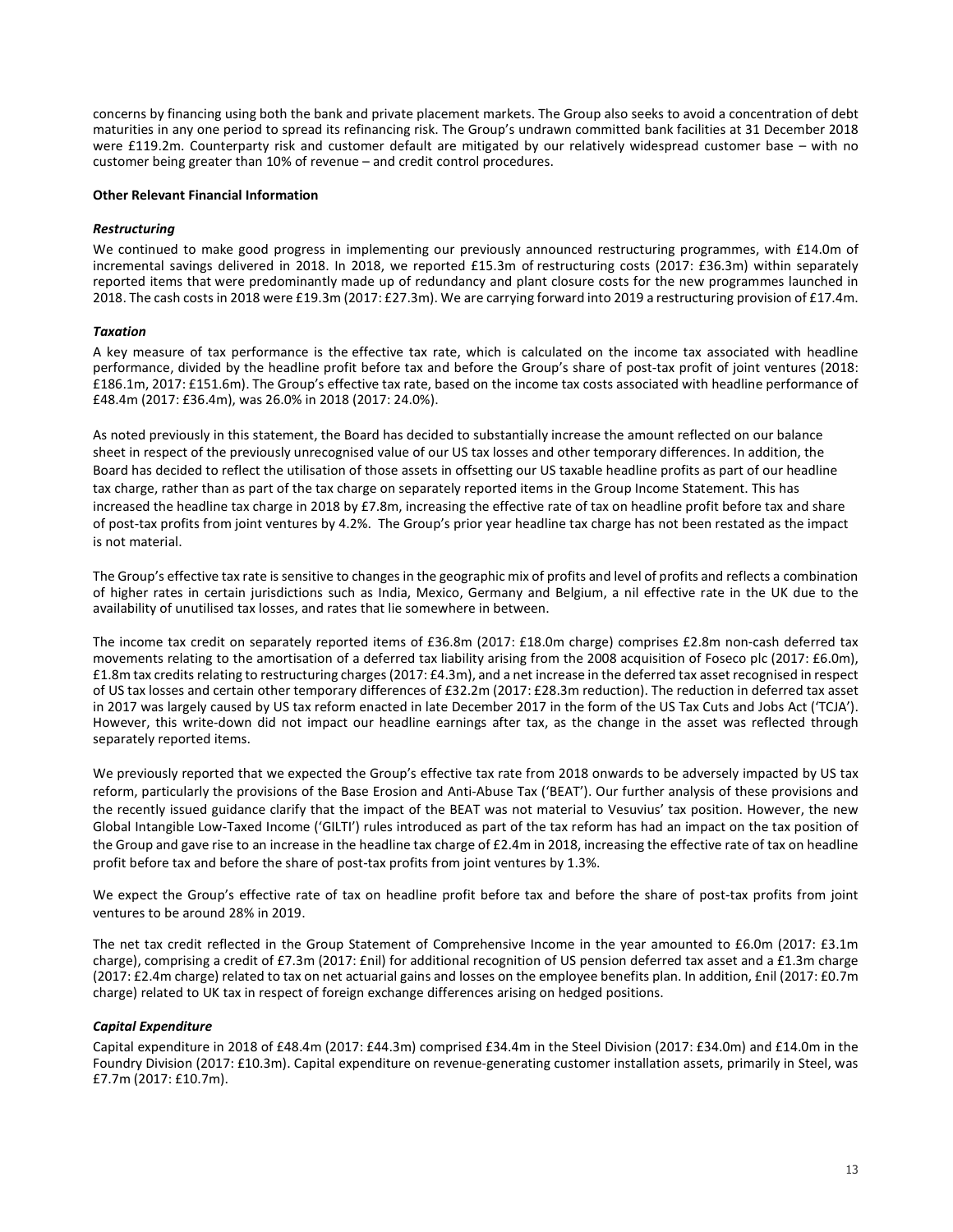### *Pensions*

The Group has a limited number of historical defined benefit plans mainly in the UK, US, Germany and Belgium. The main plans in the UK and US are largely closed to further benefit accruals and 58.1% of the liabilities in the UK have already been insured. The total net deficit attributed to these defined benefit obligations at the end of December 2018 was £15.3m (2017: £16.5m), representing an improvement of £1.2m.

The improvement is driven by £5.1m from changes to actuarial assumptions (attributable to increasing discount rates; updated mortality assumptions and pension membership data) and £8.5m from cash contributions and payments of unfunded benefits; offset by additional accrual and administrative expenditure paid for the year of £9.8m (of which £4.5m relates to a GMP equalisation charge), and foreign exchange movements of £2.6m.

The majority of the ongoing pension plans are defined contribution plans, where our only obligation is to make contributions, with no further commitments on the level of post-retirement benefits. During 2018, cash contributions of £11.4m (2017: £12.6m) were made into the defined contribution plans and charged to trading profit.

### *Corporate Activity*

In October 2018, Advanced Refractories divested its BMI refractory installation business.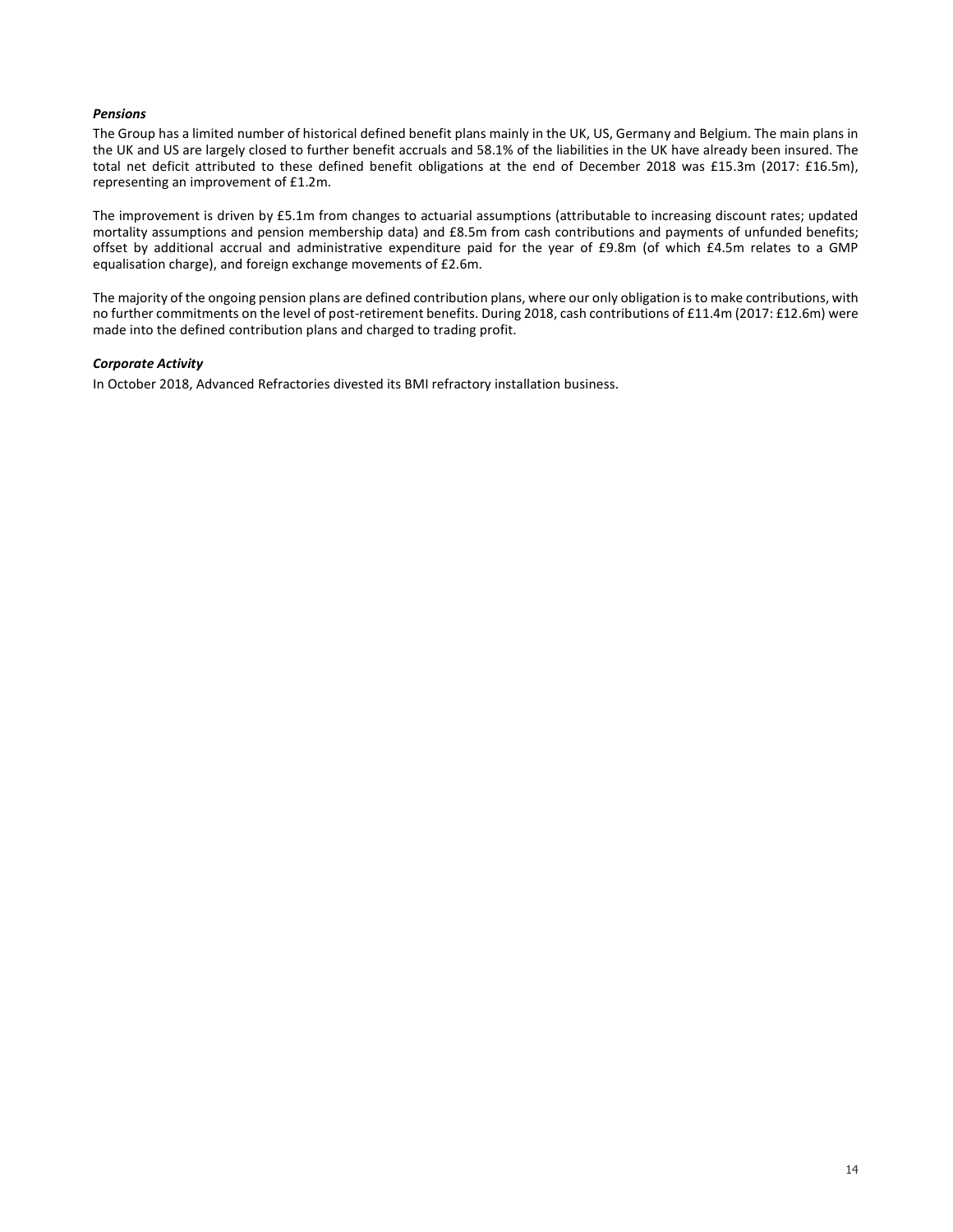### **Principal Risks and Uncertainties**

### **Risk Management**

The Board's oversight of principal risks involves a specific review of the processes by which the Group manages those risks. This establishes a clear understanding at Board level of the individuals and groups in the business formally responsible for the management of specific risks and the mitigation in place to address them. The Board also establishes the Group's risk appetite, considering the nature and extent of the principal risks that the Group should take.

The Board has overall responsibility for establishing and maintaining a system of risk management and internal control, and for reviewing its effectiveness. The Group undertakes a continuous process of risk identification and review, which includes a formal process, conducted annually for mapping risks from the bottom-up, with each major business unit, and key operational, senior functional and senior management staff identifying their principal risks. This assessment undergoes a formal review at half year. The results are compiled centrally to deliver a coordinated picture of the key operational risks identified by the business. In conjunction with this, each Director contributes their individual views of top-down strategic risks facing the Group - drawing on the broad commercial and financial experience gained both inside and outside the Group. This review process extends to cover both financial and non-financial risks, and considers the risks associated with the impact of the Group's activities on employees, customers, suppliers, the environment, local communities and society more generally. As in previous years, in 2018 the Group's assessment of principal risks was also reviewed and considered against this group of emerging risks and uncertainties identified through our Board review process.

### **Risk Mitigation**

The risks identified are actively managed in order to mitigate exposure. Senior management 'owners' are identified for each principal risk to manage the mitigations of that specific risk and contribute to the analysis of its likelihood and materiality. This is reported to the Board. The risks are analysed in the context of our business structure which gives protection against a number of principal risks we face with diversified currencies, a widespread customer base, local production matching the diversity of our markets and intensive training of our employees. Additionally, we seek to mitigate risk through contractual measures. Where costeffective, the risk is transferred to insurers.

### **Principal Risks**

The risks identified are those the Board considers to be the most relevant to the Group in relation to their potential impact on the achievement of its strategic objectives. All of the risks could materially affect the Group, its businesses, future operations and financial condition and could cause actual results to differ materially from expected or historical results. These risks are not the only ones that the Group will face. Some risks are not yet known and some currently not deemed to be material could become so.

### **Changes to Risk in 2018**

The Board believes that there has been no material change to the Group's principal risks and uncertainties during the year.

However, the risk identified in our 2017 Annual Report as Quality, Health and Safety, was further analysed during the year and is now presented as two separate risks in the table of Principal risks and uncertainties - Product quality failure and Health, safety and environment - which each focus on separate issues with different mitigation. The assessment of both risks is that they were stable year-on-year. In addition, the Financial Uncertainty risk has been removed from the table of Principal risks and uncertainties. This does not indicate that the challenges of the global economic situation have receded – we still identify end market risks, protectionism and globalisation and the changing regulatory environment as key areas for attention and mitigation. However, the Board does not consider that Vesuvius is exposed to the issues of currency, interest rates, inflation or capital availability in a way that is substantially differentiated from other multi-national companies operating in our markets.

The Board continues to monitor the implications of certain emerging 'macro' trends such as automation in manufacturing, the increased focus on sustainability and increasing digitalisation, each of which could act as disruptors to industry. Work has been done in 2018 to reinvigorate the Values of the Group. These underpin our performance culture, reflecting the Board's understanding of the challenges that could arise from a failure by the Group to foster the correct culture for success.

In addition to these wider trends, the Board continued to focus on specific, identifiable risks where those arose during the year – the supply of quality raw materials and the potentially disruptive effects on global trade from increasing geopolitical tensions, which we note in the table of Principal risks and uncertainties. Whilst 2018 was a strong year for our underlying markets, the Board remains alive to the challenges that could come from a slowdown in trade.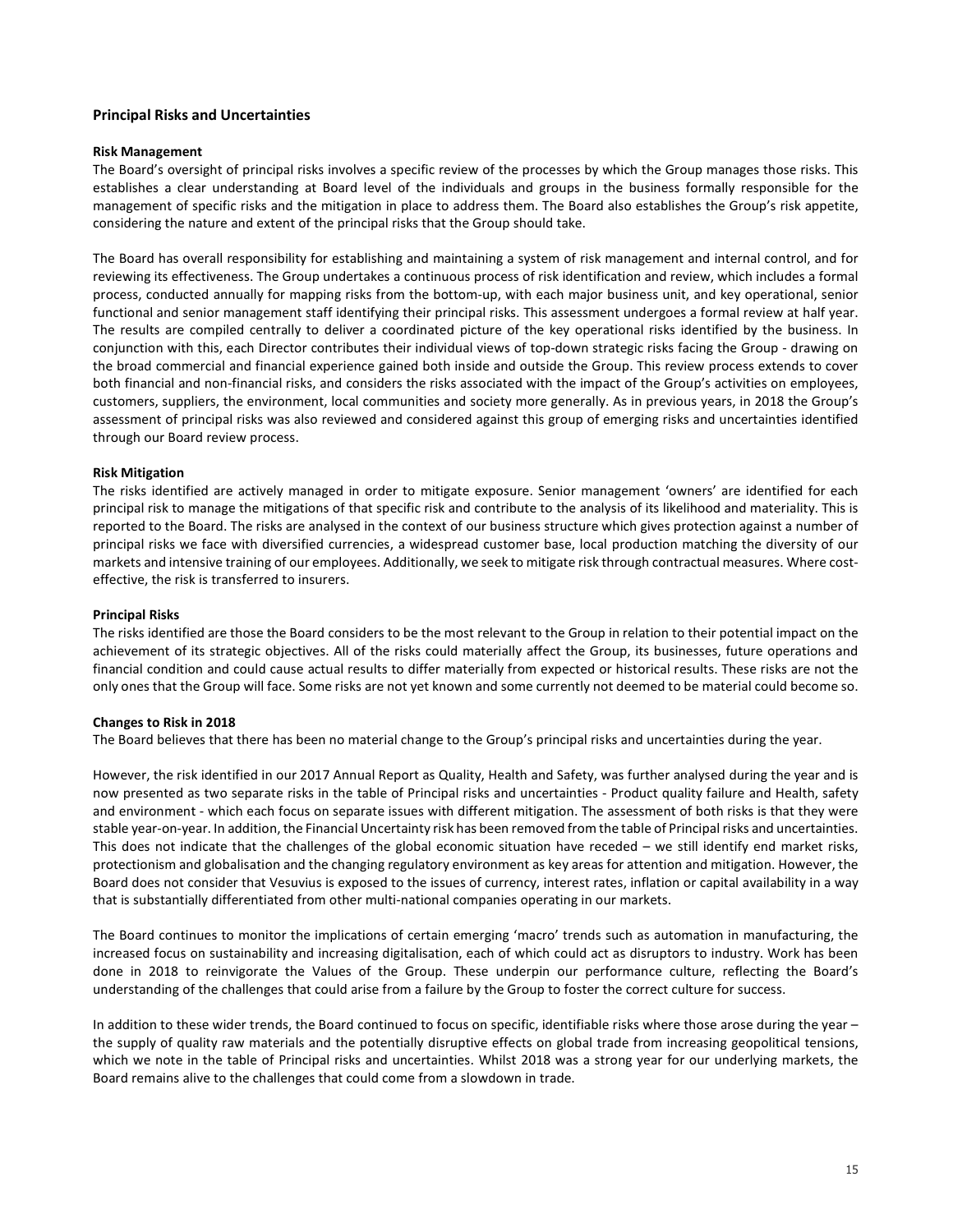Finally, the Board continued to monitor the developing issues posed by cyber threats and received reports from the Group's multidisciplinary committee appointed to assess the Group's controls in this area and respond to emerging cyber trends. As discussed, above the Directors' views on each of the above issues, and on emerging risks in general were independently gathered and integrated into the management discussions and actions taken on risk.

### **Brexit**

Whilst at the time of writing the terms and timing of the exit of the UK from the EU remain uncertain, Vesuvius has analysed the potential challenges posed by Brexit, including a 'no-deal' or 'hard' Brexit, and identified mitigation strategies to address those challenges.

For our customers located in the EU28 countries, most of our products are manufactured by Vesuvius outside the UK, so we would not envisage a material impact from Brexit. For those customers located in the UK or located in the EU 28 and supplied from our UK plants, we have contingency plans and we are working with these customers to meet their needs in a cost-efficient way.

| <b>Risk</b>                                                                                                                                                                                                            | <b>Potential impact</b>                                                                                                                                                                                                                                                                                                                                  | <b>Mitigation</b>                                                                                                                                                                                                                                                                                                                                                                                                                                                                                                                                                                                                                                                                |
|------------------------------------------------------------------------------------------------------------------------------------------------------------------------------------------------------------------------|----------------------------------------------------------------------------------------------------------------------------------------------------------------------------------------------------------------------------------------------------------------------------------------------------------------------------------------------------------|----------------------------------------------------------------------------------------------------------------------------------------------------------------------------------------------------------------------------------------------------------------------------------------------------------------------------------------------------------------------------------------------------------------------------------------------------------------------------------------------------------------------------------------------------------------------------------------------------------------------------------------------------------------------------------|
| <b>End market risks</b><br>Vesuvius suffers an unplanned<br>drop in demand, revenue and/or<br>margin because of market<br>volatility beyond its control                                                                | Unplanned drop in demand and/or<br>$\bullet$<br>revenue due to reduced production<br>by our customers<br>Margin reduction<br>$\bullet$<br>Customer failure leading to increased<br>$\bullet$<br>bad debts<br>Loss of market share to competition<br>$\bullet$<br>Cost pressures at customers leading<br>$\bullet$<br>to use of cheaper solutions         | Geographic diversification of revenues<br>$\bullet$<br>Product innovation and service offerings<br>$\bullet$<br>securing long-term revenue streams and<br>maintaining performance differential<br>Increase in service and product lines by<br>$\bullet$<br>the development of the Technical<br>Services offering<br>R&D includes assessment of emerging<br>$\bullet$<br>technologies<br>Manufacturing capacity rationalisation<br>$\bullet$<br>and flexible cost base<br>Diversified customer base: no customer<br>$\bullet$<br>is greater than 10% of revenue<br>Robust credit and working capital<br>$\bullet$<br>control to mitigate the risk of default by<br>counterparties |
| Protectionism and globalisation<br>The Vesuvius business model<br>cannot adapt or respond quickly<br>enough to threats from<br>protectionism and globalisation                                                         | Restricted access to market due to<br>$\bullet$<br>enforced preference of local suppliers<br>Increased barriers to entry for new<br>$\bullet$<br>businesses or expansion<br>Increased costs from import duties,<br>$\bullet$<br>taxation or tariffs<br>Loss of market share<br>$\bullet$<br><b>Trade restrictions</b><br>$\bullet$                       | Highly diversified manufacturing<br>$\bullet$<br>footprint with manufacturing sites<br>located in 26 countries<br>Strong local management with<br>$\bullet$<br>delegated authority to run their<br>businesses and manage customer<br>relationships<br>Cost flexibility<br>$\bullet$<br>Tax risk management and control<br>$\bullet$<br>framework together with a strong<br>control of inter-company trading                                                                                                                                                                                                                                                                      |
| <b>Product quality failure</b><br>Vesuvius staff/contractors are<br>injured at work or customers,<br>staff or third parties suffer<br>physical injury or financial loss<br>because of failures in Vesuvius<br>products | Injury to staff and contractors<br>$\bullet$<br>Product or application failures lead to<br>$\bullet$<br>adverse financial impact or loss of<br>reputation as technology leader<br>Incident at customer plant caused<br>$\bullet$<br>manufacturing downtime or damage<br>to infrastructure<br>Customer claims from product quality<br>$\bullet$<br>issues | $\bullet$<br>Quality management programmes<br>including stringent quality control<br>standards, monitoring and reporting<br>Experienced technical staff<br>$\bullet$<br>knowledgeable in the application of our<br>products and technology<br>Targeted global insurance programme<br>$\bullet$<br>Experienced internal legal function<br>$\bullet$<br>controlling third-party contracting                                                                                                                                                                                                                                                                                        |

### **Principal risks and uncertainties:**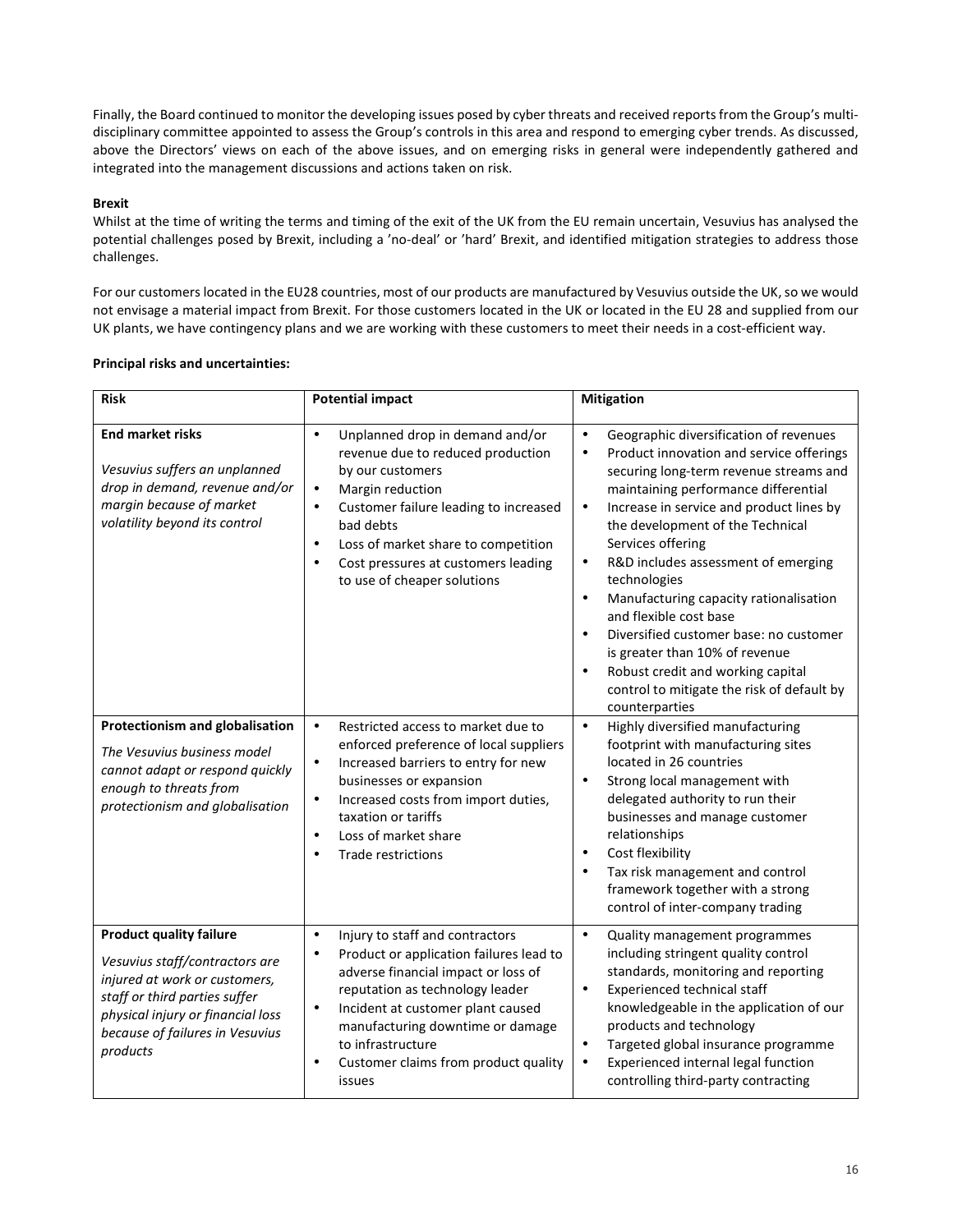| <b>Risk</b>                                                                                                                                                                                                                                                                      | <b>Potential impact</b>                                                                                                                                                                                                                                                                                                                                                      | <b>Mitigation</b>                                                                                                                                                                                                                                                                                                                                                                                                                                                                                                                                                    |
|----------------------------------------------------------------------------------------------------------------------------------------------------------------------------------------------------------------------------------------------------------------------------------|------------------------------------------------------------------------------------------------------------------------------------------------------------------------------------------------------------------------------------------------------------------------------------------------------------------------------------------------------------------------------|----------------------------------------------------------------------------------------------------------------------------------------------------------------------------------------------------------------------------------------------------------------------------------------------------------------------------------------------------------------------------------------------------------------------------------------------------------------------------------------------------------------------------------------------------------------------|
| <b>Complex and changing</b><br>regulatory environment<br>Vesuvius experiences a<br>contracting customer base or<br>increased transaction and<br>administrative costs due to<br>compliance with changing<br>regulatory requirements                                               | Revenue reduction from reduced<br>$\bullet$<br>end-market access<br>Disruption of supply chain and route<br>$\bullet$<br>to market<br>Increased internal control processes<br>$\bullet$<br>Increased frequency of regulatory<br>$\bullet$<br>investigations<br>Reputational damage<br>$\bullet$                                                                              | Globally disseminated Code of Conduct<br>$\bullet$<br>highlighting ethical approach to business<br>Compliance programmes and training<br>$\bullet$<br>across the Group<br>Internal Audit function<br>$\bullet$<br>Experienced internal legal function<br>$\bullet$<br>Global procurement category<br>$\bullet$<br>management of strategic raw materials                                                                                                                                                                                                              |
| <b>Failure to secure innovation</b><br>Vesuvius fails to achieve<br>continuous improvement in its<br>products, systems and services                                                                                                                                              | Product substitution by customers<br>$\bullet$<br>Increased competitive pressure<br>$\bullet$<br>through lack of differentiation of<br>Vesuvius offering<br>Commoditisation of product portfolio<br>$\bullet$<br>through lack of development<br>Lack of response to changing<br>$\bullet$<br>customer needs<br>Loss of intellectual property<br>$\bullet$<br>protection      | Enduring and significant investment in<br>$\bullet$<br>R&D, with market-leading research<br>A shared strategy for innovation<br>$\bullet$<br>throughout the Group, deployed via our<br>R&D centres<br>Stage gate process from innovation to<br>$\bullet$<br>commercialisation to foster innovation<br>and increase alignment with strategy<br>Programme of manufacturing and<br>$\bullet$<br>process excellence<br>Quality programme, focused on quality<br>$\bullet$<br>and consistency<br>Stringent intellectual property<br>$\bullet$<br>registration and defence |
| <b>Business interruption</b><br>Vesuvius loses production<br>capacity or experiences supply<br>chain disruption due to physical<br>site damage (accident, fire,<br>natural disaster, terrorism),<br>industrial action or cyber attack                                            | Loss of a major plant temporarily or<br>$\bullet$<br>permanently impairing our ability to<br>serve our customers<br>Damage to or restriction in ability to<br>$\bullet$<br>use assets<br>Denial of access to critical systems or<br>$\bullet$<br>control processes<br>Disruption of manufacturing<br>$\bullet$<br>processes<br>Inability to source critical raw<br>materials | Diversified manufacturing footprint<br>$\bullet$<br>Disaster recovery planning<br>$\bullet$<br>Business continuity planning with<br>$\bullet$<br>strategic maintenance of excess capacity<br>Physical and IT control systems security,<br>$\bullet$<br>access and training<br>Cyber risks integrated into wider risk-<br>$\bullet$<br>management structure<br>Well-established global insurance<br>$\bullet$<br>programme<br>Group-wide safety management<br>$\bullet$<br>programmes<br>Dual sourcing strategy and development<br>of substitutes                     |
| People, culture and<br>performance<br>Vesuvius is unable to attract and<br>retain the right calibre of staff,<br>fails to instil an appropriate<br>culture or fails to embed the<br>right systems to drive personal<br>performance in pursuit of the<br>Group's long-term growth | Organisational culture of high<br>$\bullet$<br>performance is not achieved<br>Staff turnover in growing economies<br>and regions<br>Stagnation of ideas and development<br>$\bullet$<br>opportunities<br>Loss of expertise and critical business<br>$\bullet$<br>knowledge<br>Reduced management pipeline for<br>$\bullet$<br>succession to senior positions                 | Internal focus on talent development<br>$\bullet$<br>and training, with tailored career-stage<br>programmes and clear performance<br>management strategies<br>Contacts with universities to identify<br>$\bullet$<br>and develop talent<br>Career path planning and global<br>$\bullet$<br>opportunities for high-potential staff<br>Internal programmes for the structured<br>$\bullet$<br>transfer of technical and other<br>knowledge<br>Clearly elucidated Values underpin<br>$\bullet$<br>business culture                                                      |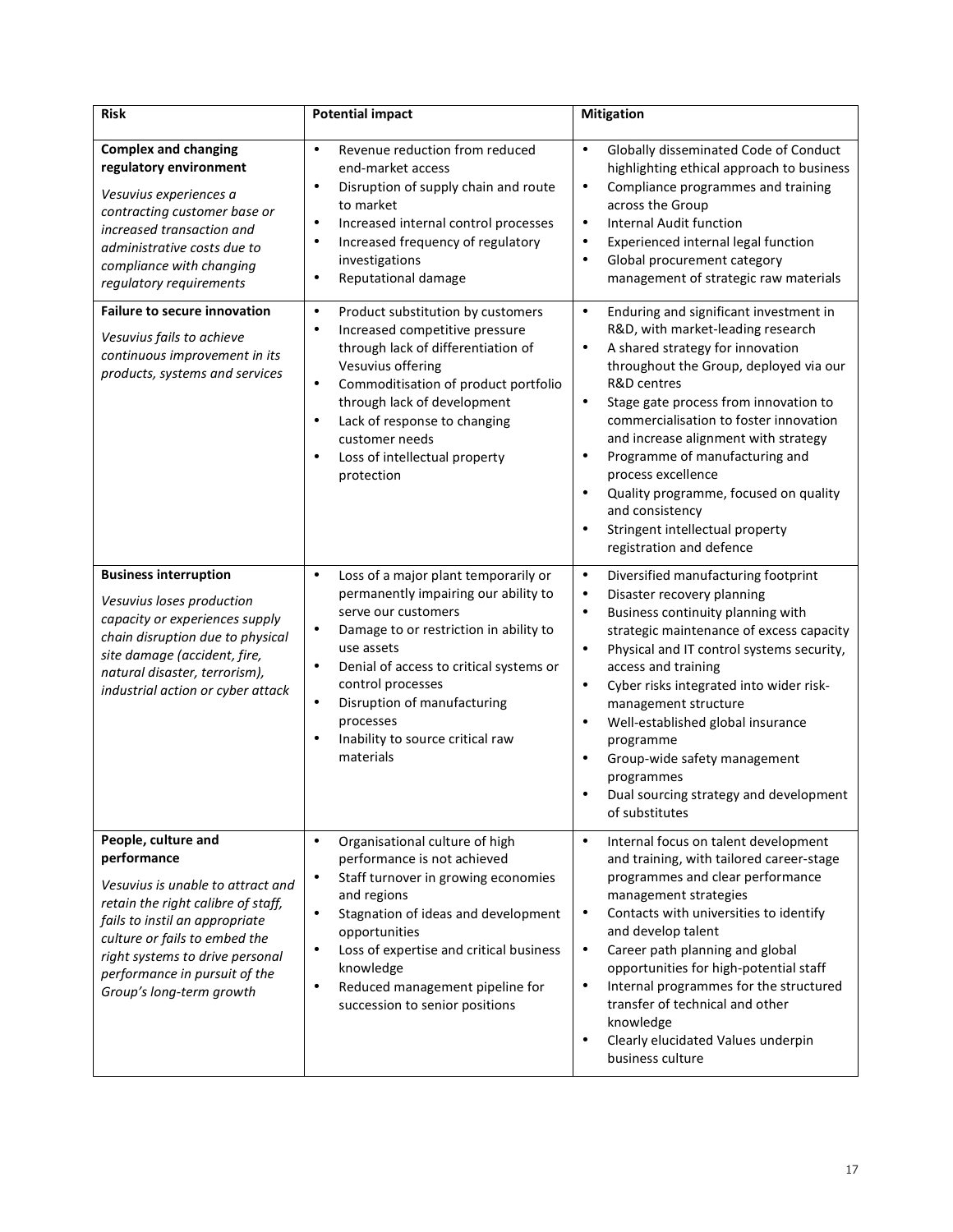| <b>Risk</b>                                                                                                                                                      | <b>Potential impact</b>                                                                                                                                                                                                    | <b>Mitigation</b>                                                                                                                                                                                                                                         |
|------------------------------------------------------------------------------------------------------------------------------------------------------------------|----------------------------------------------------------------------------------------------------------------------------------------------------------------------------------------------------------------------------|-----------------------------------------------------------------------------------------------------------------------------------------------------------------------------------------------------------------------------------------------------------|
| Health, safety and environment<br>Vesuvius staff or contractors are<br>injured at work because of<br>failures in Vesuvius' operations,<br>equipment or processes | Injury to staff and contractors<br>Health and safety breaches<br>Manufacturing downtime or damage<br>to infrastructure from incident at<br>plant<br>Inability to attract the necessary<br>workforce<br>Reputational damage | Active safety programmes, with ongoing<br>wide-ranging monitoring and safety<br>training<br>Independent safety audit team<br>Quality management programmes<br>including stringent manufacturing<br>process control standards, monitoring<br>and reporting |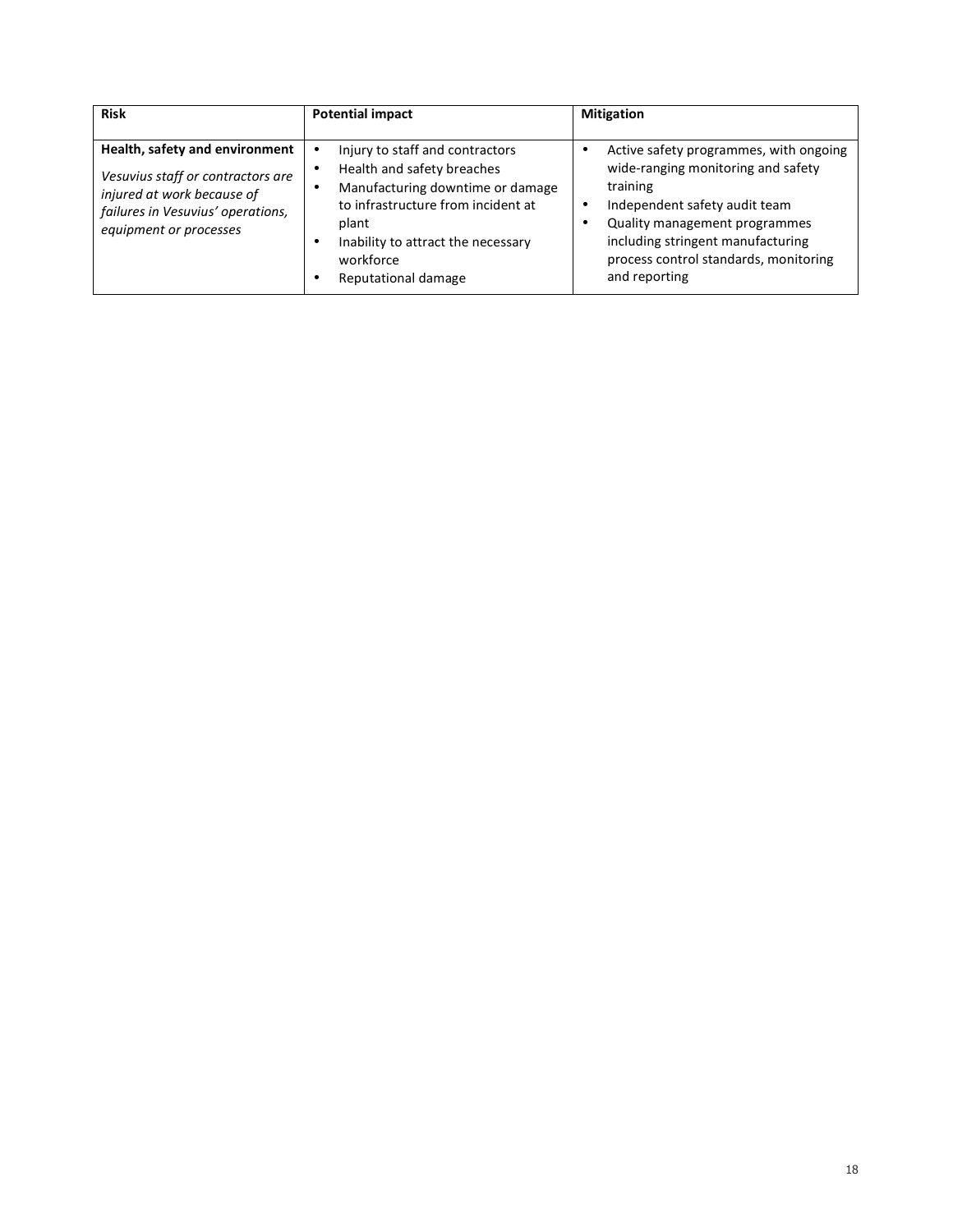# Group Income Statement

For the year ended 31 December 2018

|                                     |                | 2018           |                           |              |                         | 2017                      |            |
|-------------------------------------|----------------|----------------|---------------------------|--------------|-------------------------|---------------------------|------------|
|                                     |                |                | <sup>(1)</sup> Separately |              |                         | <sup>(1)</sup> Separately |            |
|                                     |                | $(1)$ Headline | reported                  |              | <sup>(1)</sup> Headline | reported                  |            |
|                                     |                | performance    | items                     | <b>Total</b> | performance             | items                     | Total      |
|                                     | <b>Notes</b>   | £m             | £m                        | £m           | £m                      | £m                        | Em         |
| <b>Continuing operations</b>        |                |                |                           |              |                         |                           |            |
| Revenue                             | $\overline{2}$ | 1,798.0        |                           | 1,798.0      | 1,683.9                 |                           | 1,683.9    |
| Manufacturing costs                 |                | (1, 291.2)     |                           | (1, 291.2)   | (1, 219.8)              |                           | (1, 219.8) |
| Administration, selling and         |                |                |                           |              |                         |                           |            |
| distribution costs                  |                | (309.6)        |                           | (309.6)      | (298.6)                 |                           | (298.6)    |
| <b>Trading profit</b>               | $\overline{2}$ | 197.2          |                           | 197.2        | 165.5                   |                           | 165.5      |
| Amortisation of acquired intangible |                |                |                           |              |                         |                           |            |
| assets                              |                |                | (12.9)                    | (12.9)       |                         | (19.5)                    | (19.5)     |
| Restructuring charges               | 3              |                | (15.3)                    | (15.3)       |                         | (36.3)                    | (36.3)     |
| GMP equalisation charge             | $\mathbf{1}$   |                | (4.5)                     | (4.5)        |                         |                           |            |
| <b>Operating profit/(loss)</b>      |                | 197.2          | (32.7)                    | 164.5        | 165.5                   | (55.8)                    | 109.7      |
| Finance expense                     |                | (16.7)         |                           | (16.7)       | (17.5)                  |                           | (17.5)     |
| Finance income                      |                | 5.6            |                           | 5.6          | 3.6                     |                           | 3.6        |
| Net finance costs                   | 4              | (11.1)         |                           | (11.1)       | (13.9)                  |                           | (13.9)     |
| Share of post-tax income of joint   |                |                |                           |              |                         |                           |            |
| ventures                            |                | 2.8            |                           | 2.8          | 1.3                     |                           | 1.3        |
| Profit/(loss) before tax            |                | 188.9          | (32.7)                    | 156.2        | 152.9                   | (55.8)                    | 97.1       |
| Income tax (charge)/credits         | 5              | (48.4)         | 36.8                      | (11.6)       | (36.4)                  | (18.0)                    | (54.4)     |
| Profit/(loss) from:                 |                |                |                           |              |                         |                           |            |
| <b>Continuing operations</b>        |                | 140.5          | 4.1                       | 144.6        | 116.5                   | (73.8)                    | 42.7       |
| <b>Discontinued operations</b>      | 13             |                | 0.5                       | 0.5          |                         | 1.7                       | 1.7        |
| Profit/(loss)                       |                | 140.5          | 4.6                       | 145.1        | 116.5                   | (72.1)                    | 44.4       |
| Profit/(loss) attributable to:      |                |                |                           |              |                         |                           |            |
| Owners of the parent                |                | 133.7          | 4.6                       | 138.3        | 110.1                   | (72.1)                    | 38.0       |
| Non-controlling interests           |                | 6.8            |                           | 6.8          | 6.4                     |                           | 6.4        |
| Profit/(loss)                       |                | 140.5          | 4.6                       | 145.1        | 116.5                   | (72.1)                    | 44.4       |
|                                     |                |                |                           |              |                         |                           |            |
| Earnings per share<br>$-$ pence     | 6              |                |                           |              |                         |                           |            |
| Continuing operations - basic       |                |                |                           | 51.1         |                         |                           | 13.4       |
| - diluted                           |                |                |                           | 50.8         |                         |                           | 13.4       |
| <b>Total operations</b><br>— basic  |                |                |                           | 51.3         |                         |                           | 14.1       |
| - diluted                           |                |                |                           | 51.0         |                         |                           | 14.0       |

*(1) Headline performance is defined in Note 16.1 and separately reported items are defined in Note 1.5.*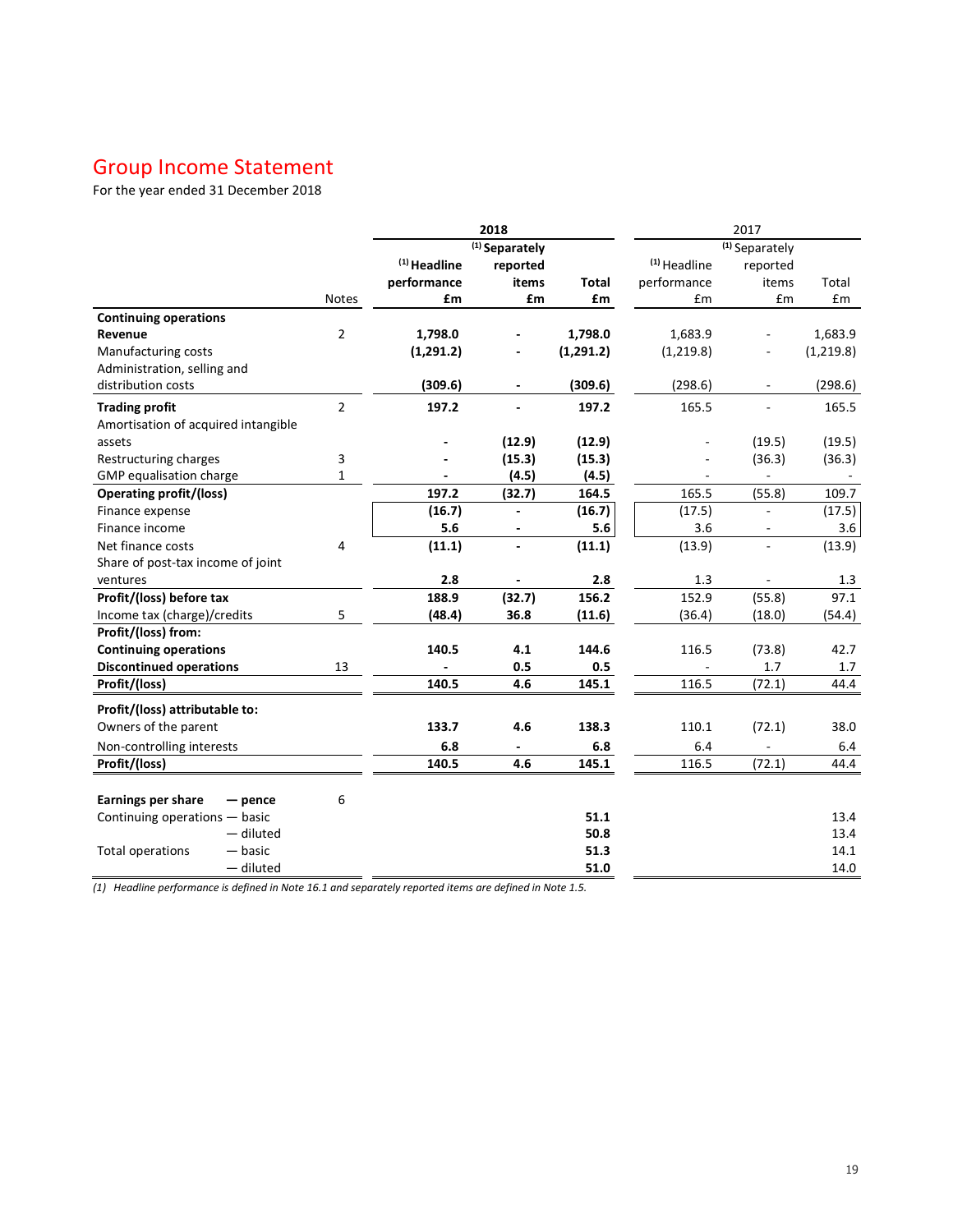### Group Statement of Comprehensive Income

For the year ended 31 December 2018

|                                                                              | 2018   | 2017   |
|------------------------------------------------------------------------------|--------|--------|
|                                                                              | £m     | Em     |
| <b>Profit</b>                                                                | 145.1  | 44.4   |
| Items that will not subsequently be reclassified to income statement:        |        |        |
| Remeasurement of defined benefit assets/liabilities                          | 5.1    | 8.4    |
| Income tax relating to items not reclassified                                | 6.0    | (2.4)  |
| Items that may subsequently be reclassified to income statement:             |        |        |
| Exchange differences on translation of the net assets of foreign operations  | 11.1   | (38.3) |
| Exchange differences on translation of net investment hedges                 | (11.5) | 9.8    |
| Income tax relating to items that may be reclassified                        |        | (0.7)  |
| Other comprehensive income/(loss), net of income tax                         | 10.7   | (23.2) |
| <b>Total comprehensive income</b>                                            | 155.8  | 21.2   |
|                                                                              |        |        |
| Total comprehensive income attributable to:                                  |        |        |
| Owners of the parent                                                         | 149.3  | 15.3   |
| Non-controlling interests                                                    | 6.5    | 5.9    |
| <b>Total comprehensive income</b>                                            | 155.8  | 21.2   |
| Total comprehensive income attributable to owners of the parent arises from: |        |        |
| Continuing operations                                                        | 148.8  | 13.6   |
| Discontinued operations                                                      | 0.5    | 1.7    |
| Total comprehensive income attributable to owners of the parent              | 149.3  | 15.3   |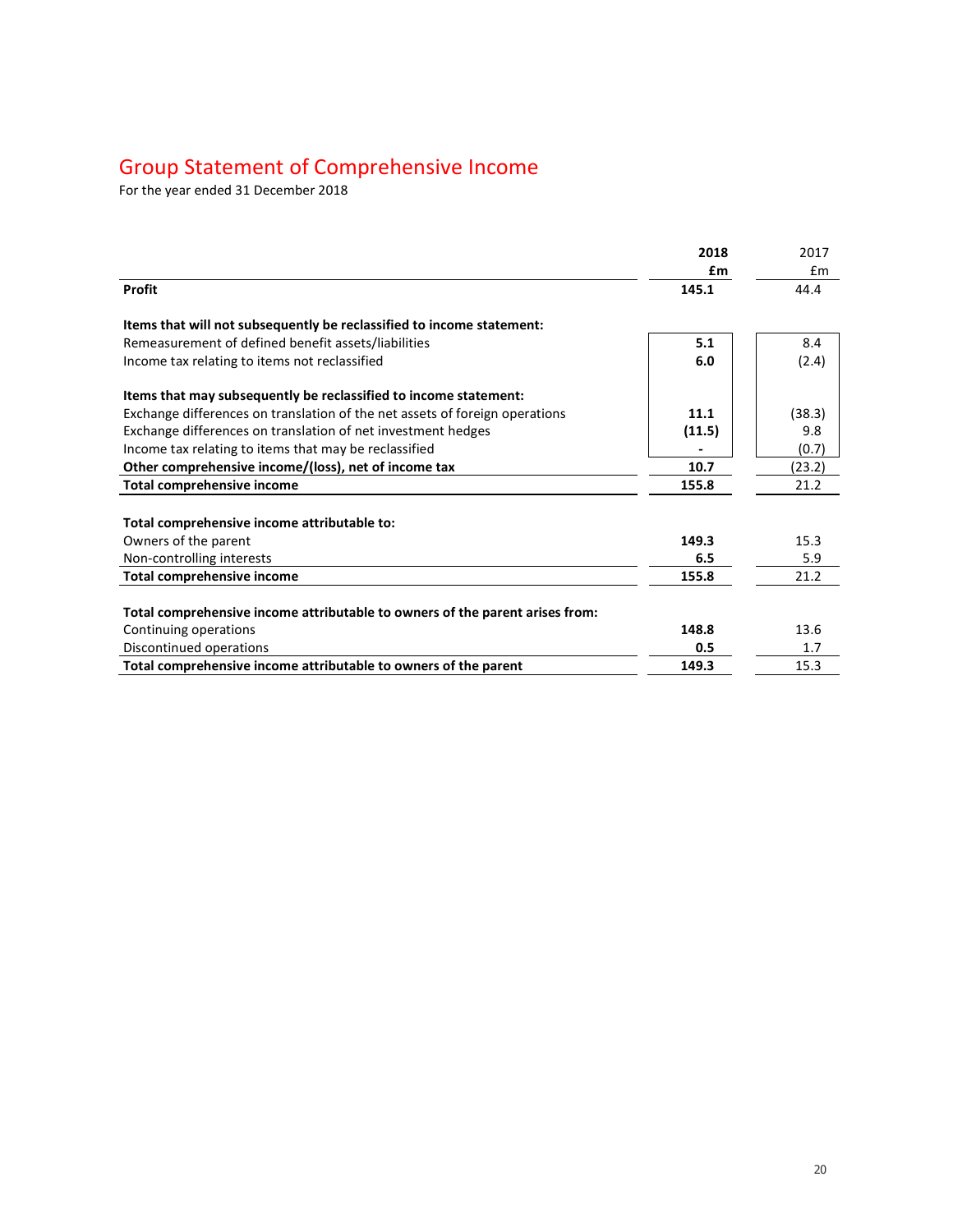# Group Statement of Cash Flows

For the year ended 31 December 2018

|                                                                      |              | 2018   | 2017   |
|----------------------------------------------------------------------|--------------|--------|--------|
|                                                                      | <b>Notes</b> | £m     | £m     |
| Cash flows from operating activities                                 |              |        |        |
| Cash generated from operations                                       | 9            | 195.2  | 175.8  |
| Interest paid                                                        |              | (16.3) | (15.6) |
| Interest received                                                    |              | 4.8    | 3.5    |
| Net interest paid                                                    |              | (11.5) | (12.1) |
| Income taxes paid                                                    |              | (41.8) | (38.2) |
| Net cash inflow from operating activities                            |              | 141.9  | 125.5  |
|                                                                      |              |        |        |
| Cash flows from investing activities                                 |              |        |        |
| Capital expenditure                                                  |              | (41.2) | (39.0) |
| Proceeds from the sale of property, plant and equipment              |              | 2.6    | 1.8    |
| Acquisition of subsidiaries and joint ventures, net of cash acquired |              | (1.0)  |        |
| Dividends received from joint ventures                               |              | 1.2    | 1.7    |
| Net cash outflow from investing activities                           |              | (38.4) | (35.5) |
| Net cash inflow before financing activities                          |              | 103.5  | 90.0   |
| Cash flows from financing activities                                 |              |        |        |
| Proceeds from borrowings                                             | 8            | 34.9   | 103.5  |
| Repayment of borrowings                                              | 8            | (1.6)  | (92.2) |
| Borrowing facility arrangement costs                                 | 8            |        | (1.0)  |
| Settlement of forward foreign exchange contracts                     |              | 1.8    | (10.4) |
| Purchase of ESOP shares                                              |              | (13.4) |        |
| Dividends paid to equity shareholders                                | 7            | (50.0) | (45.6) |
| Dividends paid to non-controlling shareholders                       |              | (1.9)  | (2.5)  |
| Net cash outflow from financing activities                           |              | (30.2) | (48.2) |
| Net increase in cash and cash equivalents                            | 8            | 73.3   | 41.8   |
| Cash and cash equivalents at 1 January                               |              | 140.0  | 101.0  |
| Effect of exchange rate fluctuations on cash and cash equivalents    | 8            | 0.1    | (2.8)  |
| Cash and cash equivalents at 31 December                             |              | 213.4  | 140.0  |
|                                                                      |              |        |        |
| Free cash flow from continuing operations (Note 16.10)               |              |        |        |
| Net cash inflow from operating activities                            |              | 142.0  | 126.3  |
| Net retirement benefit obligations                                   |              | 3.4    | 4.8    |
| Capital expenditure                                                  |              | (41.2) | (39.0) |
| Proceeds from the sale of property, plant and equipment              |              | 2.6    | 1.8    |
| Dividends received from joint ventures                               |              | 1.2    | 1.7    |
| Dividends paid to non-controlling shareholders                       |              | (1.9)  | (2.5)  |
| Free cash flow from continuing operations                            | 16           | 106.1  | 93.1   |
| <b>Discontinued operations</b>                                       |              | (0.1)  | (0.8)  |
| Free cash flow                                                       | 16           | 106.0  | 92.3   |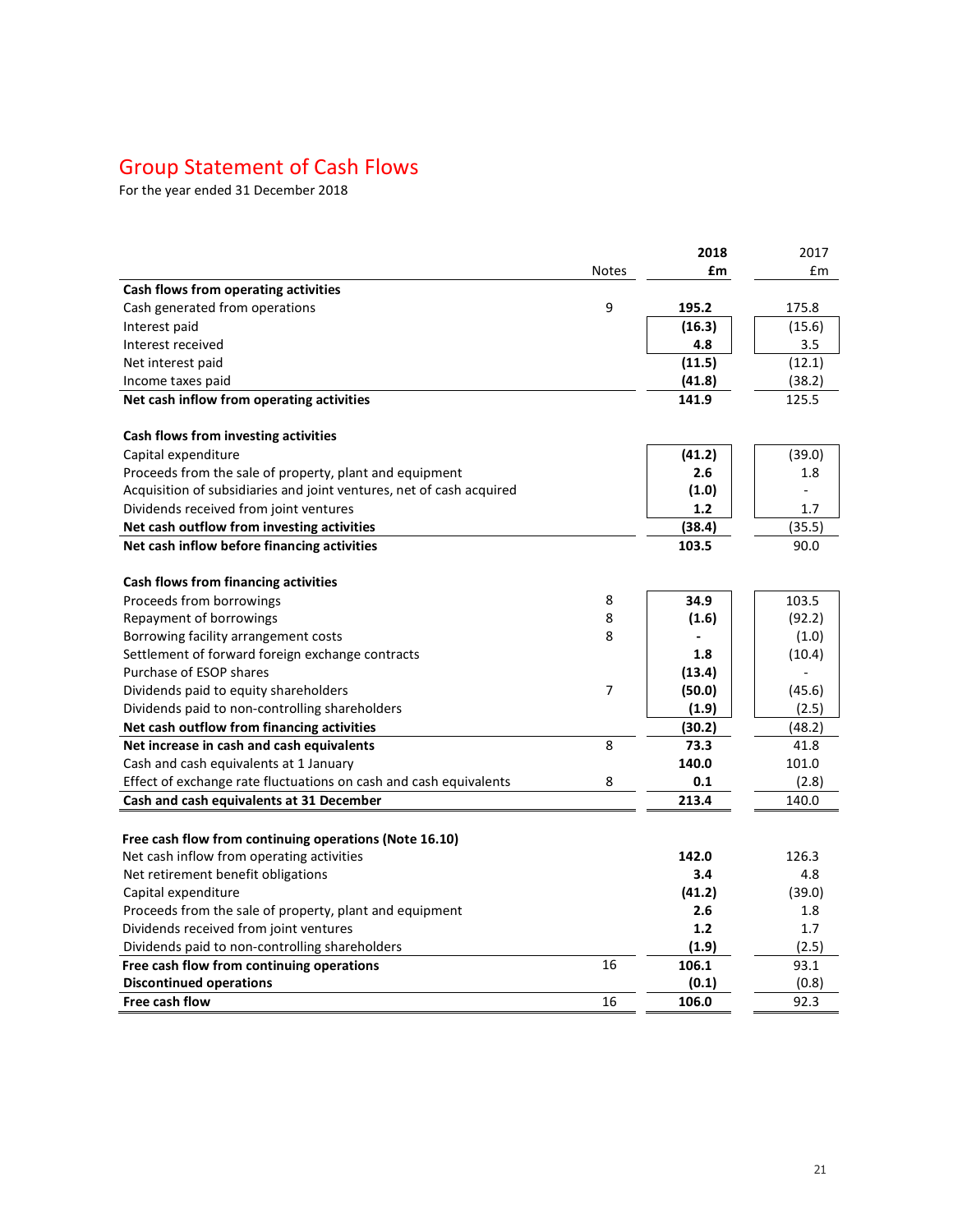# Group Balance Sheet

As at 31 December 2018

|                                                 |              | 2018      | 2017      |
|-------------------------------------------------|--------------|-----------|-----------|
|                                                 | <b>Notes</b> | £m        | £m        |
| <b>Assets</b>                                   |              |           |           |
| Property, plant and equipment                   |              | 313.9     | 311.3     |
| Intangible assets                               |              | 741.4     | 743.0     |
| Employee benefits - net surpluses               | 10           | 90.8      | 92.4      |
| Interests in joint ventures and associates      |              | 19.1      | 17.5      |
| Investments                                     |              | 1.0       | 1.4       |
| Income tax recoverable                          |              |           | 0.4       |
| Deferred tax assets                             |              | 94.5      | 61.0      |
| Other receivables                               |              | 30.1      | 30.9      |
| Derivative financial instruments                | 15           | 0.7       | 0.2       |
| <b>Total non-current assets</b>                 |              | 1,291.5   | 1,258.1   |
| Cash and short-term deposits                    | 8            | 236.9     | 161.9     |
| Inventories                                     |              | 244.3     | 222.8     |
| Trade and other receivables                     |              | 440.4     | 422.2     |
| Income tax recoverable                          |              | 2.8       | 5.2       |
| Derivative financial instruments                | 15           | 0.1       | 0.1       |
| Assets classified as held for sale              |              | 1.7       |           |
| <b>Total current assets</b>                     |              | 926.2     | 812.2     |
| <b>Total assets</b>                             |              | 2,217.7   | 2,070.3   |
|                                                 |              |           |           |
| <b>Equity</b>                                   |              |           |           |
| Issued share capital                            |              | 27.8      | 27.8      |
| Retained earnings                               |              | 2,460.0   | 2,370.3   |
| Other reserves                                  |              | (1,369.5) | (1,369.4) |
| Equity attributable to the owners of the parent |              | 1,118.3   | 1,028.7   |
| Non-controlling interests                       |              | 50.0      | 45.4      |
| <b>Total equity</b>                             |              | 1,168.3   | 1,074.1   |
|                                                 |              |           |           |
| <b>Liabilities</b>                              |              |           |           |
| Interest-bearing borrowings                     | 8            | 455.5     | 410.5     |
| Employee benefits - net liabilities             | 10           | 106.1     | 108.9     |
| Other payables                                  |              | 16.1      | 17.3      |
| Provisions                                      | 14           | 38.8      | 34.4      |
| Deferred tax liabilities                        |              | 38.7      | 42.7      |
| <b>Total non-current liabilities</b>            |              | 655.2     | 613.8     |
| Interest-bearing borrowings                     | 8            | 29.4      | 25.7      |
| Trade and other payables                        |              | 311.8     | 292.6     |
| Income tax payable                              |              | 29.3      | 34.3      |
| Provisions                                      | 14           | 23.1      | 29.8      |
| Derivative financial instruments                | 15           | 0.6       |           |
| <b>Total current liabilities</b>                |              | 394.2     | 382.4     |
| <b>Total liabilities</b>                        |              | 1,049.4   | 996.2     |
| <b>Total equity and liabilities</b>             |              | 2,217.7   | 2,070.3   |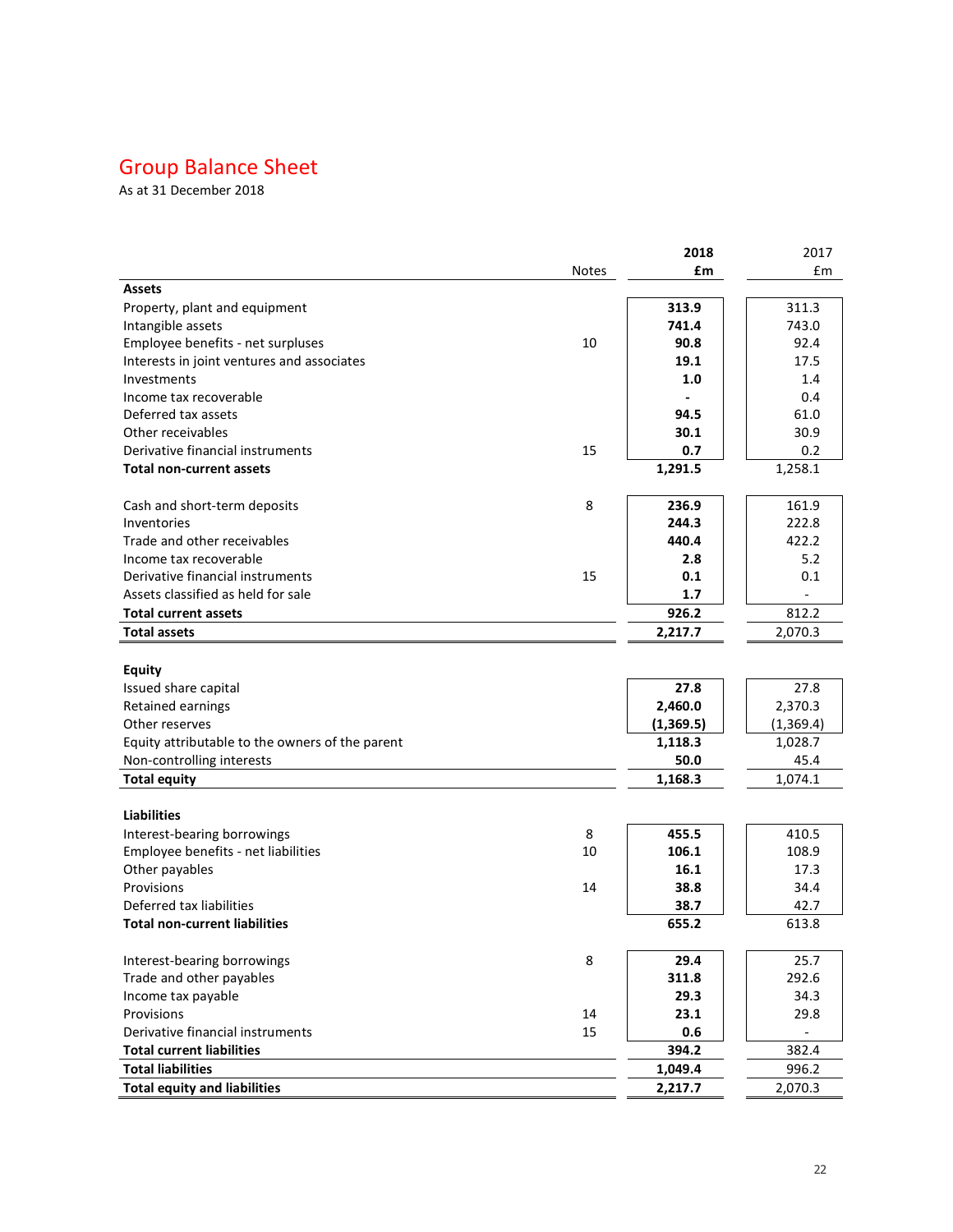### Group Statement of Changes in Equity

For the year ended 31 December 2018

|                                                       | <b>Issued</b>                |              |          | <b>Owners</b> | Non-                     |              |
|-------------------------------------------------------|------------------------------|--------------|----------|---------------|--------------------------|--------------|
|                                                       | share                        | <b>Other</b> | Retained |               | of the controlling       | <b>Total</b> |
|                                                       | capital                      | reserves     | earnings | parent        | interests equity         |              |
|                                                       | £m                           | £m           | £m       | £m            | £m                       | £m           |
| As at 1 January 2017                                  | 27.8                         | (1,341.4)    | 2,370.0  | 1,056.4       | 42.1                     | 1,098.5      |
| <b>Profit</b>                                         | $\qquad \qquad \blacksquare$ |              | 38.0     | 38.0          | 6.4                      | 44.4         |
| Remeasurement of defined benefit liabilities/assets   |                              |              | 8.4      | 8.4           |                          | 8.4          |
| Income tax relating to items not reclassified         |                              |              | (2.4)    | (2.4)         |                          | (2.4)        |
| Exchange differences on translation of the net        |                              |              |          |               |                          |              |
| assets of foreign operations                          |                              | (37.8)       |          | (37.8)        | (0.5)                    | (38.3)       |
| Exchange differences on translation of net            |                              |              |          |               |                          |              |
| investment hedges                                     |                              | 9.8          |          | 9.8           |                          | 9.8          |
| Income tax relating to items that may be reclassified |                              |              | (0.7)    | (0.7)         | $\overline{\phantom{a}}$ | (0.7)        |
| Other comprehensive income/(loss), net of income      |                              |              |          |               |                          |              |
| tax                                                   | $\overline{\phantom{a}}$     | (28.0)       | 5.3      | (22.7)        | (0.5)                    | (23.2)       |
| <b>Total comprehensive income (loss)</b>              | $\overline{\phantom{a}}$     | (28.0)       | 43.3     | 15.3          | 5.9                      | 21.2         |
| Recognition of share-based payments                   | $\overline{a}$               |              | 2.6      | 2.6           |                          | 2.6          |
| Dividends paid (Note 7)                               |                              |              | (45.6)   | (45.6)        | (2.6)                    | (48.2)       |
| <b>Total transactions with owners</b>                 |                              |              | (43.0)   | (43.0)        | (2.6)                    | (45.6)       |
| As at 1 January 2018                                  | 27.8                         | (1,369.4)    | 2,370.3  | 1,028.7       | 45.4                     | 1,074.1      |
| Profit                                                | $\qquad \qquad \blacksquare$ |              | 138.3    | 138.3         | 6.8                      | 145.1        |
| Remeasurement of defined benefit liabilities/assets   |                              |              | 5.1      | 5.1           |                          | 5.1          |
| Income tax relating to items not reclassified         |                              |              | 6.0      | 6.0           |                          | 6.0          |
| Exchange differences on translation of the net        |                              |              |          |               |                          |              |
| assets of foreign operations                          |                              | 11.4         |          | 11.4          | (0.3)                    | 11.1         |
| Exchange differences on translation of net            |                              |              |          |               |                          |              |
| investment hedges                                     |                              | (11.5)       |          | (11.5)        |                          | (11.5)       |
| Other comprehensive income/(loss), net of income      |                              |              |          |               |                          |              |
| tax                                                   |                              | (0.1)        | 11.1     | 11.0          | (0.3)                    | 10.7         |
| <b>Total comprehensive income (loss)</b>              |                              | (0.1)        | 149.4    | 149.3         | 6.5                      | 155.8        |
| Recognition of share-based payments                   |                              |              | 3.7      | 3.7           |                          | 3.7          |
| Purchase of ESOP shares                               |                              |              | (13.4)   | (13.4)        | $\overline{\phantom{a}}$ | (13.4)       |
| Dividends paid (Note 7)                               |                              |              | (50.0)   | (50.0)        | (1.9)                    | (51.9)       |
| <b>Total transactions with owners</b>                 |                              |              | (59.7)   | (59.7)        | (1.9)                    | (61.6)       |
| As at 31 December 2018                                | 27.8                         | (1,369.5)    | 2,460.0  | 1,118.3       | 50.0                     | 1,168.3      |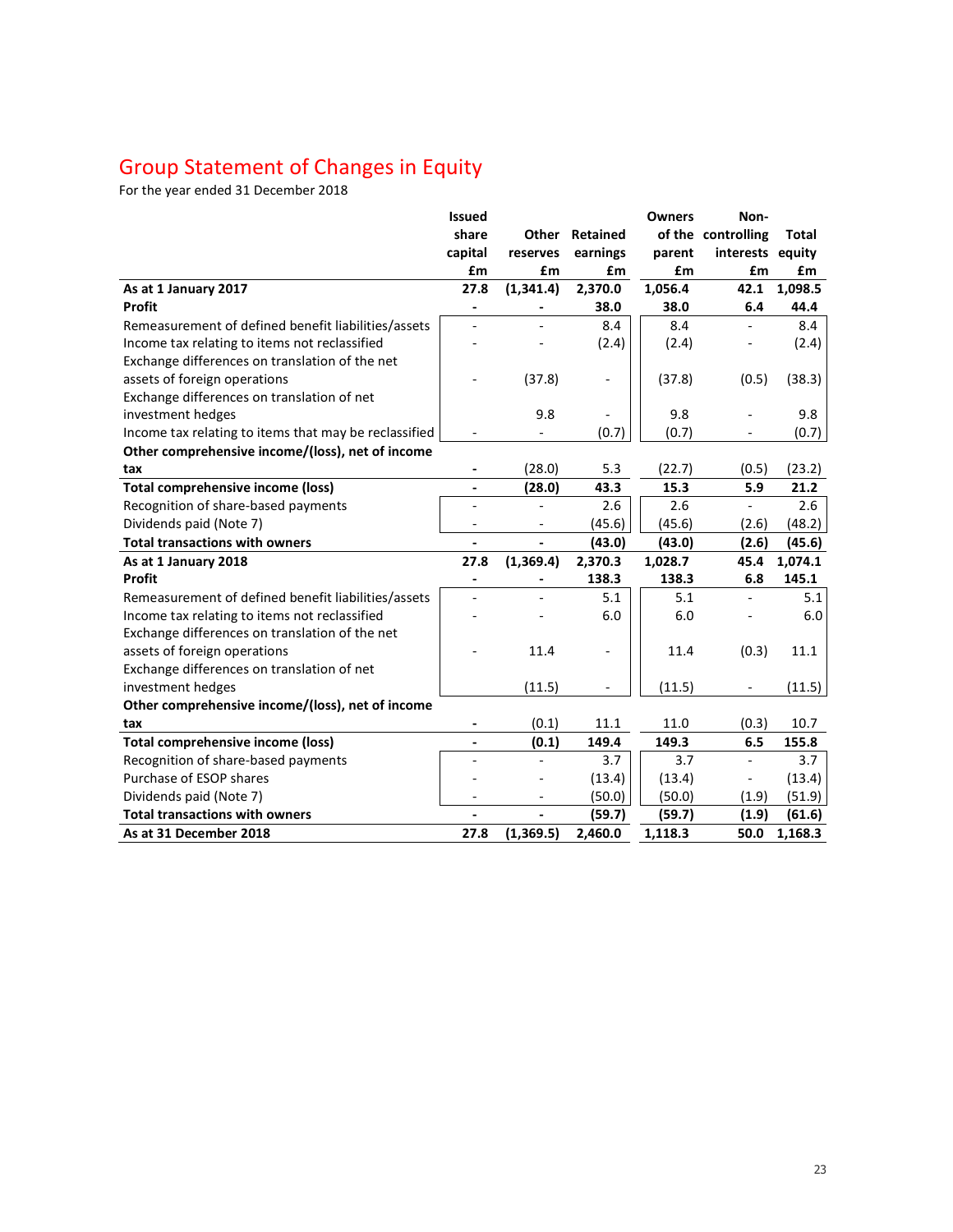### **1 Basis of preparation**

### **1.1 Basis of preparation**

The financial information in this preliminary announcement has been extracted from the audited Group Financial Statements for the year ended 31 December 2018 and does not constitute statutory accounts within the meaning of section 434 of the Companies Act 2006. The Group Financial Statements and this preliminary announcement were approved by the Board of Directors on 27 February 2019.

The auditors have reported on the Group Financial Statements for the years ended 31 December 2018 and 31 December 2017 under section 495 of the Companies Act 2006. The auditors' reports are unqualified and do not contain a statement under section 498(2) or (3) of the Companies Act 2006. The Group's statutory financial statements for the year ended 31 December 2017 have been filed with the Registrar of Companies and those for the year ended 31 December 2018 will be filed following the Company's Annual General Meeting.

The Group Financial Statements have been prepared in accordance with International Financial Reporting Standards ('IFRS') and interpretations issued by the IFRS Interpretations Committee ('IFRS IC') as adopted by the European Union and with the Companies Act 2006 applicable to companies reporting under IFRS. The financial statements have been prepared under the historical cost convention, with the exception of fair value measurement applied to defined benefit pension plans, certain provisions, investments and derivative financial instruments.

The same accounting policies, presentation and computation methods are followed in this preliminary announcement as in the preparation of the Group Financial Statements. The accounting policies have been applied consistently by the Group.

### **1.2 Basis of consolidation**

The Group Financial Statements incorporate the financial statements of the Company and entities controlled by the Company (its 'subsidiaries'). Control exists when the Company has the power to direct the relevant activities of an entity that significantly affect the entity's return so as to have rights to the variable return from its activities. In assessing whether control exists, potential voting rights that are currently exercisable are taken into account. The results of subsidiaries acquired or disposed of during the year are included in the Group Income Statement from the effective date of acquisition or up to the effective date of disposal, as appropriate.

The principal accounting policies applied in the preparation of these Group Financial Statements are set out in the Notes. These policies have been consistently applied to all of the years presented, unless otherwise stated. Where necessary, adjustments are made to the financial statements of subsidiaries to bring their accounting policies into line with those detailed herein to ensure that the Group Financial Statements are prepared on a consistent basis. All intra-Group transactions, balances, income and expenses are eliminated on consolidation.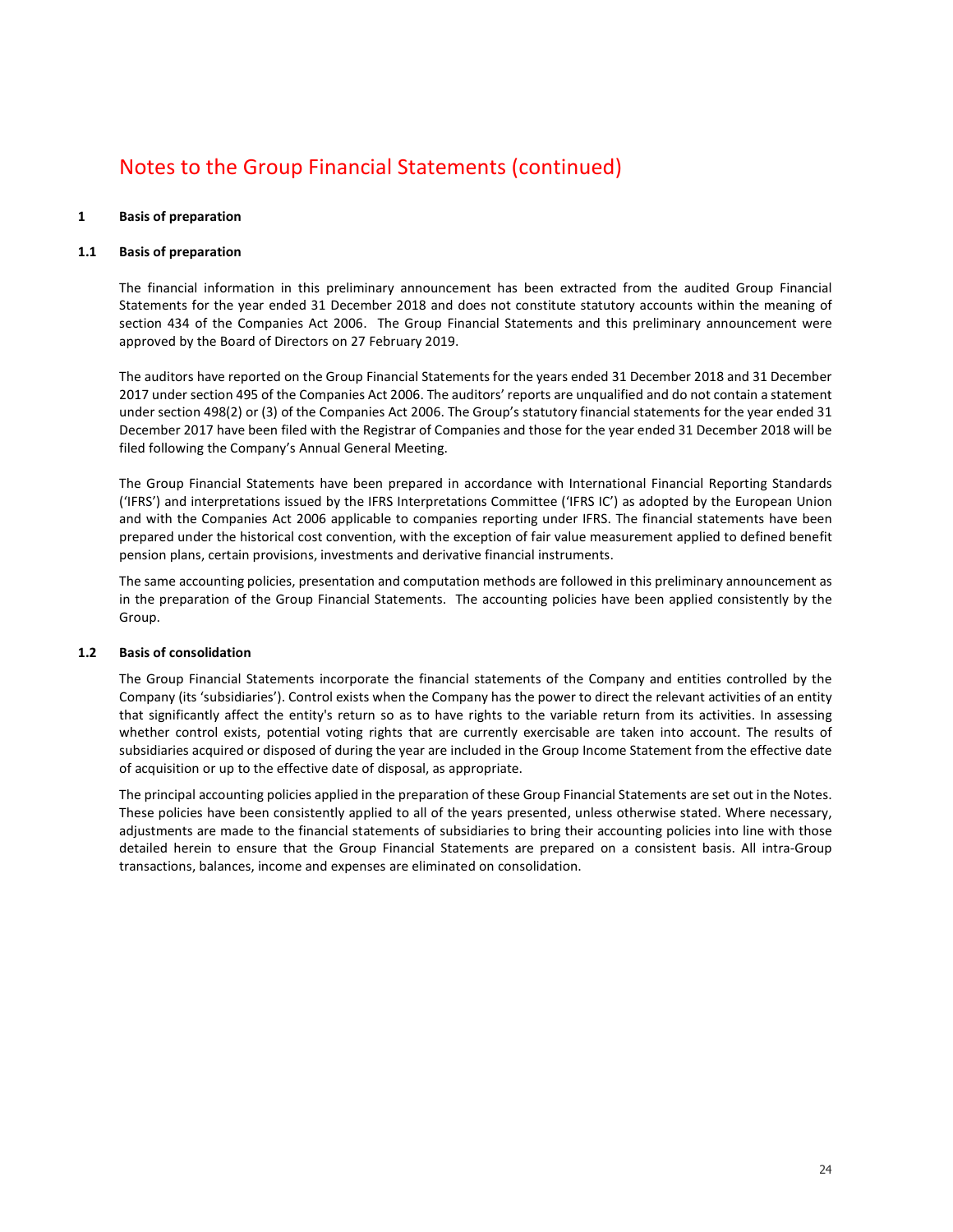Non-controlling interests in the net assets of consolidated subsidiaries are identified separately from the Group's interest therein. Non-controlling interests consist of the amount of those interests at the date of the original business combination together with the non-controlling interests' share of profit or loss and each component of other comprehensive income, and dividends since the date of the combination. Total comprehensive income is attributed to the non-controlling interests even if this results in the non-controlling interests having a deficit balance.

### **1.3 Going concern**

The Directors have prepared cash flow forecasts for the Group for a period in excess of 12 months from the date of approval of the 2018 financial statements. These forecasts reflect an assessment of current and future end-market conditions and their impact on the Group's future trading performance. The forecasts show that the Group will be able to operate within the current committed debt facilities and show continued compliance with the Company's financial covenants. On the basis of the exercise described above and the Group's available committed debt facilities, the Directors consider that the Group and the Company have adequate resources to continue in operational existence for a period of at least 12 months from the date of signing of these financial statements. Accordingly, they continue to adopt a going concern basis in preparing the financial statements of the Group and the Company.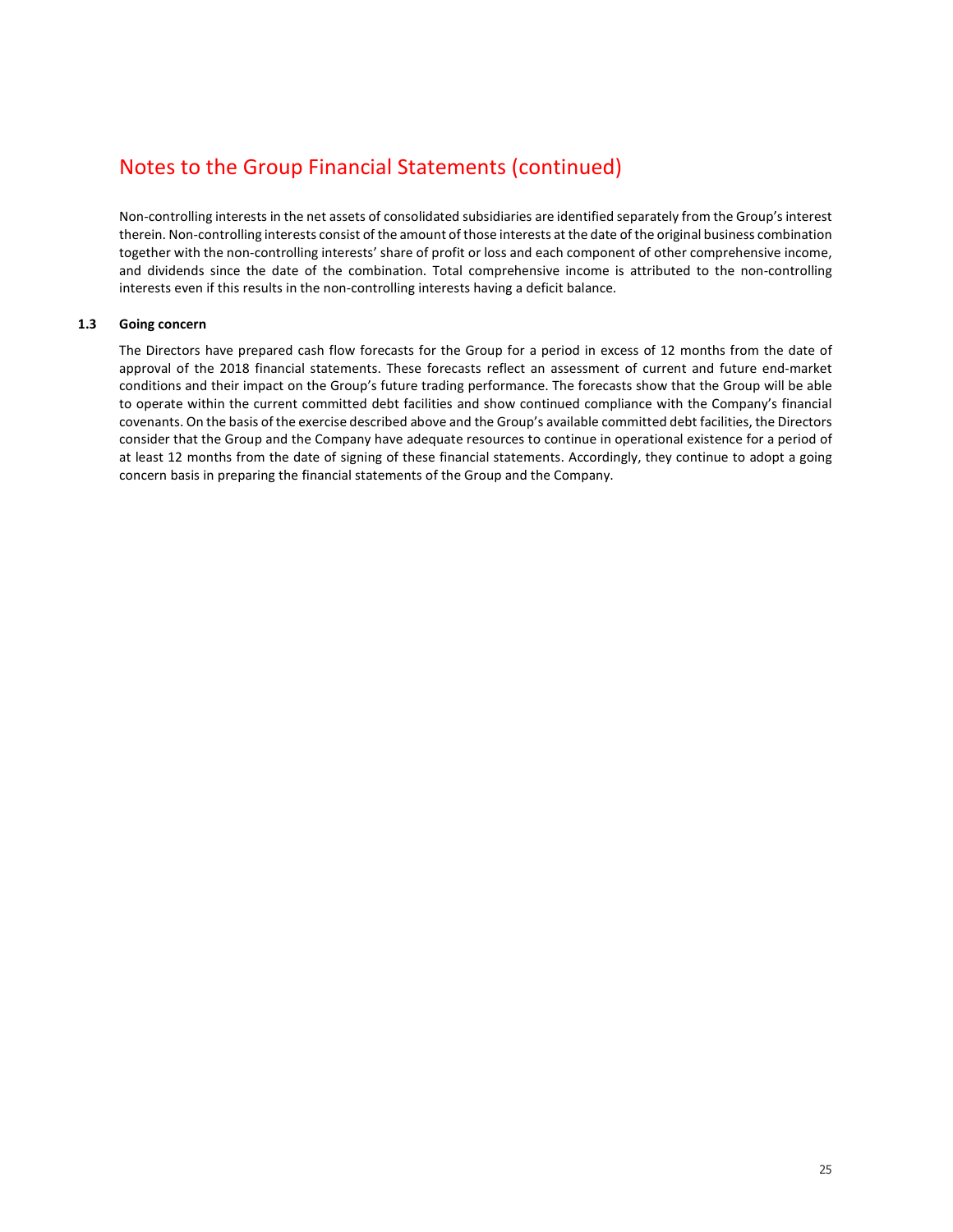### **1.4 Functional and presentation currency**

The financial statements are presented in millions of pounds sterling, which is the functional currency of the Company, and rounded to one decimal place.

### **1.5 Disclosure of "separately reported items"**

IAS 1 Presentation of Financial Statements encourages the disclosure of additional line items and the reordering of items presented on the face of the income statement when appropriate for a proper understanding of the entity's financial performance. The Company has adopted a columnar presentation for its Group Income Statement, to separately identify headline performance results (as defined in Note 16), as the Directors consider that this gives a better view of the underlying results of the ongoing business. As part of this presentation format, the Company has adopted a policy of disclosing separately on the face of its Group Income Statement, within the column entitled 'Separately reported items', the effect of any components of financial performance for which the Directors consider separate disclosure would assist both in a better understanding of the financial performance achieved and in making projections of future results.

Both materiality and the nature and function of the components of income and expense are considered in deciding upon such presentation. Such items may include, inter alia, the financial effect of exceptional items which occur infrequently, such as major restructuring activity, initial recognition and subsequent increase, decrease and amortisation of US deferred tax assets, together with items always reported separately, such as amortisation charges relating to acquired intangible assets, profits or losses arising on the disposal of continuing or discontinued operations and the taxation impact of the aforementioned exceptional items and items reported separately. The amortisation charge in respect of intangible assets recognised on business combinations is excluded from the trading results of the Group since they are non-cash charges and are not considered reflective of the core trading performance of the Group. Restructuring charges are excluded from the trading results of the Group due to the material nature of these non-recurring transformational initiatives. In its adoption of this policy, the Company applies an even-handed approach to both gains and losses and aims to be both consistent and clear in its accounting and disclosure of such items.

A UK High Court judgement was made on 26 October 2018 in respect of the gender equalisation of guaranteed minimum pensions ("GMPs") for occupational pension schemes. The increase in pension liabilities resulting from this judgement has been treated for IAS 19 purposes as a plan amendment and has resulted in an increase in the pension deficit in the balance sheet and a corresponding past service cost in the income statement. This has been treated as a separately reported item so that there has been no impact upon Headline performance. We are working with the trustees of our UK pension plan and our actuarial and legal advisers to understand the extent to which the judgement crystallises additional liabilities for the UK pension plan. We have estimated the impact of GMP equalisation as at 31 December 2018 to be £4.5m.

### **1.6 Changes in accounting policies**

### *Initial adoption of IFRS 15 Revenue from Contracts with Customers*

The Group adopted IFRS 15 Revenue from Contracts with Customers with the date of initial application to the Group of 1 January 2018 using the retrospective method.

IFRS 15 replaces all existing revenue requirements in IFRS and applies to all revenue arising from contracts with customers unless the contracts are within the scope of other standards such as IAS 17 Leases. The standard establishes a comprehensive framework for determining whether, how much and when revenue is recognised. The impact of adopting IFRS 15 on the Group Financial Statements was not material and there was no adjustment to retained earnings on application at 1 January 2018. The Group has not restated the comparative results on adoption.

### *Initial adoption of IFRS 9 Financial Instruments*

Effective 1 January 2018, the Company adopted IFRS 9 Financial Instruments. IFRS 9 addresses the classification, measurement and derecognition of financial instruments, and introduces new rules for hedge accounting and a new impairment model for financial assets. It replaces IAS 39 Financial Instruments: Recognition and Measurement, and comprehensive updates have been made to IFRS 7 Financial Instruments: Disclosures and IAS 32 Financial Instruments: Presentation. The adoption of IFRS 9 has had no material impact on the Company's Condensed Group Financial Statements. The Group has not restated the comparative results on adoption.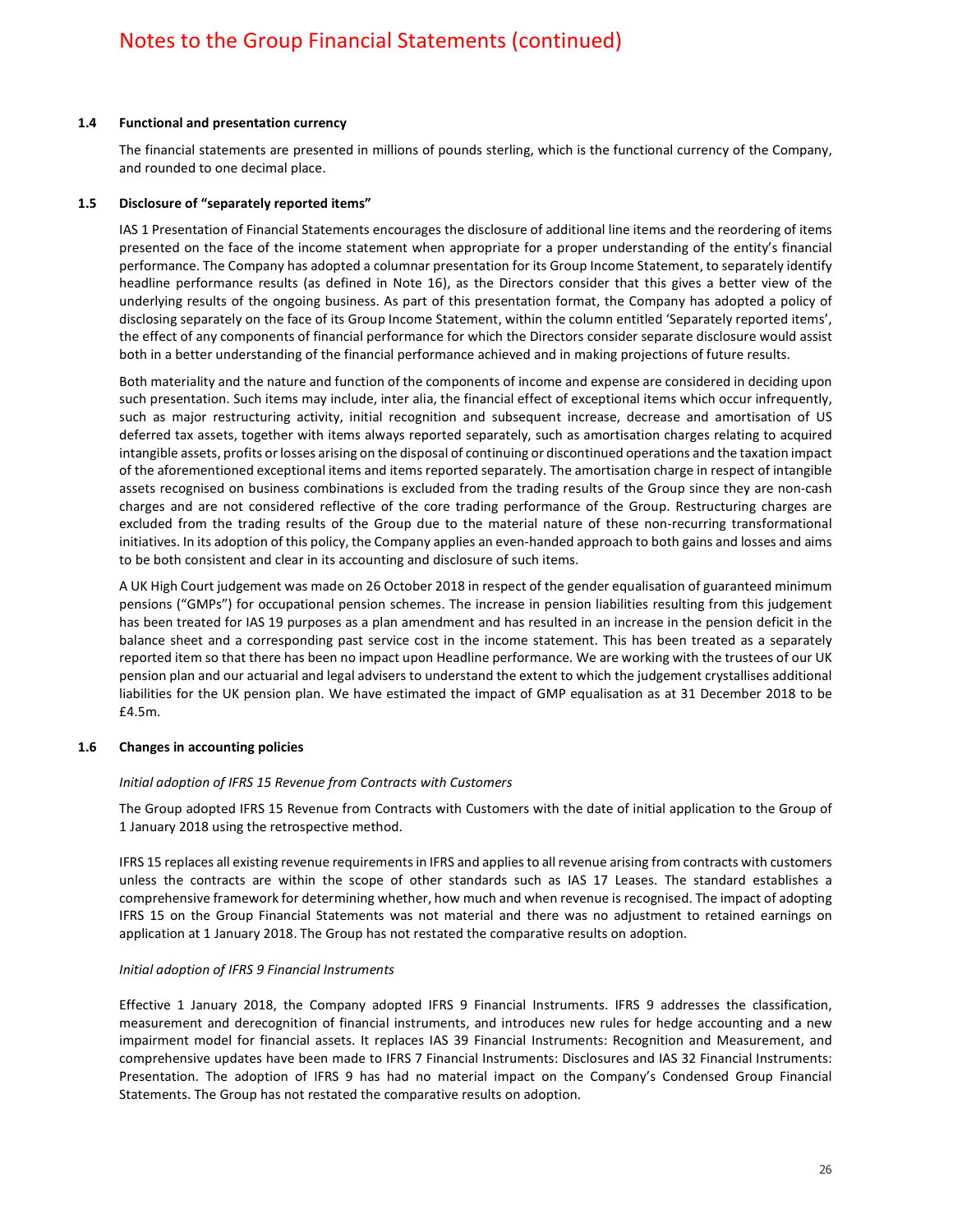### **1.7 New and revised IFRS**

Certain new accounting standards and interpretations have been published that are not mandatory for 31 December 2018 reporting periods and have not been early adopted by the Group. The Group's assessment of the impact of these new standards and interpretations is set out below. Other new or amended standards or interpretations are not expected to have a significant impact on the Group Financial Statements.

### **IFRS 16 Leases (effective for financial years beginning on or after 1 January 2019)**

IFRS 16 Leases, replaces the existing standard on accounting for leases, IAS 17, and the related interpretations. The Group will apply the standard from 1 January 2019. The Group will transition to IFRS 16 in accordance with the simplified approach; the prior year figures will not be adjusted. The Group has non-cancellable operating lease commitments of £39.3m. It is expected that the application of this standard will have a material impact on the Group's Financial Statements to bring these obligations and an associated asset on Balance Sheet.

Balance sheet: IFRS 16 requires lessees to adopt a uniform approach to the presentation of leases. In future, assets must be recognised for the right of use received and liabilities must be recognised for the discounted payment obligations entered into for all leases. The Group will make use of the relief options provided for leases of low-value assets and shortterm leases (shorter than 12 months). For leases that have been classified to date as operating leases in accordance with IAS 17, the lease liability will be recognised at the present value of the remaining lease payments, discounted using the interest rate implicit in the lease, if that rate can be readily determined. If that rate cannot be readily determined, the lessee's incremental borrowing rate will be used. The right of use asset will generally be measured at the amount of the lease liability plus initial direct costs. Advance payments and liabilities from the previous financial year will also be accounted for. If IFRS 16 had been applied for the 2018 Annual Report and Financial Statements, fixed assets and liabilities would both have been approximately £33m higher.

Income statement: in contrast to the presentation to date of operating lease expenses within operating profit, in future, depreciation charges on right of use assets and the interest expense from unwinding of the discount on the lease liabilities will be recognised. If IFRS 16 had been applied for the 2018 Annual Report and Financial Statements, operating profit and interest expense would both have been approximately £1m higher.

Cash flow statement: If IFRS 16 had been applied for the 2018 Annual Report and Financial Statements, operating cash flow would be approximately £9m higher (impacts of depreciation and interest) and financing cash flow would be approximately £9m lower, with no net impact on total cash flow.

### **IFRIC 23 Uncertainty over income tax treatments**

IFRIC 23 Uncertainty over Income Tax Treatments (effective from 1 January 2019, for the year ending 2019, not yet endorsed), clarifies how to recognise and measure deferred and current income tax assets and liabilities where there is uncertainty over tax treatment under IAS 12. The Group has assessed the potential impact on its Group Financial Statements resulting from the application of IFRIC 23 and has concluded that it will not have a material impact on the amount of provisions held for uncertain tax position as at 31 December 2018.

### **2 Segment information**

### **Operating segments for continuing operations**

Operating segments are reported in a manner consistent with the internal reporting provided to the Executive Directors of the Board, who make the key operating decisions and are responsible for allocating resources and assessing performance of the operating segments. Reflecting the Group's management and internal reporting structure, segmental information is presented in respect of the two main business segments: Steel and Foundry. The Steel segment aggregates the Flow Control, Advanced Refractories and Digital Services Divisions which are subject to a similar risk profile and return. The adoption of the revenue standard ('IFRS 15') does not have any impact on the assessment of operating segments of the Group and the disaggregation of revenue between Steel and Foundry remains appropriate.

Segment revenue represents revenue from external customers (inter-segment revenue is not material). Trading profit includes items directly attributable to a segment as well as those items that can be allocated on a reasonable basis.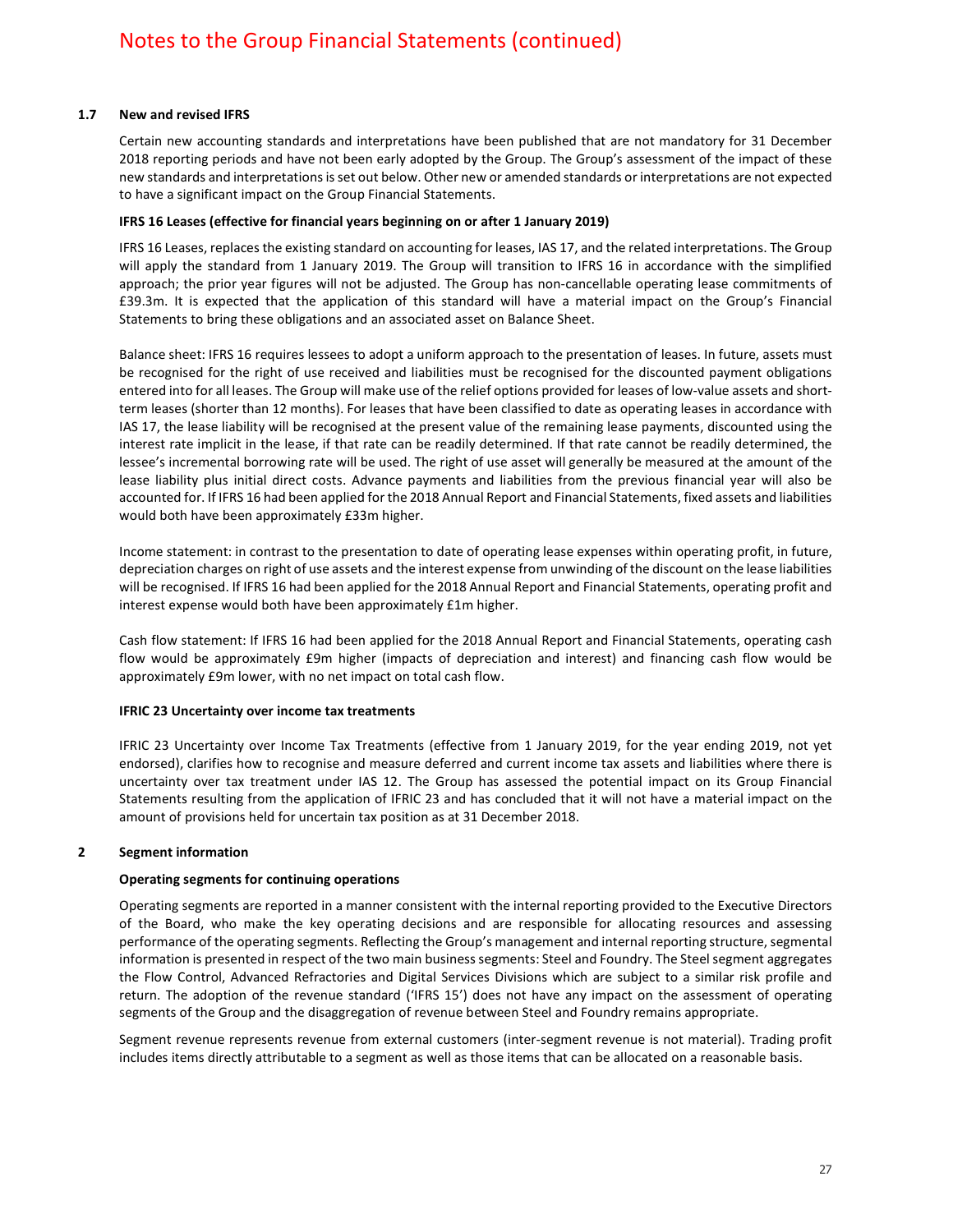### **2.1 Income statement**

|                                            | 2018         |         |                          |  |
|--------------------------------------------|--------------|---------|--------------------------|--|
|                                            |              |         | Continuing<br>operations |  |
|                                            | <b>Steel</b> | Foundry |                          |  |
|                                            | £m           | £m      | £m                       |  |
| Segment revenue                            | 1,236.7      | 561.3   | 1,798.0                  |  |
|                                            |              |         |                          |  |
| Segment EBITDA                             | 155.3        | 82.9    | 238.2                    |  |
| Segment depreciation                       | (27.0)       | (14.0)  | (41.0)                   |  |
| Segment trading profit                     | 128.3        | 68.9    | 197.2                    |  |
| Return on sales margin                     | 10.4%        | 12.3%   | 11.0%                    |  |
| Amortisation of acquired intangible assets |              |         | (12.9)                   |  |
| Restructuring charges                      |              |         | (15.3)                   |  |
| GMP equalisation charge                    |              |         | (4.5)                    |  |
| <b>Operating profit</b>                    |              |         | 164.5                    |  |
| Net finance costs                          |              |         | (11.1)                   |  |
| Share of post-tax profit of joint ventures |              |         | 2.8                      |  |
| Profit before tax                          |              |         | 156.2                    |  |
| Capital expenditure additions              | 34.4         | 14.0    | 48.4                     |  |

| Continuing<br>operations |
|--------------------------|
|                          |
|                          |
| £m                       |
| 1,683.9                  |
|                          |
| 209.2                    |
| (43.7)                   |
| 165.5                    |
| 9.8%                     |
|                          |
| (19.5)                   |
| (36.3)                   |
| 109.7                    |
| (13.9)                   |
| 1.3                      |
| 97.1                     |
| 44.3                     |
|                          |

### **3 Restructuring charges**

The 2018 restructuring charges were £15.3m and relate to the new programme first announced in March 2018. Restructuring charges in 2017 of £36.3m predominantly related to the Group-wide restructuring programme initiated in 2015. The charges reflect redundancy costs of £8.3m (2017: £22.8m), plant closure costs of £4.7m (2017: £0.5m), consultancy fees of £0.5m (2017: £6.8m), asset write-offs of £1.7m (2017: £5.5m) and travel of £0.1m (2017: £0.7m).

The net tax credit attributable to the total restructuring charges was £1.8m (2017: £4.3m).

Cash costs of £19.3m (2017: £27.3m) (Note 9) were incurred in the year in respect of the restructuring programme, leaving provisions made but unspent of £17.4m (Note 14) as at 31 December 2018 (2017: £22.9m), of which £4.3m (2017: £2.7m) relates to future costs in respect of leases expiring between one and six years.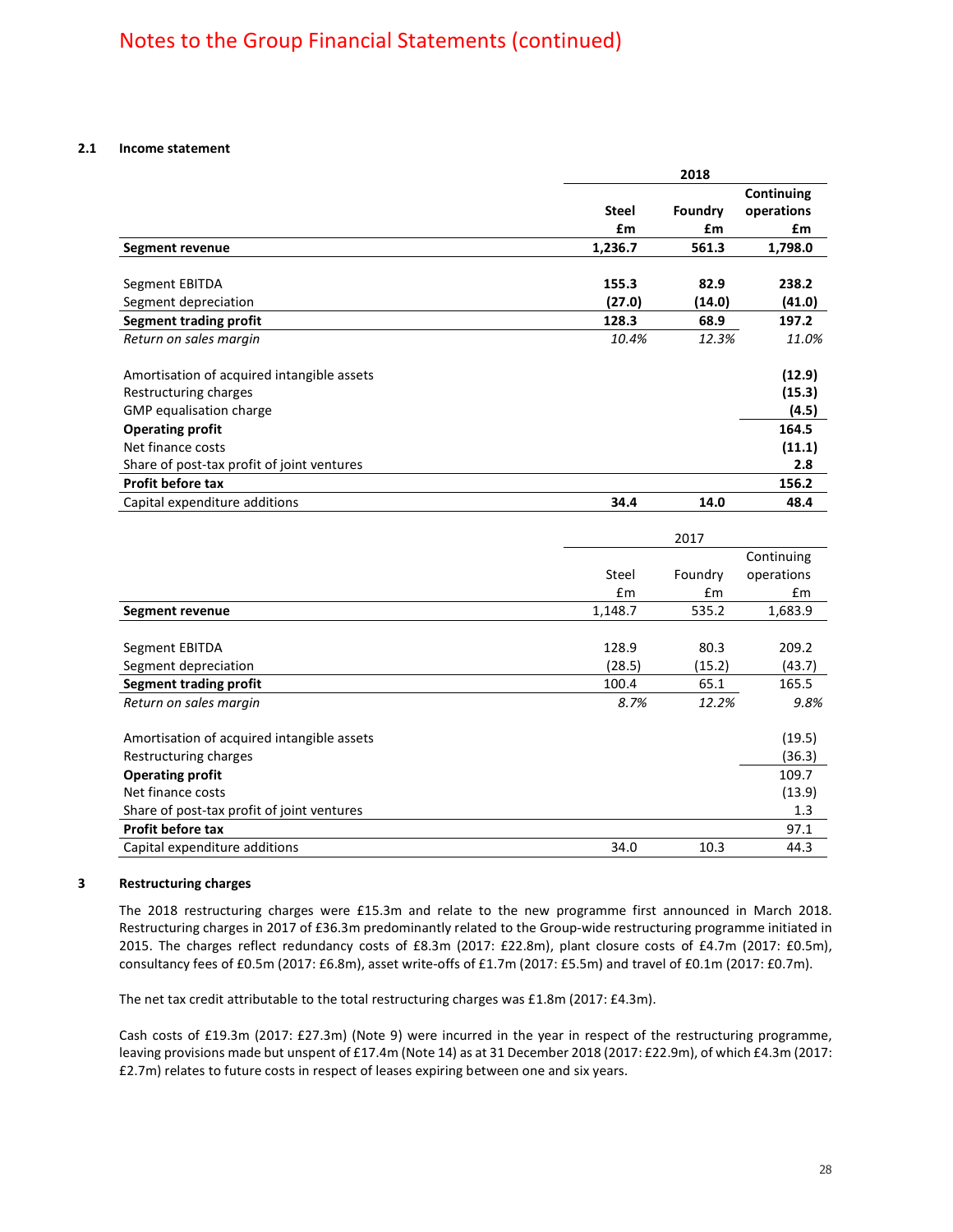### **4 Net finance costs**

Total net finance costs for the period of £11.1m is analysed in the table below.

|                                                              | 2018  | 2017           |
|--------------------------------------------------------------|-------|----------------|
|                                                              | £m    | $\mathbf{f}$ m |
| Interest payable on borrowings                               |       |                |
| Loans, overdrafts and factoring arrangements                 | 14.5  | 15.9           |
| Obligations under finance leases                             | 0.2   | 0.2            |
| Amortisation of capitalised borrowing costs                  | 0.6   | 0.6            |
| Total interest payable on borrowings                         | 15.3  | 16.7           |
| Interest on net retirement benefits obligations              | 0.1   | 0.6            |
| Adjustments to discounts on provisions and other liabilities | 1.3   | 0.2            |
| Adjustments to discounts on receivables                      | (0.8) | (0.1)          |
| Finance income                                               | (4.8) | (3.5)          |
| <b>Total net finance costs</b>                               | 11.1  | 13.9           |

### **5 Income tax**

The Group's effective tax rate, based on the income tax costs associated with headline performance of £48.4m (2017: £36.4m), was 26.0% (2017: 24.0%).

The Group's total income tax costs include a credit of £36.8m (2017: £18.0m charge) relating to separately reported items comprising: a credit of £1.8m (2017: £4.3m credit) in relation to restructuring charges; a credit of £2.8m (2017: £6.0m credit) relating to the amortisation of intangible assets and a credit of £32.2m (2017: £28.3m charge) in respect of the recognition of US temporary differences. The net income tax credit reflected in the Group Statement of Comprehensive Income in the year amounted to £6.0m (2017: £3.1m charge), comprising a credit of £7.3m (2017: £nil) for additional recognition of US pension deferred tax asset and a £1.3m charge (2017: £2.4m charge) related to tax on net actuarial gains and losses on employee benefits plans. In addition, £nil (2017: £0.7m) related to UK tax in respect of foreign exchange differences arising on hedged positions.

The US Tax Cuts and Jobs Act ('TCJA') enacted in the US in December 2017 introduced provisions which extended US taxing rights over the profits of non-US entities owned by US companies (so-called Global Intangible Low-Taxed Income ('GILTI')). Vesuvius' US companies own interests in non-US Vesuvius subsidiaries, and therefore have been impacted by these new rules. The impact of the GILTI provisions on Vesuvius in 2018 has been to increase the headline tax charge by £2.4m in 2018, increasing the effective rate of tax on headline profit before tax and before the Group's share of post-tax profits from joint ventures by 1.3%.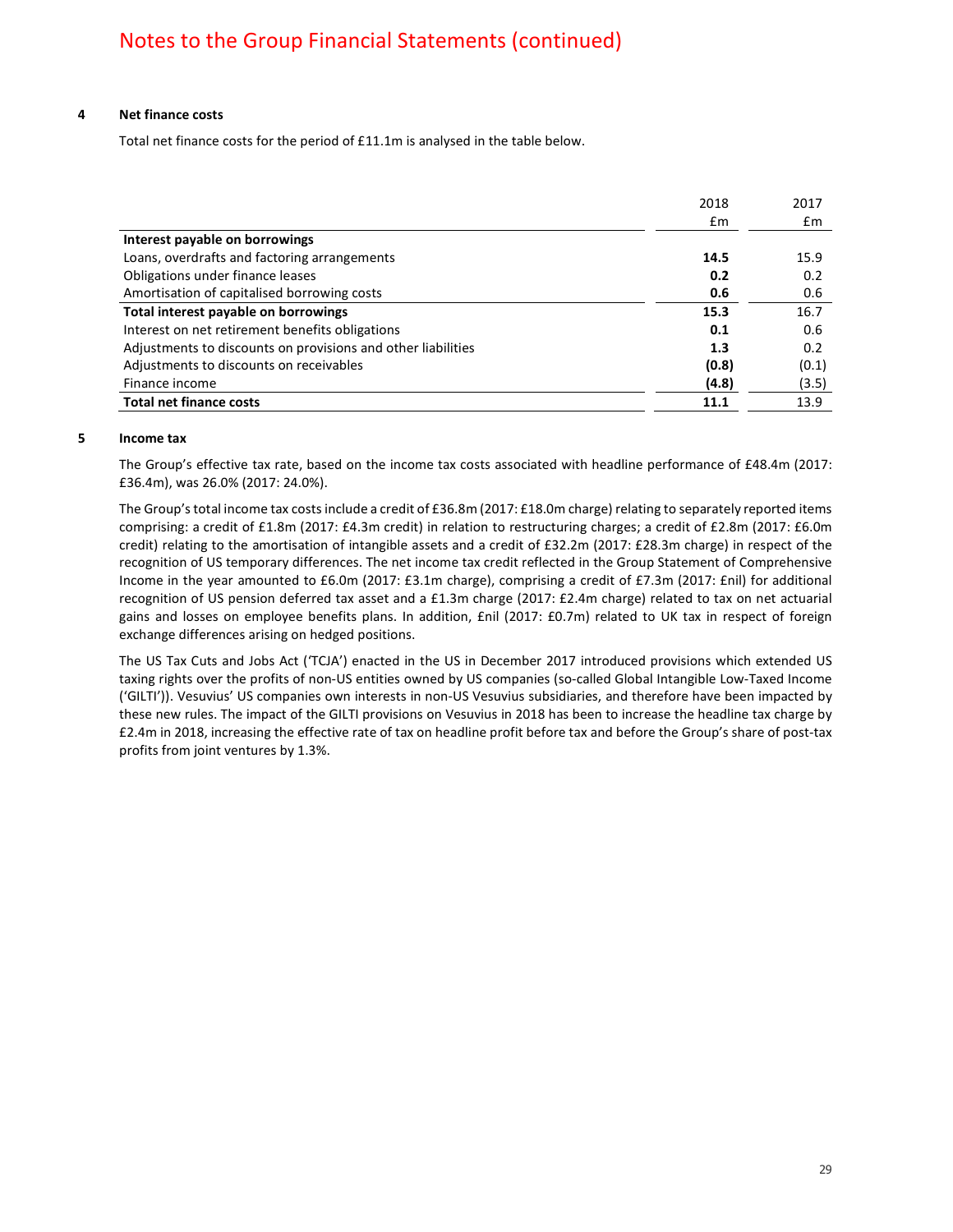### **6 Earnings per share ("EPS")**

### **6.1 Earnings for EPS**

Basic and diluted EPS from continuing operations are based upon the profit attributable to owners of the parent, as reported in the Group Income Statement, of £137.8m (2017: £36.3m), being the profit for the year of £144.6m (2017: £42.7m) less non-controlling interests of £6.8m (2017: £6.4m); basic and diluted EPS from total operations are based on the profit attributable to owners of the parent of £138.3m (2017: £38.0m); headline and diluted headline EPS are based upon headline profit from continuing operations attributable to owners of the parent of £133.7m (2017: £110.1m). The table below reconciles these different profit measures.

|                                                      | 2018   | 2017                     |
|------------------------------------------------------|--------|--------------------------|
|                                                      | £m     | Em                       |
| Profit attributable to owners of the parent          | 137.8  | 36.3                     |
| Adjustments for separately reported items:           |        |                          |
| Amortisation of intangible assets                    | 12.9   | 19.5                     |
| Restructuring charges                                | 15.3   | 36.3                     |
| GMP equalisation charge                              | 4.5    | $\overline{\phantom{a}}$ |
| Income tax (credit)/charge                           | (36.8) | 18.0                     |
| Headline profit attributable to owners of the parent | 133.7  | 110.1                    |

### **6.2 Weighted average number of shares**

|                                                   | 2018     | 2017     |
|---------------------------------------------------|----------|----------|
|                                                   | millions | millions |
| For calculating basic and headline EPS            | 269.8    | 270.3    |
| Adjustment for dilutive potential ordinary shares | 1.4      |          |
| For calculating diluted and diluted headline EPS  | 271.2    | 271.6    |

For the purposes of calculating diluted and diluted headline EPS, the weighted average number of ordinary shares is adjusted to include the weighted average number of ordinary shares that would be issued on the conversion of all potentially dilutive ordinary shares expected to vest, relating to the Company's share-based payment plans. Potential ordinary shares are only treated as dilutive when their conversion to ordinary shares would decrease EPS or increase loss per share.

### **6.3 Per share amounts**

|                                          | operations<br>pence | <b>Continuing Discontinued</b><br>operations<br>pence | 2018<br>total<br>pence | Continuing<br>operations<br>pence | Discontinued<br>operations<br>pence | 2017<br>total<br>pence |
|------------------------------------------|---------------------|-------------------------------------------------------|------------------------|-----------------------------------|-------------------------------------|------------------------|
| Earnings per share - basic<br>- headline | 51.1<br>49.6        | 0.2                                                   | 51.3                   | 13.4<br>40.7                      | 0.7                                 | 14.1                   |
| - diluted<br>- diluted headline          | 50.8<br>49.3        | 0.2                                                   | 51.0                   | 13.4<br>40.5                      | 0.6                                 | 14.0                   |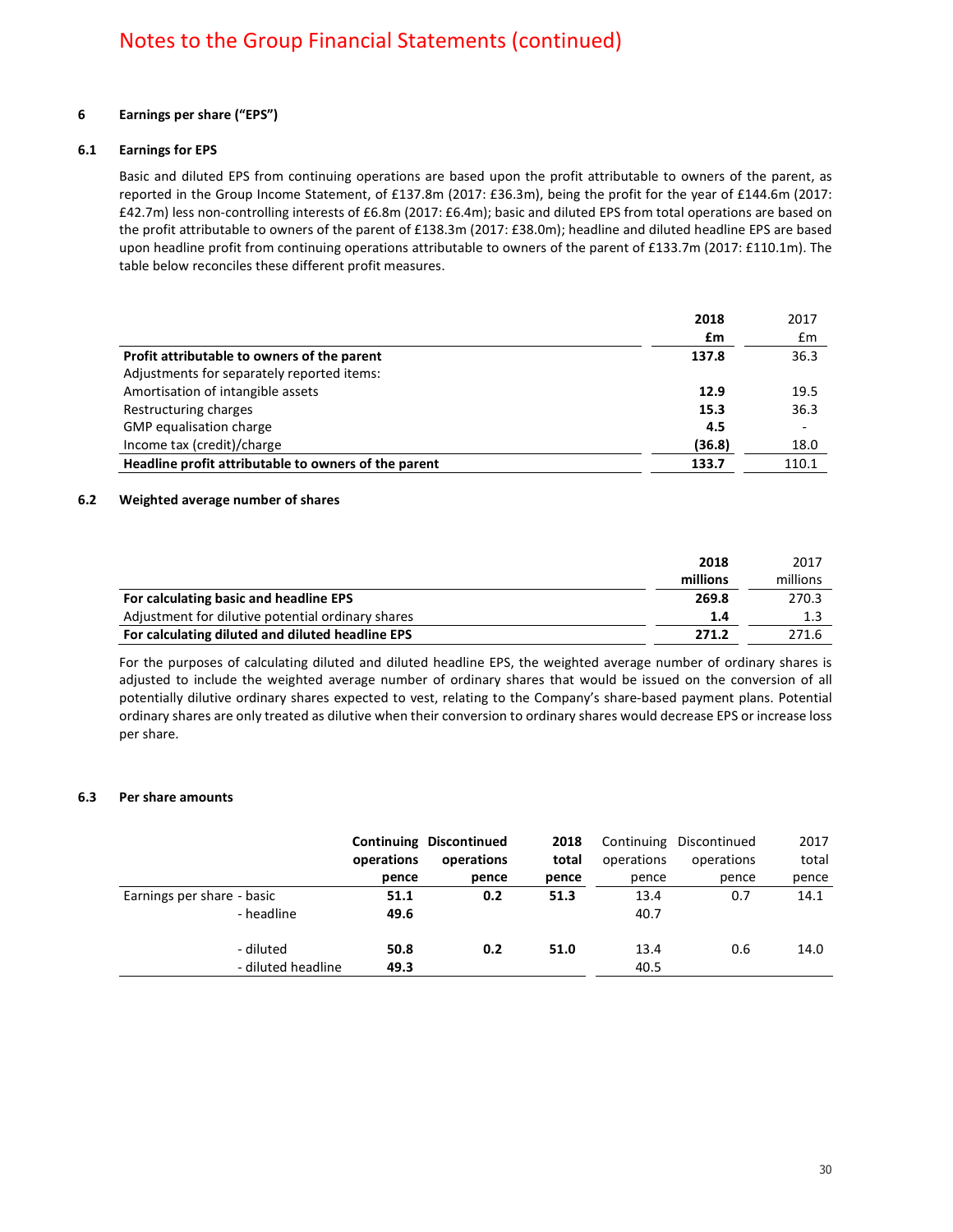|                                                                   | 2018 | 2017 |
|-------------------------------------------------------------------|------|------|
|                                                                   | £m   | Em   |
| Amounts recognised as dividends and paid to equity holders during |      |      |
| the period                                                        |      |      |
| Final dividend for the year ended 31 December 2016 of 11.40p per  |      |      |
| ordinary share                                                    |      | 30.8 |
| Interim dividend for the year ended 31 December 2017 of 5.50p per |      |      |
| ordinary share                                                    |      | 14.8 |
| Final dividend for the year ended 31 December 2017 of 12.50p per  |      |      |
| ordinary share                                                    | 33.8 |      |
| Interim dividend for the year ended 31 December 2018 of 6.00p per |      |      |
| ordinary share                                                    | 16.2 |      |
|                                                                   | 50.0 | 45.6 |

A final dividend for the year ended 31 December 2017 of £33.8m (2016: £30.8m), equivalent to 12.5 pence (2016: 11.4 pence) per ordinary share, was paid in May 2018 (May 2017) and an interim dividend for the year ended 31 December 2018 of £16.2m (2017: £14.8m), equivalent to 6.0 pence (2017: 5.5 pence) per ordinary share, was paid in September 2018 (September 2017).

A proposed final dividend for the year ended 31 December 2018 of £37.0m equivalent to 13.8 pence per ordinary share, is subject to approval by shareholders at the Company's Annual General Meeting and has not been included as a liability in these financial statements. If approved by shareholders, the dividend will be paid on 24 May 2019 to ordinary shareholders on the register at 23 April 2019.

### **8 Reconciliation of movement in net debt**

|                             |               | Foreign                  |                              |                  |                         |
|-----------------------------|---------------|--------------------------|------------------------------|------------------|-------------------------|
|                             | Balance as at | exchange                 | Non-cash                     |                  | <b>Balance as at 31</b> |
|                             | 1 Jan 2018    | adjustments              | movements                    | <b>Cash flow</b> | Dec 2018                |
|                             | £m            | £m                       | £m                           | £m               | £m                      |
| Cash and cash equivalents   |               |                          |                              |                  |                         |
| Cash at bank and in hand    | 161.9         | 0.5                      | $\overline{\phantom{0}}$     | 74.5             | 236.9                   |
| <b>Bank overdrafts</b>      | (21.9)        | (0.4)                    |                              | (1.2)            | (23.5)                  |
|                             | 140.0         | 0.1                      |                              | 73.3             | 213.4                   |
| Borrowings, excluding bank  |               |                          |                              |                  |                         |
| overdrafts                  |               |                          |                              |                  |                         |
| Current                     | (4.3)         | $\overline{\phantom{a}}$ |                              | (2.2)            | (6.5)                   |
| Non-current                 | (412.1)       | (14.4)                   |                              | (30.2)           | (456.7)                 |
|                             | (416.4)       | (14.4)                   | $\qquad \qquad \blacksquare$ | (32.4)           | (463.2)                 |
| Capitalised borrowing costs | 2.1           |                          | 0.6                          | (0.9)            | 1.8                     |
| Net debt                    | (274.3)       | (14.3)                   | 0.6                          | 40.0             | (248.0)                 |
|                             |               |                          |                              |                  |                         |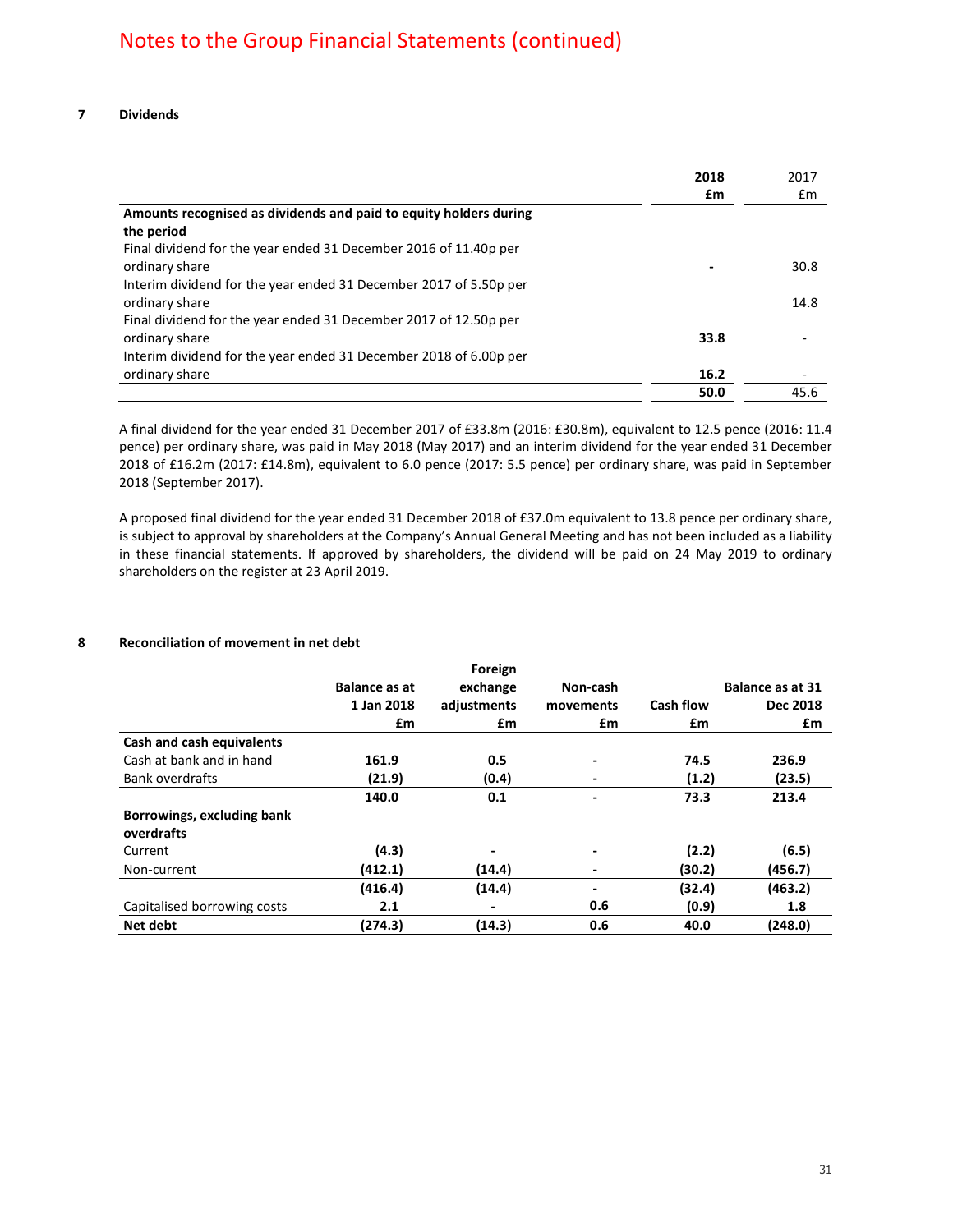### **9 Cash generated from operations**

|                                    | <b>Continuing</b><br>operations | <b>Discontinued</b><br>operations | 2018<br>total | Continuing<br>operations | Discontinued<br>operations | 2017<br>total            |
|------------------------------------|---------------------------------|-----------------------------------|---------------|--------------------------|----------------------------|--------------------------|
|                                    | £m                              | £m                                | £m            | $\mathsf{fm}$            | £m                         | Em                       |
| <b>Operating profit</b>            | 164.5                           | 0.5                               | 165.0         | 109.7                    | 1.7                        | 111.4                    |
| Adjustments for:                   |                                 |                                   |               |                          |                            |                          |
| Amortisation of intangible assets  | 12.9                            |                                   | 12.9          | 19.5                     |                            | 19.5                     |
| Restructuring charges              | 15.3                            |                                   | 15.3          | 36.3                     |                            | 36.3                     |
| GMP equalisation charge            | 4.5                             |                                   | 4.5           | $\overline{\phantom{a}}$ | ۰                          | $\overline{\phantom{a}}$ |
| Depreciation                       | 41.0                            |                                   | 41.0          | 43.7                     | $\overline{\phantom{a}}$   | 43.7                     |
| <b>EBITDA (Note 16.12)</b>         | 238.2                           | 0.5                               | 238.7         | 209.2                    | 1.7                        | 210.9                    |
| Net increase in inventories        | (20.7)                          |                                   | (20.7)        | (19.4)                   |                            | (19.4)                   |
| Net increase in trade receivables  | (4.9)                           |                                   | (4.9)         | (36.9)                   | $\overline{\phantom{a}}$   | (36.9)                   |
| Net increase in trade payables     | 3.6                             |                                   | 3.6           | 44.1                     |                            | 44.1                     |
| Net decrease/(increase) in other   |                                 |                                   |               |                          |                            |                          |
| working capital                    | 1.8                             | (0.6)                             | 1.2           | 11.7                     | (2.5)                      | 9.2                      |
| Outflow related to restructuring   |                                 |                                   |               |                          |                            |                          |
| charges                            | (19.3)                          |                                   | (19.3)        | (27.3)                   |                            | (27.3)                   |
| Net retirement benefit obligations | (3.4)                           |                                   | (3.4)         | (4.8)                    |                            | (4.8)                    |
| Cash generated from operations     | 195.3                           | (0.1)                             | 195.2         | 176.6                    | (0.8)                      | 175.8                    |

### **10 Employee benefits**

The net employee benefits balance as at 31 December 2018 of £15.3m (2017: £16.5m) in respect of the Group's defined benefit retirement plans and other post-retirement benefits plans, results from an actuarial valuation of the Group's defined benefit pension and other post-retirement obligations as at that date. As analysed in the following table, the net balance comprised net surpluses/(assets) of £90.8m (2017: £92.4m), relating largely to the Group's main defined benefit pension plan in the UK, together with net liabilities/(deficits) of £106.1m (2017: £108.9m).

|                                         | 2018    | 2017          |
|-----------------------------------------|---------|---------------|
|                                         | £m      | $\mathsf{fm}$ |
| $Employee$ benefits $-$ net surpluses   |         |               |
| UK defined benefit pension plans        | 89.7    | 91.4          |
| ROW defined benefit pension plans       | 1.1     | 1.0           |
| <b>Net surpluses</b>                    | 90.8    | 92.4          |
|                                         |         |               |
| $Employee$ benefits $-$ net liabilities |         |               |
| UK defined benefit pension plans        | (1.8)   | (1.9)         |
| US defined benefit pension plans        | (32.5)  | (32.2)        |
| Germany defined benefit pension plans   | (47.8)  | (49.4)        |
| ROW defined benefit pension plans       | (16.7)  | (18.9)        |
| Other post-retirement benefit plans     | (7.3)   | (6.5)         |
| <b>Net liabilities</b>                  | (106.1) | (108.9)       |
|                                         |         |               |
| <b>Total liabilities</b>                | (15.3)  | (16.5)        |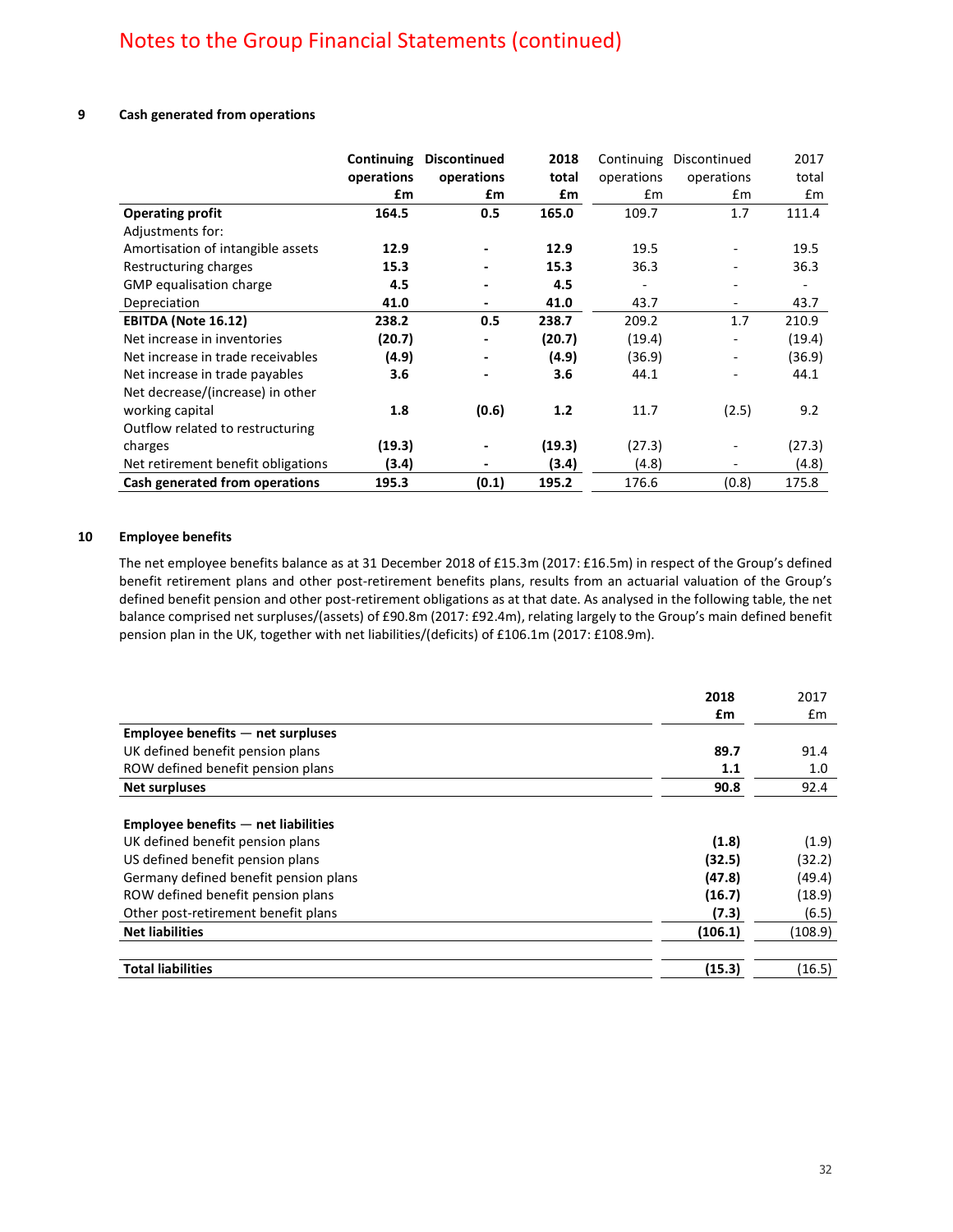### **10 Employee benefits (continued)**

The total net charge of £9.8m (2017: £7.4m) recognised in the Group Income Statement in respect of the Group's defined benefit pension plans and other post-retirement benefits plans is recognised in the following lines.

|                                                          |                                                                            | 2018                     | 2017                     |
|----------------------------------------------------------|----------------------------------------------------------------------------|--------------------------|--------------------------|
|                                                          |                                                                            | £m                       | $\mathbf{f}$ m           |
| In arriving at trading profit<br>(as defined in Note 16) | - within other manufacturing costs<br>- within administration, selling and | 1.5                      | 2.4                      |
|                                                          | distribution costs                                                         | 3.7                      | 4.4                      |
| In arriving at profit before tax                         | - within restructuring charges                                             | $\overline{\phantom{0}}$ | $\overline{\phantom{0}}$ |
|                                                          | - GMP equalisation charge                                                  | 4.5                      | -                        |
|                                                          | - within net finance costs                                                 | 0.1                      | 0.6                      |
| <b>Total net charge</b>                                  |                                                                            | 9.8                      | 7.4                      |

### **11 Contingent liabilities**

Guarantees given by the Group under property leases of operations disposed of amounted to £0.8m (2017: £1.1m).

Vesuvius has extensive international operations and is subject to various legal and regulatory regimes, including those covering taxation and environmental matters. Several of Vesuvius' subsidiaries are parties to legal proceedings, certain of which are insured claims arising in the ordinary course of the operations of the company involved, and the Directors are aware of a number of issues which are, or may be, the subject of dispute with tax authorities. Provisions are made for the expected amounts payable in respect of known or probable costs resulting both from legal or other regulatory requirements, or from third-party claims.

Certain of Vesuvius' subsidiaries are subject to lawsuits, predominantly in the US, relating to a small number of products containing asbestos manufactured prior to the acquisition of those subsidiaries by Vesuvius. These suits usually also name many other product manufacturers. To date, Vesuvius is not aware of there being any liability verdicts against any of these subsidiaries. A number of lawsuits have been withdrawn, dismissed or settled and the amount paid, including costs, in relation to this litigation has not had a material adverse effect on Vesuvius' financial position or results of operations.

As the settlement of many of the obligations for which reserve is made is subject to legal or other regulatory process, the timing and amount of the associated outflows is subject to some uncertainty.

### **12 Related parties**

All transactions with related parties are conducted on an arm's length basis and in accordance with normal business terms. Transactions between related parties that are Group subsidiaries are eliminated on consolidation.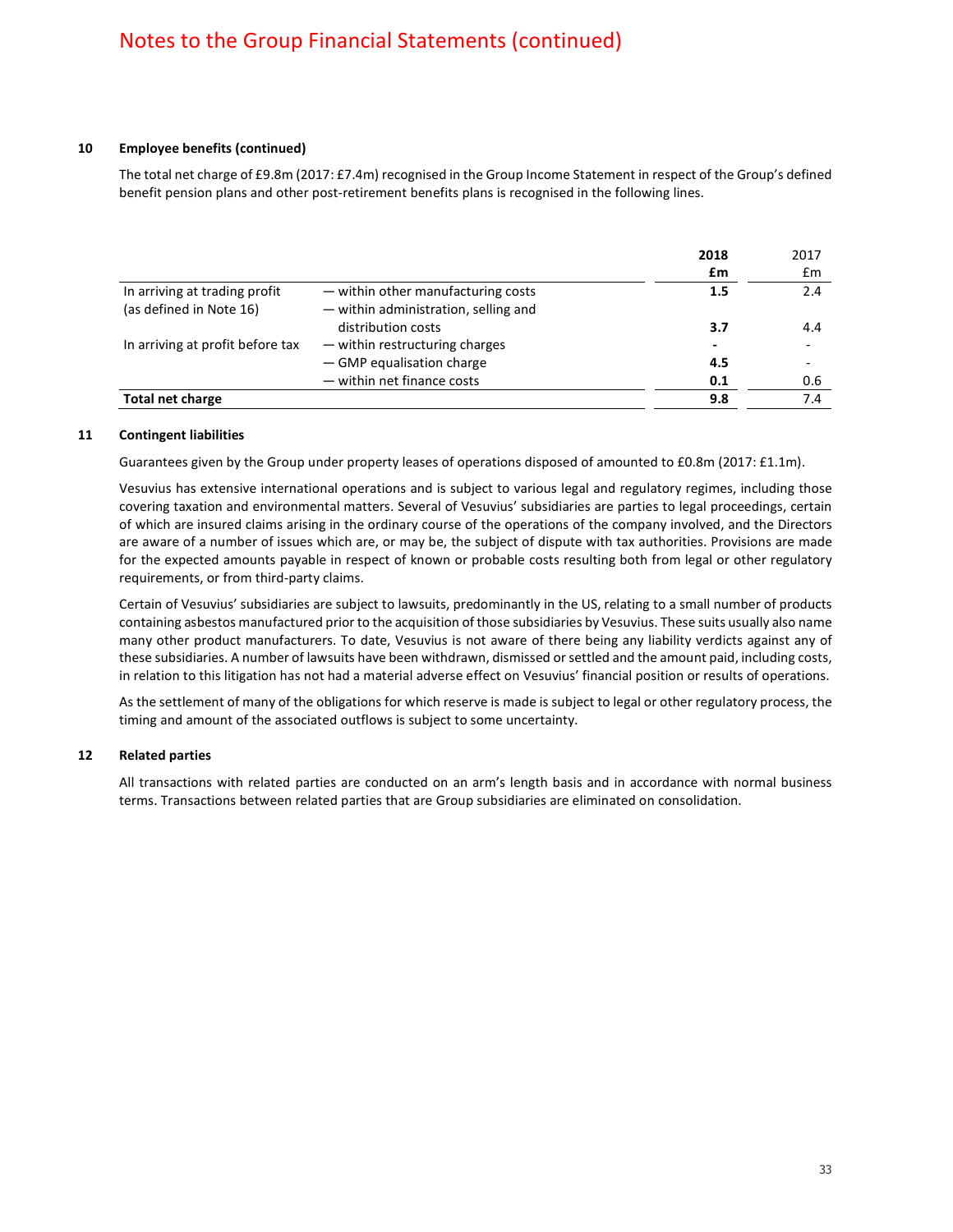### **13 Discontinued operations**

Discontinued operations income during 2018 of £0.5m (2017: £1.7m) related to a release of provisions no longer required.

|                                                             | 2018 | 2017 |
|-------------------------------------------------------------|------|------|
|                                                             | £m   | £m   |
| Other income                                                | 0.5  | 1.7  |
| Profit before $\tan -$ attributable to owners of the parent | 0.5  | 1.7  |
| Earnings per share $-$ pence                                |      |      |
| Basic                                                       | 0.2  | 0.7  |
| <b>Diluted</b>                                              | 0.2  | 0.6  |

### **14 Provisions**

|                                                   | Disposal and<br>closure costs | <b>Restructuring</b><br>charges | Other                    | Total  |
|---------------------------------------------------|-------------------------------|---------------------------------|--------------------------|--------|
|                                                   | £m                            | £m                              | £m                       | £m     |
| As at 1 January 2018                              | 36.1                          | 22.9                            | 5.2                      | 64.2   |
| Exchange adjustments                              | 2.2                           | 0.1                             | 0.1                      | 2.4    |
| Charge to Group Income Statement                  | 3.6                           | 15.3                            | 9.3                      | 28.2   |
| Unused amounts released to Group Income Statement | (0.5)                         | $\overline{\phantom{a}}$        | $\overline{\phantom{a}}$ | (0.5)  |
| Adjustment to discount                            | 1.2                           | 0.1                             | $\overline{\phantom{a}}$ | 1.3    |
| Cash spend                                        | (2.8)                         | (19.3)                          | (10.1)                   | (32.2) |
| Transferred to other balance sheet accounts       |                               | (1.7)                           | 0.2                      | (1.5)  |
| As at 31 December 2018                            | 39.8                          | 17.4                            | 4.7                      | 61.9   |

In assessing the probable costs and realisation certainty of provisions, or related assets, reasonable assumptions are made. Changes to the assumptions used could significantly alter the Directors' assessment of the value, timing or certainty of the costs or related amounts.

### **15 Analysis of derivative financial instruments**

|                                                          |                              | 2018  | 2017   |                          |
|----------------------------------------------------------|------------------------------|-------|--------|--------------------------|
|                                                          | <b>Liabilities</b><br>Assets |       | Assets | Liabilities              |
|                                                          | £m                           | £m    | £m     | £m                       |
| Derivatives not designated for hedge accounting purposes | 0.8                          | (0.6) | 0.3    | $\overline{\phantom{0}}$ |
| <b>Total derivative financial instruments</b>            | 0.8                          | (0.6) | 0.3    | $\overline{a}$           |

The Group uses derivative financial instruments ('derivatives'), in the form of forward foreign currency contracts to manage the effects of its exposure to foreign exchange risk. Derivatives are only used for economic hedging purposes and not as speculative investments. However, where derivatives do not meet the hedge accounting criteria, they are classified as 'held for trading' for accounting purposes and are accounted for at fair value through profit or loss. They are presented as current assets or liabilities to the extent they are expected to be settled within 12 months after the end of the reporting period.

The fair value of derivatives outstanding at the year-end has been reported in the Income Statement in 2018. All of the fair values shown in the table above are classified under IFRS 13 as Level 2 measurements which have been calculated using quoted prices from active markets, where similar contracts are traded, and the quotes reflect actual transactions in similar instruments. All of the derivative assets and liabilities reported in the table above will mature within a year of the balance sheet date.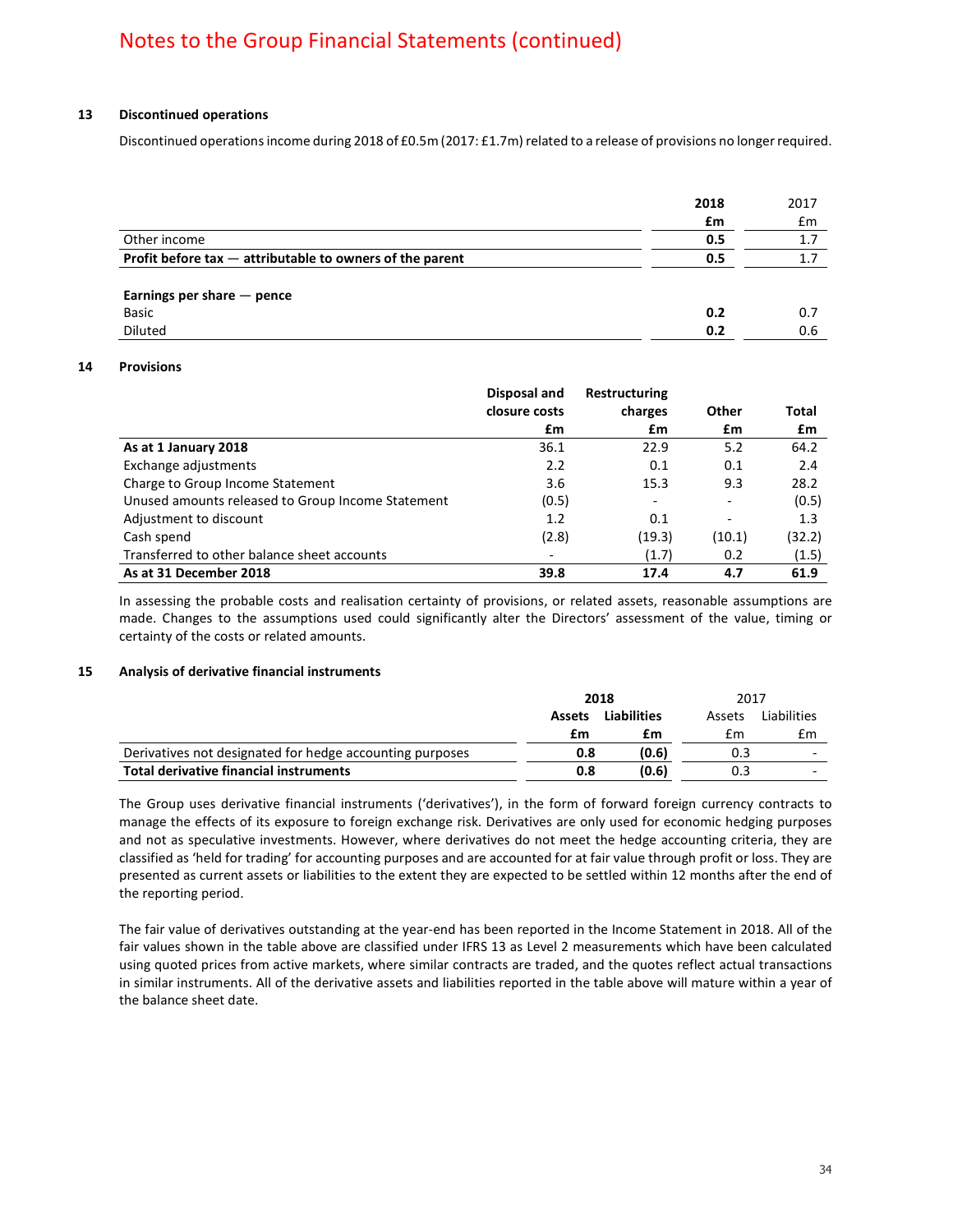### **16 Alternative Performance Measures**

The Company uses a number of Alternative Performance Measures ('APMs') in addition to those reported in accordance with IFRS. The Directors believe that these APMs, listed below, are important when assessing the underlying financial and operating performance of the Group and its divisions, providing management with key insights and metrics in support of the ongoing management of the Group's performance and cash flow. A number of these align with KPIs and other key metrics used in the business and therefore are considered useful to also disclose to the users of the financial statements. The following APMs do not have standardised meaning prescribed by IFRS and therefore may not be directly comparable to similar measures presented by other companies.

### **16.1 Headline**

Headline performance, reported separately on the face of the Group Income Statement, is from continuing operations and before items reported separately on the face of the Group Income Statement.

### **16.2 Underlying revenue, underlying trading profit and underlying return on sales**

Underlying revenue, underlying trading profit and underlying return on sales are the headline equivalents of these measures after adjustments to exclude the effects of changes in exchange rates, business acquisitions and disposals. Reconciliations of underlying revenue and underlying trading profit can be found in the Financial Summary. Underlying revenue growth is one of the Group's key performance indicators and provides an important measure of organic growth of Group businesses between reporting periods, by eliminating the impact of exchange rates, acquisitions, disposals and significant business closures.

### **16.3 Return on sales ('ROS')**

ROS is calculated as trading profit divided by revenue. It is one of the Group's key performance indicators and is used to assess the trading performance of Group businesses. A reconciliation of ROS is included in Note 2.

### **16.4 Trading profit**

Trading profit is defined as operating profit before separately reported items. It is one of the Group's key performance indicators and is used to assess the trading performance of Group businesses. It is also used as one of the targets against which the annual bonuses of certain employees are measured.

### **16.5 Headline profit before tax**

Headline profit before tax is calculated as the net total of trading profit, plus the Group's share of post-tax profit of joint ventures and total net finance costs associated with headline performance. It is one of the Group's key performance indicators and is used to assess the financial performance of the Group as a whole.

### **16.6 Effective tax rate ('ETR')**

The Group's ETR is calculated on the income tax costs associated with headline performance, divided by headline profit before tax and before the Group's share of post-tax profit of joint ventures.

### **16.7 Headline earnings per share**

Headline earnings per share is calculated by dividing headline profit before tax less associated income tax costs, attributable to owners of the parent by the weighted average number of ordinary shares in issue during the year. It is one of the Group's key performance indicators and is used to assess the underlying earnings performance of the Group as a whole. It is also used as one of the targets against which the annual bonuses of certain employees are measured. Headline earnings per share is disclosed in Note 6 of the Group Financial Statements.

### **16.8 Operating cash flow**

Operating cash flow is cash generated from continuing operations before restructuring and additional pension funding contributions but after deducting capital expenditure net of asset disposals. It is used in calculating the Group's cash conversion. A reconciliation of cash generated from operations to operating cash flow can be found in the Financial Review in the 2018 Annual Report and Financial Statements.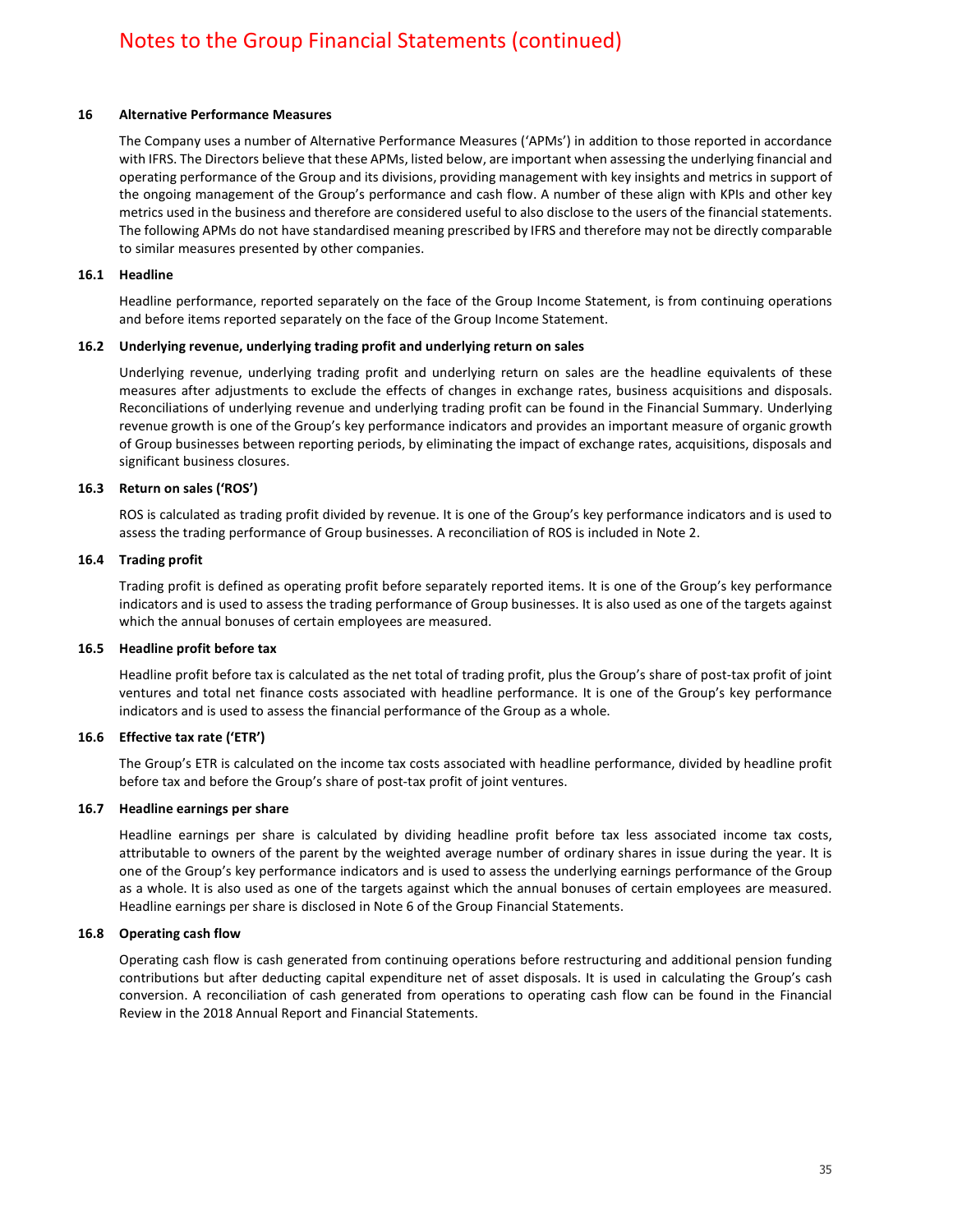### **16.9 Cash conversion**

Cash conversion is calculated as operating cash flow divided by trading profit. It is useful for measuring the rate at which cash is generated from trading profit. It is also used as one of the targets against which the annual bonuses of certain employees are measured. The calculation of cash conversion is detailed in the Financial Review.

#### **16.10 Free cash flow**

Free cash flow is defined as net cash flow from operating activities after net outlays for the purchase and sale of property, plant and equipment, dividends from joint ventures and dividends paid to non-controlling shareholders, but before additional funding contributions to Group pension plans. It is one of the Group's key performance indicators and is used to assess the underlying cash generation of the Group and is one of the measures used in monitoring the Group's capital. A reconciliation of free cash flow is included underneath the Group Statement of Cash Flows.

### **16.11 Average trade working capital to sales ratio**

The average trade working capital to sales ratio is calculated as the percentage of average trade working capital balances to the total revenue for the year, at constant currency. Average trade working capital (comprising inventories, trade receivables and trade payables) is calculated as the average of the 12 previous month-end balances. It is one of the Group's key performance indicators and is useful for measuring the level of working capital used in the business and is one of the measures used in monitoring the Group's capital.

### **16.12 Earnings before interest, tax, depreciation and amortisation ('EBITDA')**

EBITDA is calculated as the total of trading profit before depreciation and amortisation of non-acquired intangibles charges. It is used in the calculation of the Group's interest cover and net debt to EBITDA ratios. A reconciliation of EBITDA is included in Note 9.

### **16.13 Net interest**

Net interest is calculated as interest payable on borrowings less interest receivable, excluding any item separately reported. It is used in the calculation of the Group's interest cover ratio.

#### **16.14 Interest cover**

Interest cover is the ratio of EBITDA to net interest. It is one of the Group's key performance indicators and is used to assess the financial position of the Group and its ability to fund future growth. This measure is also a component of the Group's covenant calculations.

### **16.15 Net debt**

Net debt comprises the net total of current and non-current interest-bearing borrowings and cash and short-term deposits. Net debt is a measure of the Group's net indebtedness to banks and other external financial institutions. A reconciliation of the movement in net debt is included in Note 8.

### **16.16 Net debt to EBITDA**

Net debt to EBITDA is the ratio of net debt at the year-end to EBITDA for that year. It is one of the Group's key performance indicators and is used to assess the financial position of the Group and its ability to fund future growth and is one of the measures used in monitoring the Group's capital.

### **16.17 Return on net assets ('RONA')**

RONA is calculated as trading profit plus share of post-tax profit of joint ventures, divided by average net operating assets, at constant currency (being the average over the previous 12 months of property, plant and equipment, trade working capital, interests in joint ventures and associates, investments and other operating receivables, payables and provisions). It is one of the Group's key performance indicators and is used to assess the financial performance and asset management of the Group and is one of the measures used in monitoring the Group's capital.

#### **16.18 Constant currency**

Figures presented at constant currency represent 2017 amounts retranslated to average 2018 exchange rates.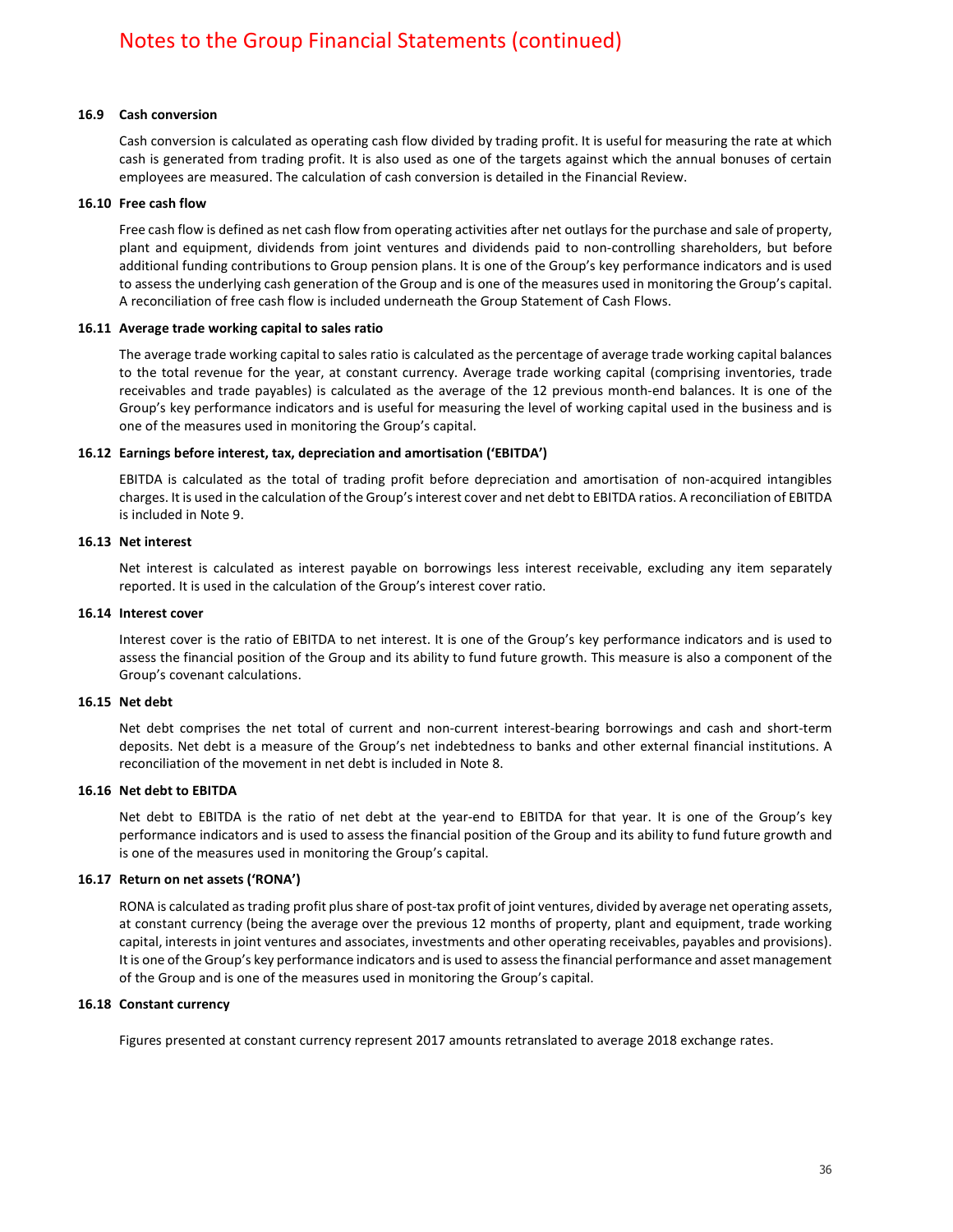### **17 Exchange rates**

The Group reports its results in pounds sterling. A substantial portion of the Group's revenue and profits are denominated in currencies other than pounds sterling. It is the Group's policy to translate the income statements and cash flow statements of its overseas operations into pounds sterling using average exchange rates for the year reported (except when the use of average rates does not approximate the exchange rate at the date of the transaction, in which case the transaction rate is used) and to translate balance sheets using year-end rates. The principal exchange rates used were as follows:

|                       | Income and expense<br>Average rates |        |                          | <b>Assets and liabilities</b><br>Year-end rates |        |        |
|-----------------------|-------------------------------------|--------|--------------------------|-------------------------------------------------|--------|--------|
|                       | 2018                                | 2017   | Change                   | 2018                                            | 2017   | Change |
| US Dollar             | 1.34                                | 1.29   | 3.4%                     | 1.28                                            | 1.35   | (5.2%) |
| Euro                  | 1.13                                | 1.14   | $\overline{\phantom{a}}$ | 1.11                                            | 1.13   | (1.8%) |
| Chinese Renminbi      | 8.82                                | 8.70   | 1.4%                     | 8.77                                            | 8.79   |        |
| Japanese Yen          | 147.36                              | 144.44 | 2.0%                     | 139.77                                          | 152.24 | (8.2%) |
| <b>Brazilian Real</b> | 4.87                                | 4.09   | 19.1%                    | 4.95                                            | 4.48   | 10.5%  |
| Indian Rupee          | 91.18                               | 83.83  | 8.8%                     | 88.74                                           | 86.25  | 2.9%   |
| South African Rand    | 17.63                               | 17.15  | 2.8%                     | 18.30                                           | 16.70  | 9.6%   |

### **18 Post Balance Sheet Event**

On 27 February 2019 the Group signed an agreement to acquire the entire issued share capital of CCPI Inc ("CCPI"), a specialty refractory producer focused on tundish (steel continuous casting) applications (65% of sales) and aluminium (35% of sales). CCPI is based in Ohio, USA, and will become part of the Group's Advanced Refractories business unit. The transaction values CCPI at US\$43.4 million (£33.1 million) on a cash and debt free basis. The acquisition is expected to close within the coming week.